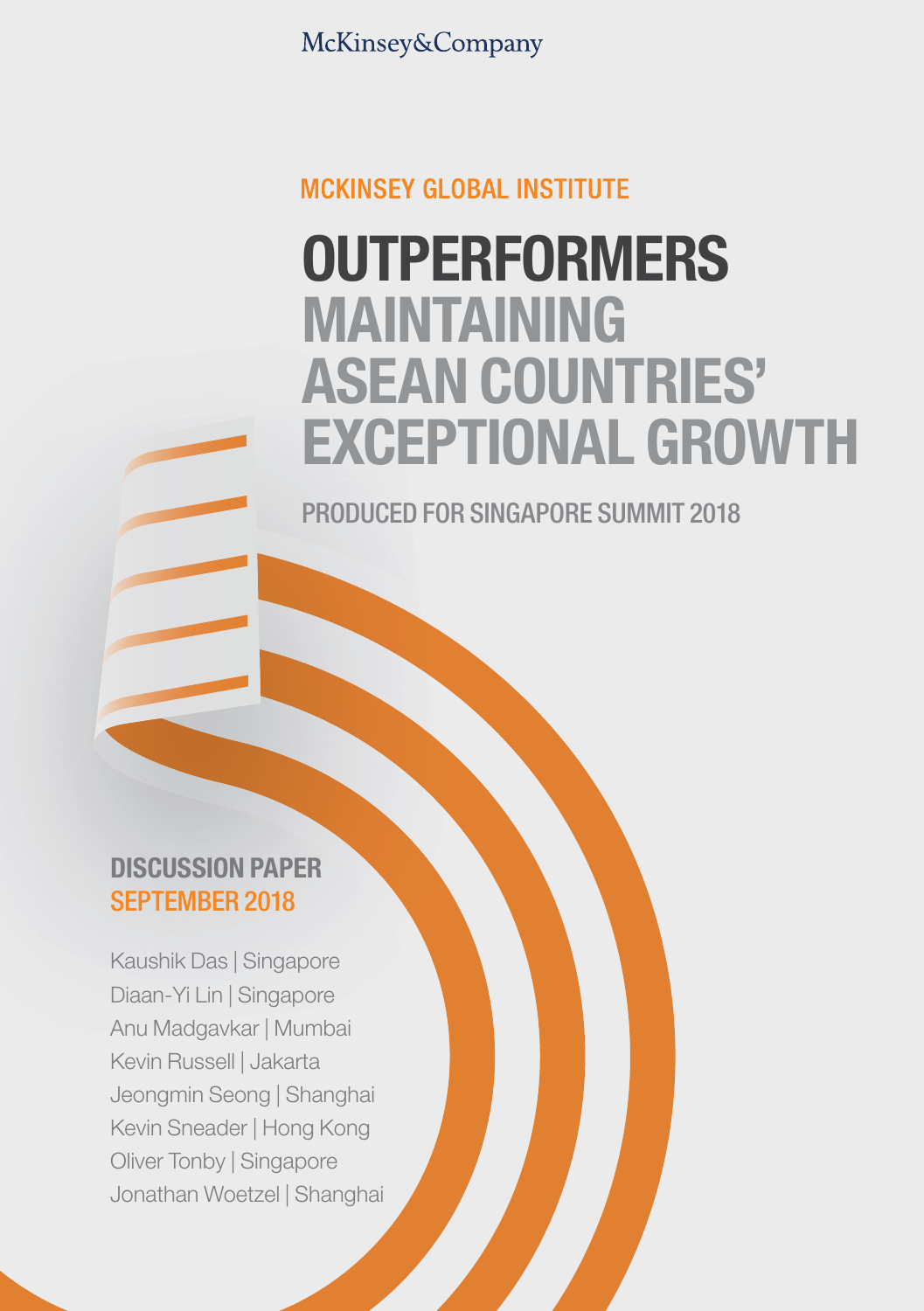# **MCKINSEY GLOBAL INSTITUTE**

Since its founding in 1990, the McKinsey Global Institute (MGI) has sought to develop a deeper understanding of the evolving global economy. As the business and economics research arm of McKinsey & Company, MGI aims to provide leaders in the commercial, public, and social sectors with the facts and insights on which to base management and policy decisions. MGI research combines the disciplines of economics and management, employing the analytical tools of economics with the insights of business leaders. Our "micro-to-macro" methodology examines microeconomic industry trends to better understand the broad macroeconomic forces affecting business strategy and public policy. MGI's in-depth reports have covered more than 20 countries and 30 industries. Current research focuses on six themes: productivity and growth, natural resources, labour markets, the evolution of global financial markets, the economic impact of technology and innovation, and urbanisation.

Recent reports have assessed the digital economy, the impact of AI and automation on employment, income inequality, the productivity puzzle, the economic benefits of tackling gender inequality, a new era of global competition, Chinese innovation, and digital and financial globalisation.

MGI is led by three McKinsey & Company senior partners: Jacques Bughin, Jonathan Woetzel, and James Manyika, who also serves as the chairman of MGI. Michael Chui, Susan Lund, Anu Madgavkar, Jan Mischke, Sree Ramaswamy, and Jaana Remes are MGI partners, and Mekala Krishnan and Jeongmin Seong are MGI senior fellows. Project teams are led by the MGI partners and a group of senior fellows, and include consultants from McKinsey offices around the world. These teams draw on McKinsey's global network of partners and industry and management experts.

Advice and input to MGI research are provided by the MGI Council, members of which are also involved in MGI's research. MGI Council members are drawn from around the world and from various sectors and include Andrés Cadena, Sandrine Devillard, Tarek Elmasry, Katy George, Rajat Gupta, Eric Hazan, Eric Labaye, Acha Leke, Scott Nyquist, Gary Pinkus, Sven Smit, Oliver Tonby, and Eckart Windhagen. In addition, leading economists, including Nobel laureates, act as advisers to MGI research.

The partners of McKinsey fund MGI's research; it is not commissioned by any business, government, or other institution. For further information about MGI and to download reports, please visit www.mckinsey.com/mgi.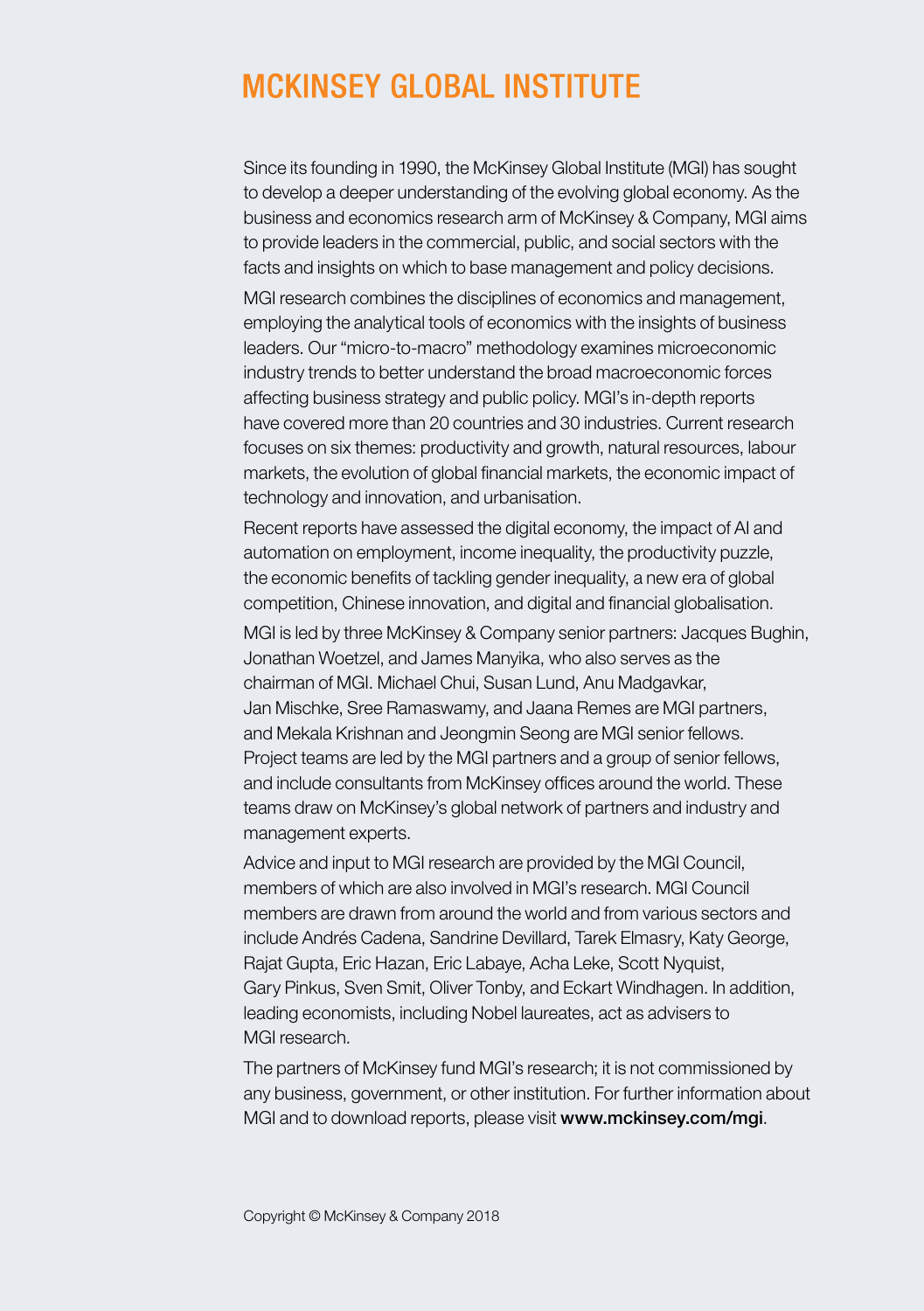# About Mckinsey & Company In Southeast Asia

McKinsey & Company in Southeast Asia is one of the firm's fastest-growing office complexes. Since establishing the Jakarta office in 1995, McKinsey has opened offices and Digital Labs in Malaysia, Singapore, the Philippines, Thailand, Myanmar, Indonesia, and Vietnam. Across these offices, over 700 colleagues solve our clients' toughest challenges.

From established regional and multinational companies to startups and local disruptors, we serve a diverse client base, across industries. A longstanding trusted advisor on strategy, we are now recognised as a leader in implementation and digital. Increasingly, we use analytics and technology to build new businesses and transform existing ones. Despite how we have changed in recent years, we remain committed to regional impact. We partner with the public sector to translate the region's rich opportunities into transformative economic and social growth. At McKinsey, we care most about the impact we have—on our clients, our communities, and the people of Southeast Asia.

#### WHAT'S INSIDE

[In brief](#page-3-0) [Page 2](#page-3-0)

[1. ASEAN is a region of outperformers](#page-4-0) [Page 3](#page-4-0)

[2. The pro-growth agenda that underpins ASEAN](#page-7-0)  [economic performance](#page-7-0) [Page 6](#page-7-0)

[3. Big companies are an essential factor](#page-19-0)  [of success](#page-19-0) [Page 18](#page-19-0)

[4. Opportunities and challenges in changing times](#page-28-0) [Page 27](#page-28-0) 

[5. How governments and companies can build on](#page-41-0)  [ASEAN's momentum](#page-41-0) [Page 40](#page-41-0) 

[Further reading](#page-45-0) [Page 44](#page-45-0)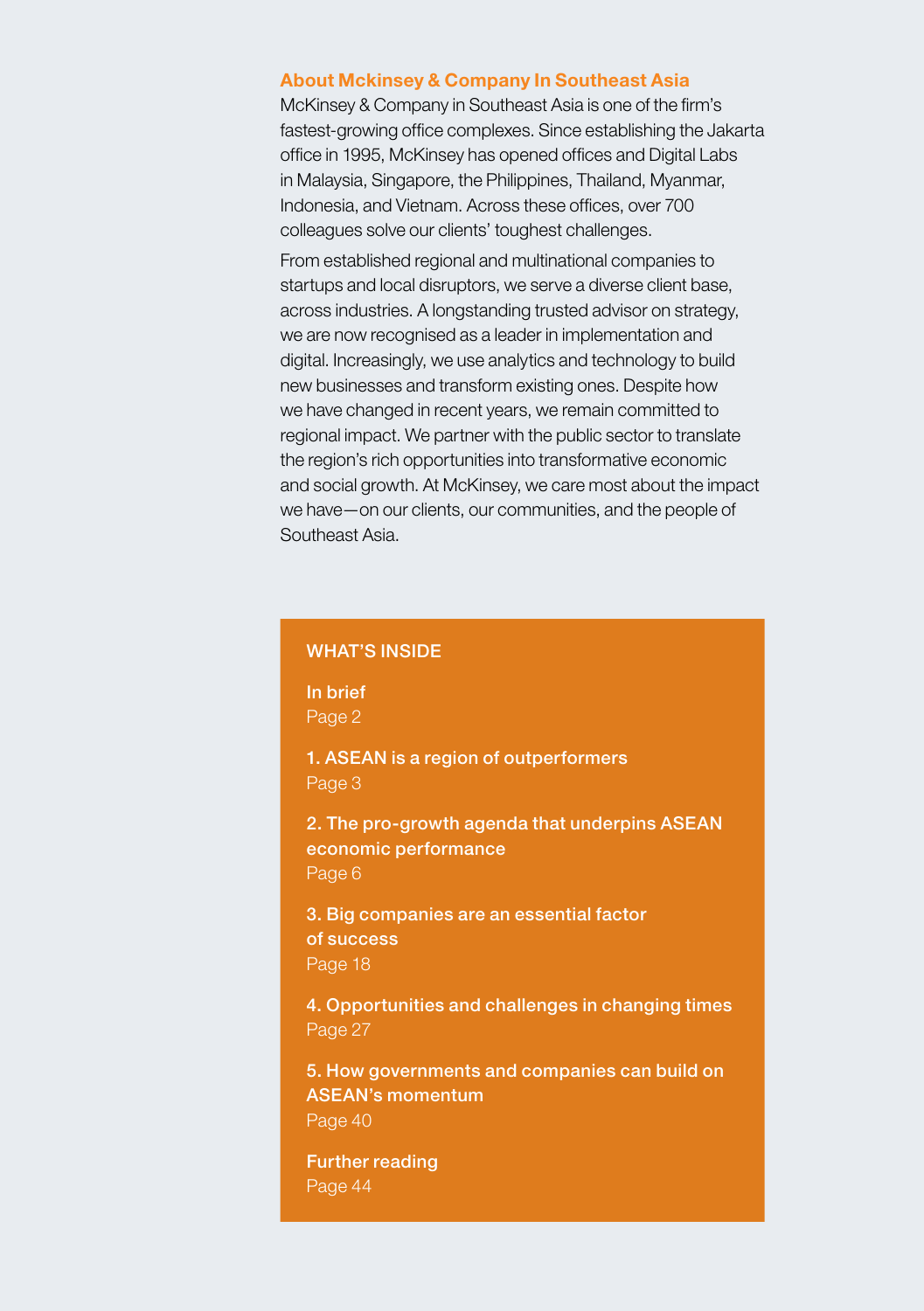# <span id="page-3-0"></span>IN BRIEF OUTPERFORMERS: MAINTAINING ASEAN COUNTRIES' EXCEPTIONAL GROWTH

After several decades of strong and sustained economic growth, members of the Association of Southeast Asian Nations (ASEAN) make up almost half of the world's best-performing developing economies. The challenge for the region is to maintain its growth momentum—and continue narrowing the per capita GDP gap with high-income countries—in changing times marked by rapid technological advances and demographic shifts. While people in ASEAN countries have benefited from this economic surge in the form of rising prosperity, income inequality is growing in some countries and will need to be addressed.

- ASEAN is home to eight of 18 developing economies that averaged at least 3.5 percent annual per capita GDP growth over 50 years or 5 percent annual growth over 20 years. We call these fast-growing countries outperformers. Indonesia, Malaysia, Singapore, and Thailand met the 50-year target, and Cambodia, Laos, Myanmar, and Vietnam met the 20-year standard. While the Philippines did not meet either, its recent rapid growth could lift it to the ranks of outperformers in the future. Brunei was not considered in the study.
- Underlying this exceptional performance is a pro-growth agenda of productivity, income, and demand that features steps to boost capital accumulation, including forced savings and the growth of financial institutions. In ASEAN, capital accumulation has been the primary driver of growth along with positive domestic and external demand. Productivity growth has been less striking, particularly in the context of the Asian financial crisis of 1997.
- A second pillar of the growth agenda is the powerful role of large companies that not only lifted GDP in ASEAN countries but also encouraged productivity improvements in small and midsize local suppliers. Revenue from large firms equalled 37 percent of GDP in ASEAN countries, compared with 28 percent among emerging-economy peers. These firms are not only large but competitive, as the best-performing companies are subject to fierce competition at home. They also support the development of small and medium-size enterprises (SMEs) via purchasing and subcontracting, in which business generated by large firms is directly transmitted to smaller firms; large firms in turn benefit from a diversity of suppliers.
- **Demographic change, increasing urbanisation, and technological disruption** from automation will create opportunities and challenges for ASEAN members in the years ahead. For the growth momentum to continue, regional policy makers and business leaders will need to focus on three areas: digitally driven productivity, a reinvented labour force, and infrastructure development. These opportunities can support renewed productivity growth. With the right vision, bold investment, and adaptive policies, ASEAN countries could continue to outperform, doubling total GDP to nearly \$5 trillion.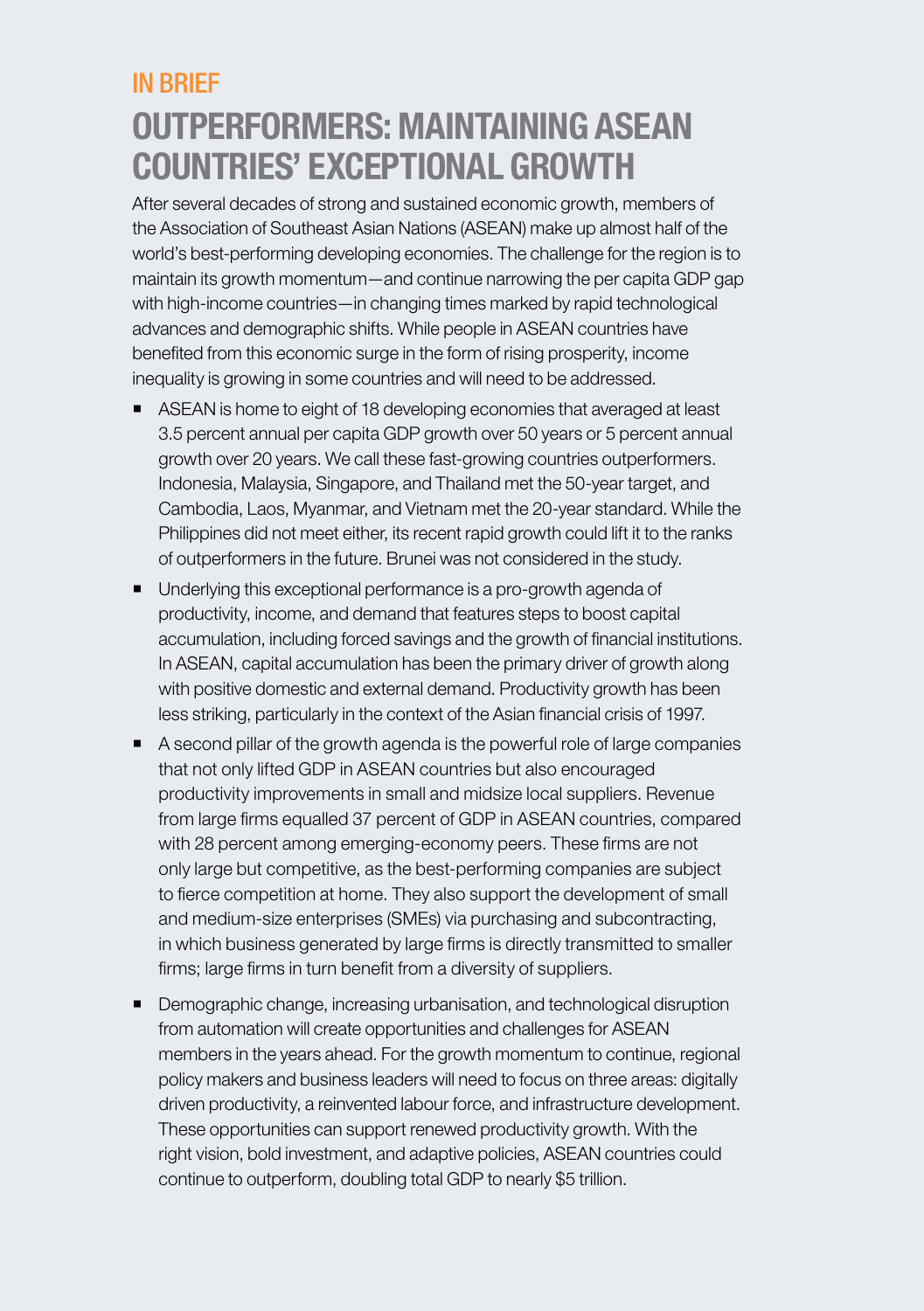# <span id="page-4-0"></span>1. ASEAN IS A REGION OF OUTPERFORMERS

Our analysis of developing economies around the world shows that just 18, about one in four, have accounted for the lion's share of economic growth and rising consumption over the past half century—and eight of them belong to the Association of Southeast Asian Nations (ASEAN): Cambodia, Indonesia, Laos, Malaysia, Myanmar, Singapore, Thailand, and Vietnam.1

We identified these ASEAN outperformers after reviewing the per capita GDP growth—a measure of improvements in material living standards—of 71 developing economies over 50 years, starting in 1965.<sup>2</sup> Seven of the 18 outperformers, including such well-known success stories as China and Singapore, achieved or exceeded annual per capita GDP growth of 3.5 percent for the entire 50-year period. This threshold is the average growth rate required by low- and lower middle-income economies over a 50-year period to achieve upper middle-income status, as defined by the World Bank.<sup>3</sup> Four ASEAN members—Indonesia, Malaysia, Singapore, and Thailand—fall into this category of long-term outperformers, along with China, Hong Kong, and South Korea.<sup>4</sup>

Our analysis also found 11 more-recent, less-heralded outperformers that achieved average annual per capita GDP growth of at least 5 percent over the 20 years between 1996 and 2016. That was enough to raise low- and lower middle-income economies by one income bracket as defined by the World Bank.<sup>5</sup> This group of recent outperformers also includes four ASEAN members—in this case, Cambodia, Laos, Myanmar, and Vietnam—along with Azerbaijan, Belarus, Ethiopia, India, Kazakhstan, Uzbekistan, and Turkmenistan (Exhibit 1).

<sup>1</sup> *Outperformers: High-growth emerging economies and the companies that propel them*, McKinsey Global Institute, September 2018.

<sup>&</sup>lt;sup>2</sup> We selected the 71 from the World Bank's June 2017 list of 218 economies, from which we excluded 99 economies with fewer than five million people, 28 economies for which there was insufficient data, and 20 advanced economies. That left 71 as our universe of developing economies.

<sup>&</sup>lt;sup>3</sup> The World Bank assigns the world's economies into four income groups: high, upper middle, lower middle, and low. We set the threshold growth rate for long-term outperformers at 3.5 percent, which is the annual average growth rate required over a 50-year period for lowand lower middle-income economies to achieve upper middle-income status. For low-income economies, the threshold growth rate is 4.3 percent, and for lower middle-income economies it is 2.8 percent. The Data Blog, "New country classifications by income level: 2016–2017", World Bank, July 1, 2016, worldbank.org.

<sup>4</sup> For research on China's transformation, see *Digital China: Powering the economy to global competitiveness*, McKinsey Global Institute, December 2017; *China's role in the next phase of globalization*, McKinsey Global Institute, April 2017; *China's choice: Capturing the \$5 trillion productivity opportunity*, McKinsey Global Institute, June 2016; and *From 'Made in China' to 'Sold in China': The rise of the Chinese urban consumer*, McKinsey Global Institute, November 2006.

<sup>&</sup>lt;sup>5</sup> For recent outperformers, we set the threshold growth rate at 5.0 percent. Under the World Bank's income classification, low- and lower middle-income countries must attain average annual growth of 5.4 percent to move up one income level over a 20-year period. Growth of 3.7 percent is needed for the move from low to lower middle income, while 7.1 percent growth is needed to rise from lower middle to upper middle income. Ibid. "New country classifications by income level", World Bank, July 1, 2016.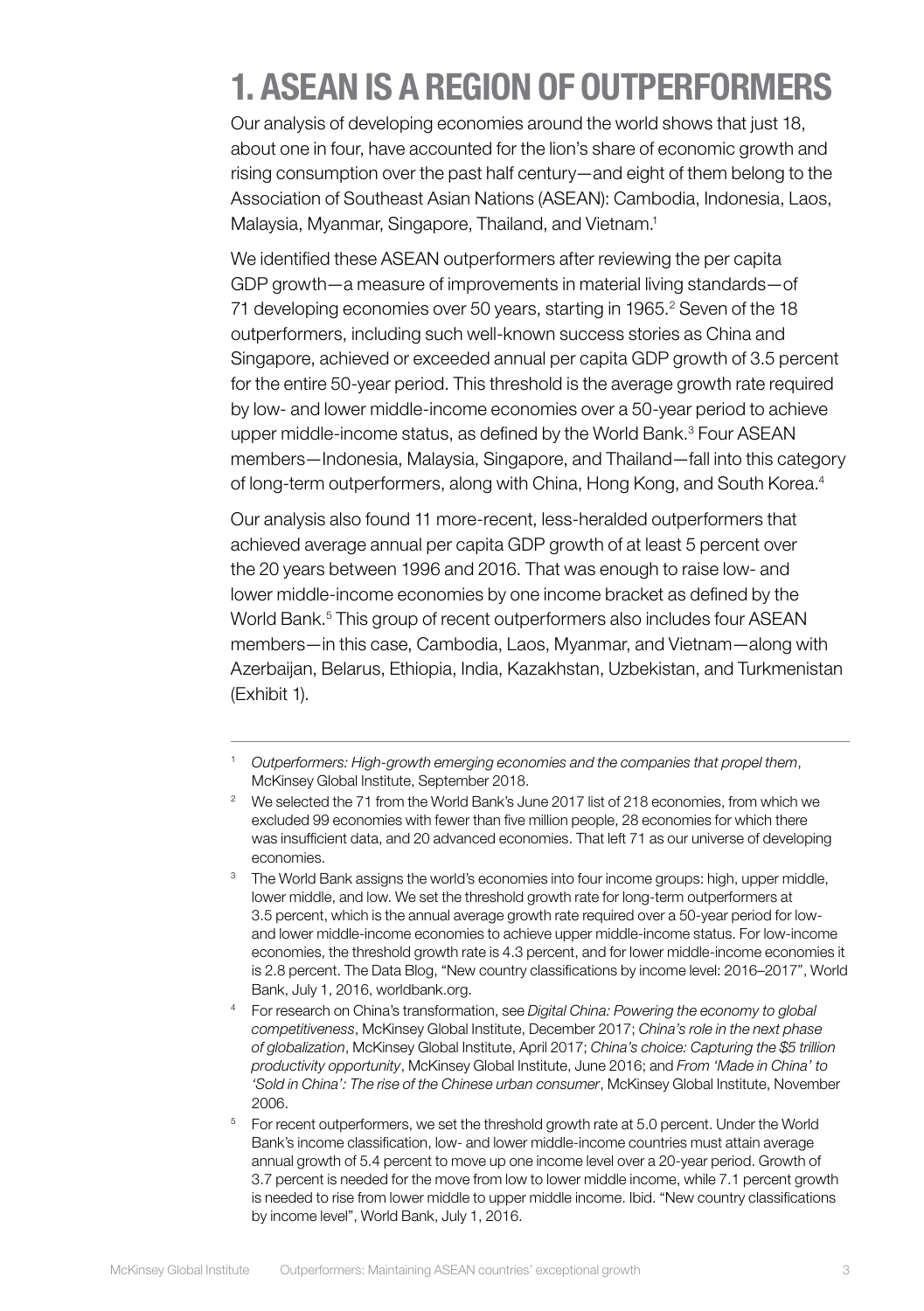# **Eighteen developing economies sustained long-term GDP per capita growth, outperforming their peers.**

#### $N = 91$  countries<sup>1</sup>

| High income <sup>2</sup><br>• Netherlands<br>$\blacksquare$ Australia<br>■ Austria<br>Norway<br>٠<br>Saudi Arabia<br>Belgium<br>Ξ<br>Canada<br>Spain<br>٠<br>Sweden<br>Denmark<br>$\blacksquare$<br>$\blacksquare$ Finland<br>Switzerland<br>٠<br><b>United Arab</b><br>France<br>Emirates<br>Germany<br>• United Kingdom<br>Israel<br>• United States<br>Italy<br>Japan |                                                                                                                                                          | <b>Long-term</b><br>outperformers <sup>3</sup><br><b>Outpaced US growth</b><br>consistently from<br>1965-2016<br>$\blacksquare$ China<br>Hong Kong<br>٠<br>Indonesia<br>Malaysia<br>Singapore<br>South Korea<br>٠<br>Thailand<br>٠ |                                                                                                                                                               | <b>Recent</b><br>outperformers <sup>4</sup><br>Outpaced US growth<br>consistently from<br>1995-2016<br>■ Azerbaijan<br>$\blacksquare$ Laos<br><b>Belarus</b><br>Myanmar<br>٠<br>Turkmenistan<br>Cambodia<br>Ethiopia<br>Uzbekistan<br>Ξ<br>India<br>$\blacksquare$ Vietnam<br>Ξ<br>Kazakhstan |                                                                                                                                                                                                                                                                                                |  |
|--------------------------------------------------------------------------------------------------------------------------------------------------------------------------------------------------------------------------------------------------------------------------------------------------------------------------------------------------------------------------|----------------------------------------------------------------------------------------------------------------------------------------------------------|------------------------------------------------------------------------------------------------------------------------------------------------------------------------------------------------------------------------------------|---------------------------------------------------------------------------------------------------------------------------------------------------------------|-----------------------------------------------------------------------------------------------------------------------------------------------------------------------------------------------------------------------------------------------------------------------------------------------|------------------------------------------------------------------------------------------------------------------------------------------------------------------------------------------------------------------------------------------------------------------------------------------------|--|
| Middlers <sup>5</sup><br>No relative change:<br>No or inconsistent improvement relative to US from 1965-2016<br><b>Very recent</b><br>accelerators<br>Bangladesh<br>■ Dominican<br>Republic<br>$\blacksquare$ Ghana<br>Mozambique<br>$\blacksquare$ Peru<br>Philippines<br>Poland<br>Rwanda<br>Sri Lanka                                                                 | <b>Consistent</b><br>arowers<br>■ Bulgaria<br>Chile<br>Colombia<br>$\blacksquare$ Czech<br>Republic<br>• Ecuador<br>Egypt<br>Hungary<br>Morocco<br>Nepal | Pakistan<br>٠<br>Portugal<br>٠<br>Romania<br>Serbia<br>Slovak<br>٠<br>Republic<br>Tanzania<br>Turkey<br>■ Uganda                                                                                                                   | <b>Volatile</b><br>arowers<br>■ Algeria<br>■ Angola<br>Argentina<br>■ Brazil<br>Greece<br>■<br>٠<br>Honduras<br>Iran<br>■<br>Jordan<br>п<br>■ Kenya<br>Mexico | Guatemala                                                                                                                                                                                                                                                                                     | <b>Underperformers</b> <sup>6</sup><br><b>Fallen behind: Slower</b><br>relative growth than<br>US from 1965-2016<br>$\blacksquare$ Bolivia<br>Cameroon<br>Côte d'Ivoire<br>El Salvador<br>Kyrgyz Republic<br>Lebanon<br>Nicaragua<br>Russia<br>Senegal<br>South Africa<br>Ukraine<br>Venezuela |  |

1 We excluded economies with populations of fewer than 5 million in 2016 and those with limited data availability.

- 2 For the purposes of this discussion paper, we have defined high income economies as those that had gross national income per capita of \$6,000 or more in 1987, when the World Bank started classifying countries by income bands. The two exceptions are Hong Kong and Singapore, which are classified as outperformers in our paper because of the high rate of growth during the period analysed.
- 3 The long-term outperformer threshold of 3.5% compound annual growth rate of GDP per capita is the average growth rate required by low- (4.3%) and lower middle-income (2.8%) economies to achieve upper middle-income status over a 50-year period.
- 4 The recent outperformer threshold of 5% compound annual growth rate is derived from the average growth rate of 5.4% required by low- (3.7%) and lower-middle income (7.1%) economies to move up one income level over a 20-year period (from low to lower middle or lower middle to upper middle).
- 5 The middler threshold was between 0.95% and 3.5% compound annual growth rate over the period 1965–2015, or where economies did not meet the criteria for other cohorts. Very recent accelerators' GDP per capita growth outpaced long-term outperformers' (>3.5% compound annual growth rate) from 2006–16. Consistent growers' GDP per capita grew consistently (albeit slowly) from 1965–2015 with a low coefficient of variation. Volatile growers' GDP per capita regressed or exhibited a high coefficient of variation over at least one 10-year period from 1965–2015. Coefficient of variation defined as standard deviation of year-on-year growth ÷ simple average year-on-year growth 1965–2015.
- 6 The underperformer threshold of <0.95% compound annual growth rate of GDP per capita over the period 1965–2015 is equivalent to <50% of the rate achieved by the United States over the same period.

SOURCE: World Bank; McKinsey Global Institute analysis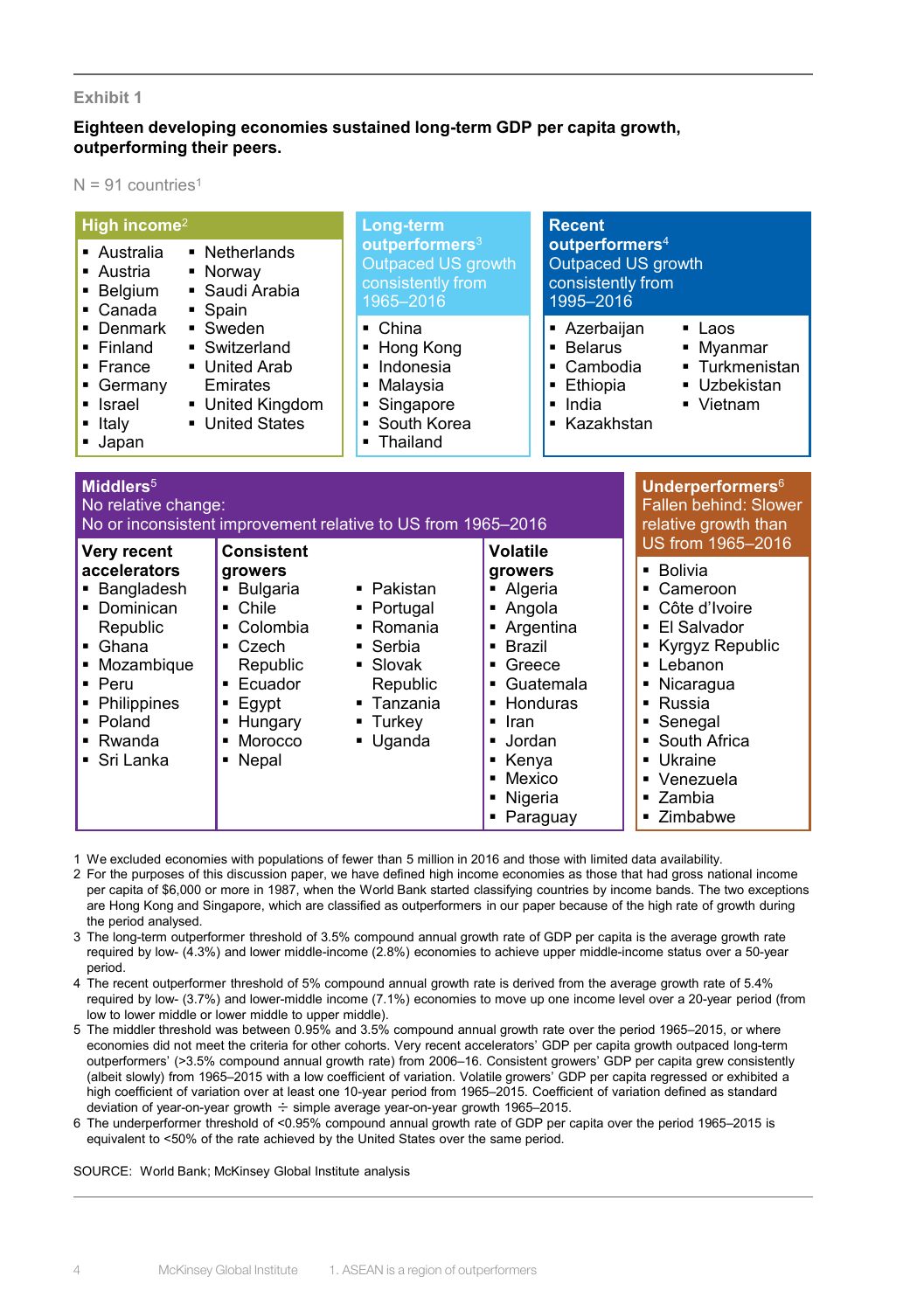# **Exhibit 16 1 (continued)**

**Eighteen developing economies sustained long-term GDP per capita growth, outperforming their peers (continued).**



NOTE: The maps displayed on the MGI website and in MGI reports are for reference only. The boundaries, colours, denominations, and any other information shown on these maps do not imply, on the part of McKinsey, any judgment on the legal status of any territory, or any endorsement or acceptance of such boundaries.

SOURCE: World Bank; McKinsey Global Institute analysis

A ninth ASEAN member, the Philippines, did not meet either threshold for length of exceptional growth, but MGI named it a "very recent accelerator" because it is now one of the fastest-growing economies in the region.<sup>6</sup>

> ASEAN economies differ considerably. Malaysia, for example, has a GDP per capita almost 50 percent higher than the next wealthiest ASEAN country, Thailand, and three to five times the average income of Indonesia, the Philippines, and Vietnam. Nonetheless, the region's next-tier economies—Cambodia, Indonesia, Laos, Myanmar, the Philippines, and Vietnam—have become the association's fastest growers, making ASEAN an example of both current and historical economic outperformance.

> In this report we highlight reasons that the entire region has outperformed and examine differences in firm dynamics and government support that help explain outcomes at a detailed country-by-country level.

<sup>6</sup> *Outperformers: High-growth emerging economies and the companies that propel them*, McKinsey Global Institute, September 2018.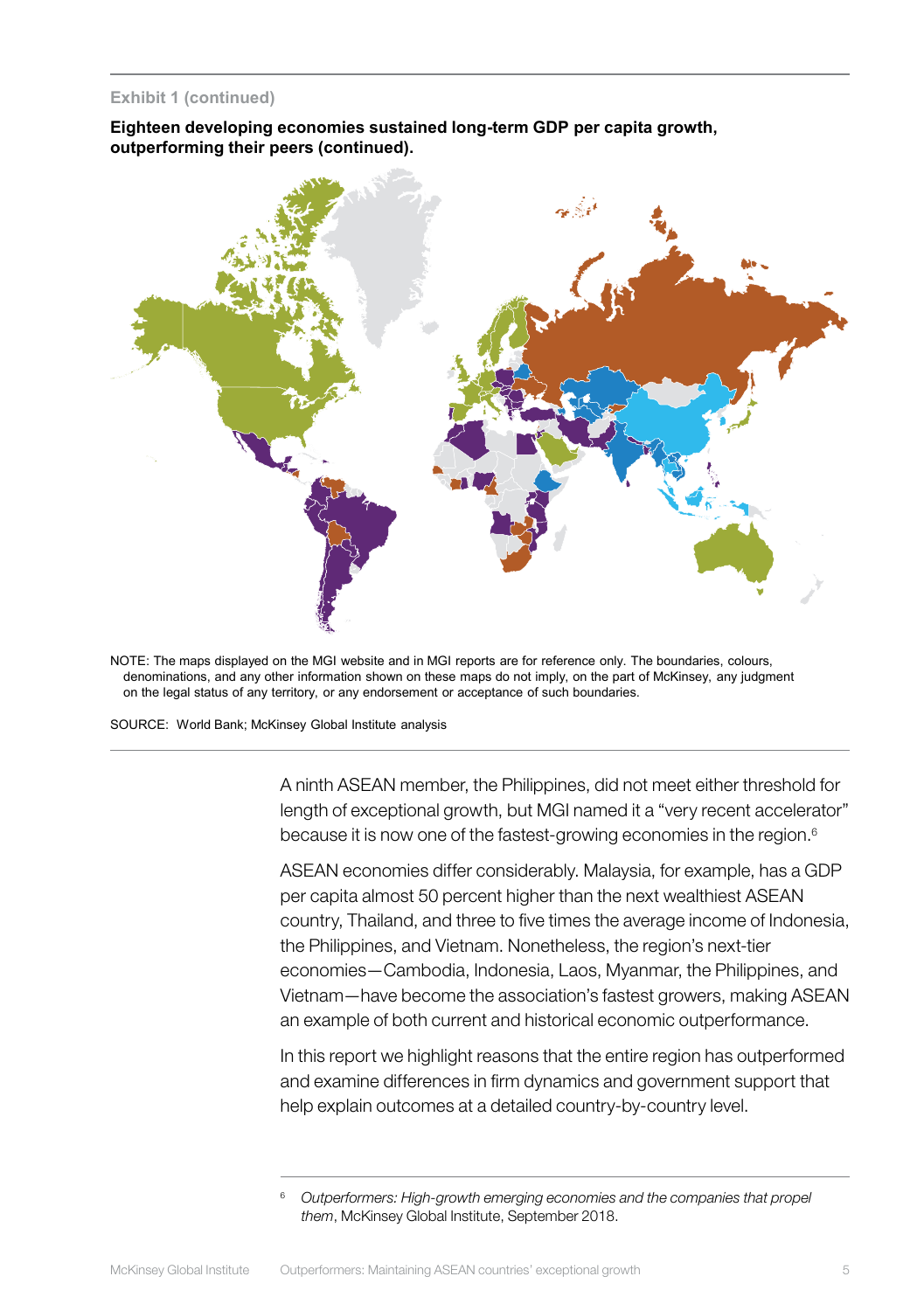# <span id="page-7-0"></span>2. THE PRO-GROWTH AGENDA THAT UNDERPINS ASEAN ECONOMIC PERFORMANCE

ASEAN's outperformer economies are characterised by a pro-growth agenda of productivity, income, and demand. The agenda starts with greater productivity, made possible by accumulating capital and technology. The fruits of improved productivity are then distributed throughout the economy in the form of more jobs and higher wages for workers, lifting more people into the middle class, and in turn supporting higher levels of consumption and savings (Exhibit 2).

Companies reap increased profits, and governments collect higher tax revenue they can use to reinvest and to improve essential infrastructure. Wage growth translates into more disposable income, which boosts personal savings—some of it through mandatory payroll deductions for pension savings—as well as investment and household consumption. The agenda also supports open trade, further increasing demand and enabling integration with global supply chains.<sup>7</sup>

# **Exhibit 2**

# **A pro-growth cycle of productivity, income, and demand drove growth in outperforming economies.**

#### **Sustained, high GDP per capita growth Productivity Income Demand** Translating productivity into **strong and inclusive income growth** through **• Higher wages** boosting household incomes and middleclass formation ▪ Increased corporate profit growth broadly distributed among companies Boosting **demand** for production by ▪ Driving higher domestic consumption and investment from income and credit growth **Increasing productivity by** ■ Promoting competition and market efficiency **• Investing in infrastructure** and mechanisation ■ Increasing total factor productivity by improving technology, innovation, and processes ▪ Boosting scale of production and investing in talent

- 
- Supporting investment by mobilizing domestic savings and capital accumulation
- Tapping into regional and global demand by enhancing global connectivity

SOURCE: McKinsey Global Institute analysis

<sup>7</sup> *Outperformers: High-growth emerging economies and the companies that propel them*, McKinsey Global Institute, September 2018.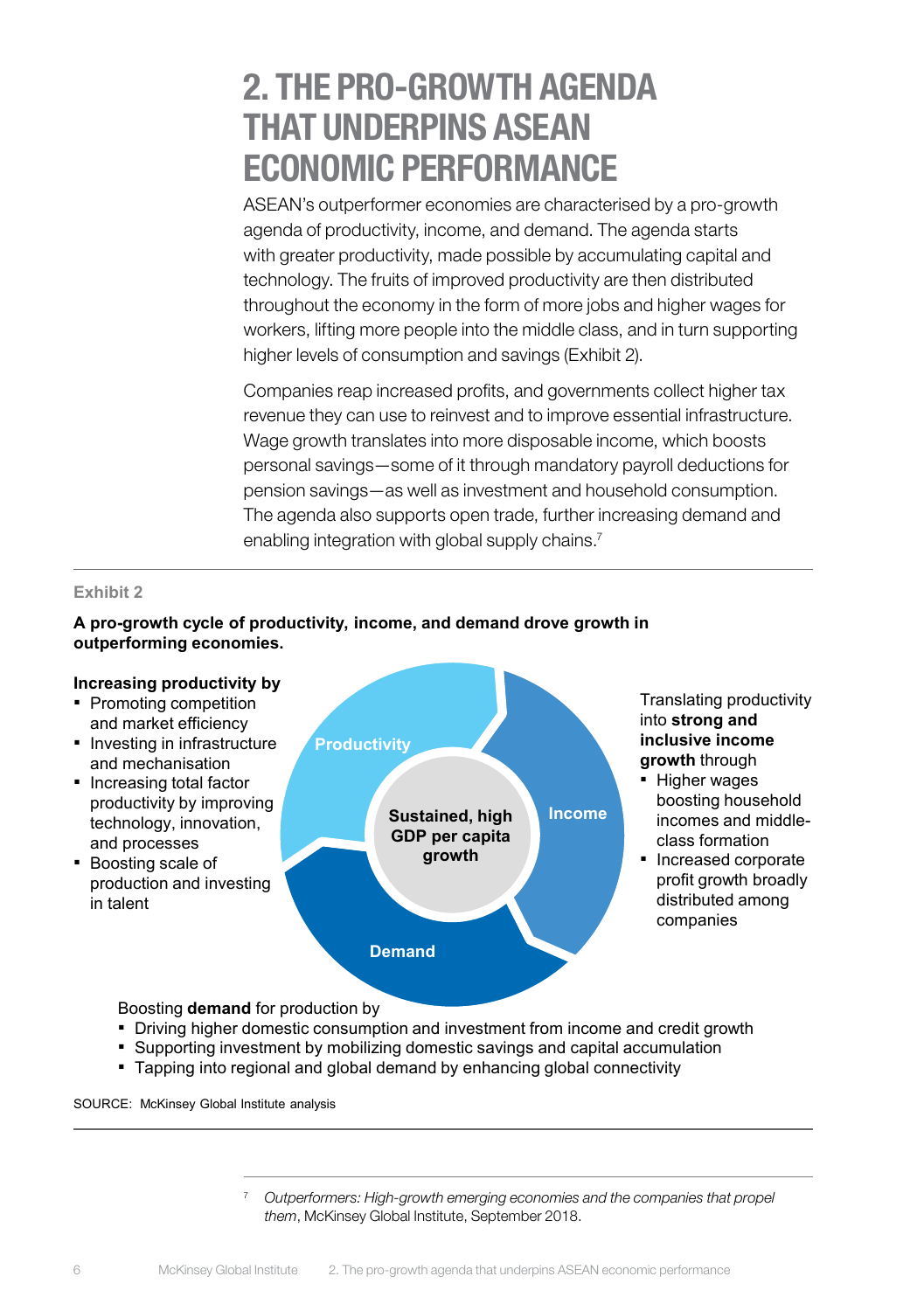In ASEAN, domestic savings and capital accumulation were the primary drivers of growth from 1990 to 2015 (Exhibit 3). Productivity is a more nuanced story, as early high rates of growth before 1990 have more recently been offset by the impact of the 1997 Asian financial crisis.

# DOMESTIC SAVINGS WAS KEY TO UNLOCKING GROWTH IN ASEAN

By decomposing GDP growth, we found that the capital accumulation of ASEAN's long-term outperformers accounted for between 2.9 percentage points (Thailand) and 4.7 percentage points (Malaysia) of average annual real GDP growth from 1990 to 2015; that compares with 3.7 percentage points for long-term outperformers outside ASEAN. Capital accumulation made an even larger contribution to GDP growth in three ASEAN recent outperformers: Vietnam (7.2 percentage points), Myanmar (6.2), and Cambodia (5.5). As in long-term outperformers, the governments overseeing these economies had a significant role in turning savings into capital investments, often through state-owned enterprises or government-linked investment companies. That said, Myanmar in particular faces some challenges in this, as a policy to keep 55 percent of state-owned enterprise profits as savings at the Myanmar Economic Bank (rather than being allocated to the national budget) has hindered turning savings into capital investments.<sup>8</sup>

When it comes to accumulating capital, a key differentiator between outperforming countries and what we call their middling and underperforming peers was that outperformers accumulated capital primarily through higher levels of domestic savings, as seen through a comparison of savings rates (gross savings as a percentage of GDP) and investment rates (gross fixed capital formation as a percentage of GDP).9 This is important because, as the MIT economist Robert Solow concluded half a century ago, high domestic savings rates are a key determinant of capital formation and growth, and reduce a country's reliance on more volatile foreign capital inflows.10

Indonesia, Malaysia, Singapore, and Thailand have been some of the best domestic savers in the world since the 1970s. Between 2000 and 2015, Singapore saved the equivalent of 51 percent of its GDP, Malaysia saved

<sup>8</sup> Andrew Bauer, et al., *State-owned economic enterprise reform in Myanmar: The case of natural resource enterprises*, Renaissance Institute and Natural Resource Governance Institute, January 2018.

<sup>&</sup>lt;sup>9</sup> Economies that we refer to as "middling performers" or "middlers" achieved no improvement or inconsistent improvement relative to United States from 1965 to 2016. "Underperformers" are those countries that lost ground to the United States because their economies grew slower than that of the US from 1965 to 2016.

<sup>10</sup> Robert M. Solow, "A contribution to the theory of economic growth", *Quarterly Journal of Economics*, 1956, Volume 70, Number 1, pp. 65–94; for additional details on volatility of capital inflows, see Rakesh Mohan and Muneesh Kapur, *Liberalisation and regulation of capital flows: Lessons for emerging market economies*, Stanford Center for International Development working paper number 399, October 2009.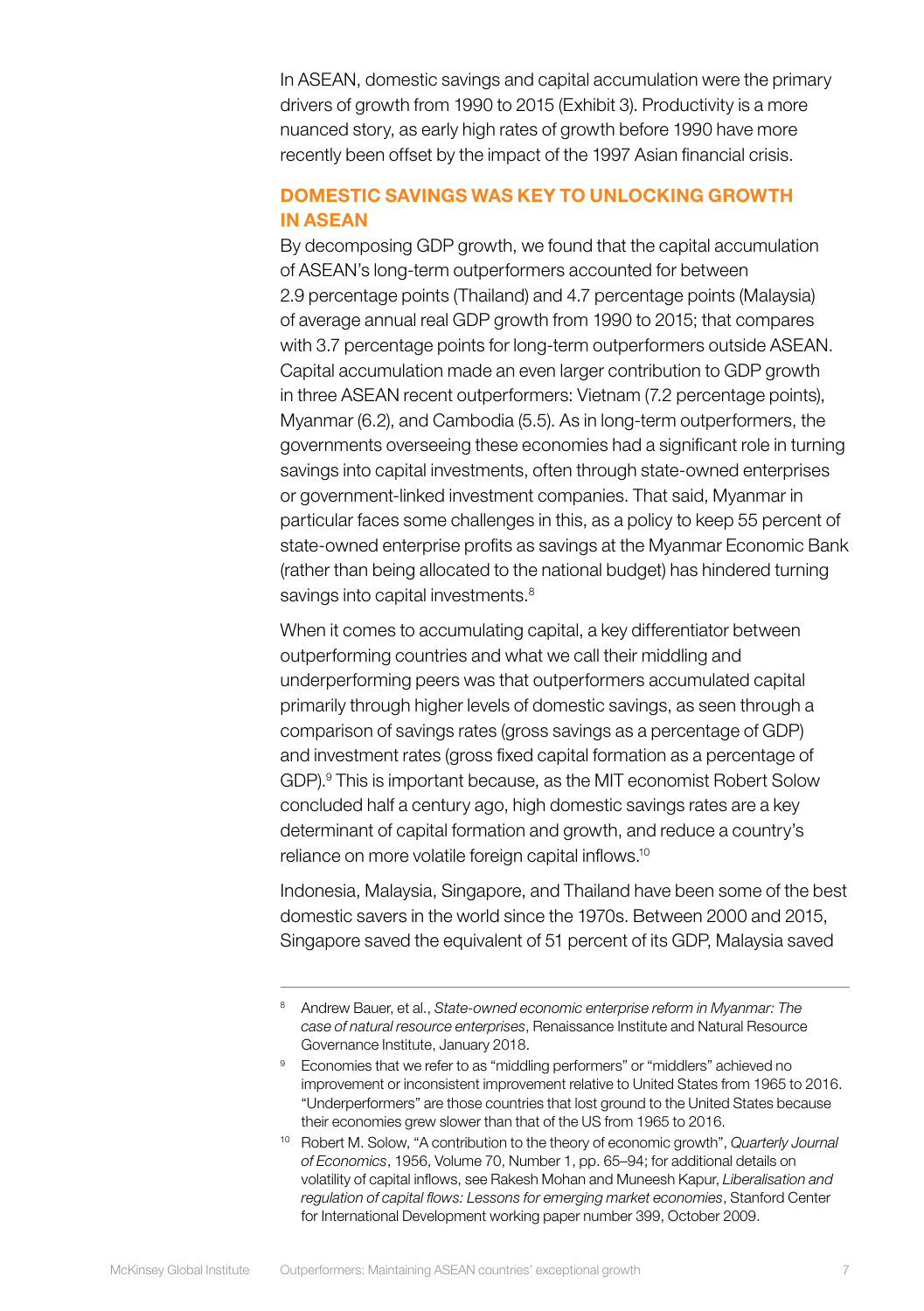### **Capital accumulation has been the major factor input for economic growth in ASEAN.**

| <b>GDP</b> growth decomposition<br>% ( $N = 83$ countries) | Contribution to real GDP growth, 1990-2015 <sup>1</sup> |                                                  | Recent outperformers<br><b>ASEAN</b> | Long-term outperformers                        | Other emerging<br>High income      |
|------------------------------------------------------------|---------------------------------------------------------|--------------------------------------------------|--------------------------------------|------------------------------------------------|------------------------------------|
|                                                            | <b>Capital</b><br>accumulation                          | <b>Total factor</b><br>productivity <sup>2</sup> |                                      | Labour<br>quality<br>contribution <sup>3</sup> | Labour<br>quantity<br>contribution |
| Singapore                                                  | 4.0                                                     | $-0.1$                                           |                                      | 0.3                                            | 1.6                                |
| Malaysia                                                   | 4.7                                                     | $-0.5$                                           |                                      | 0.4                                            | 1.1                                |
| Thailand                                                   | 2.9                                                     |                                                  | 0.9                                  | 0.4                                            | 0.1                                |
| Indonesia                                                  | 3.8                                                     | $-0.4$                                           |                                      | 0.7                                            | 0.9                                |
| China                                                      | 4.3                                                     |                                                  | 4.4                                  | 0.3                                            | 0.7                                |
| Other long-term<br>outperformers                           | 3.5                                                     |                                                  | 0.3                                  | 0.2                                            | 0.4                                |
| Vietnam                                                    | 7.2                                                     | $-1.6$                                           |                                      | 0.1                                            | 0.9                                |
| Myanmar                                                    | 6.2                                                     |                                                  | 0.9                                  |                                                | 0.8                                |
| Cambodia                                                   | 5.5                                                     | $-0.5$                                           |                                      | 0.3                                            | 1.5                                |
| Other recent<br>outperformers                              | 4.4                                                     | $-0.6$                                           |                                      | 0.6                                            | 0.8                                |
| India                                                      | 3.5                                                     |                                                  | 1.2                                  | 0.7                                            | 1.0                                |
| <b>ASEAN</b>                                               | 4.9                                                     | $-0.2$                                           |                                      | 0.4                                            | 1.0                                |
| Other emerging                                             | 2.2                                                     | $-0.2$                                           |                                      | 0.3                                            | 0.8                                |
| High income                                                | 1.8                                                     | $-0.2$                                           |                                      | 0.2                                            | 0.4                                |

1 Simple average across economies within cohorts and across years within countries; 1995–2015 for recent outperformers. 2 Long-term outperformers' low rate of total factor productivity growth was caused, in part, by the 1997 Asian financial crisis. Further, capital accumulation and total factor productivity were likely lower for long-term outperformers over this period as the growth accelerations in these economies commenced prior to 1990. For example, from 1965 to 1990, South Korea's average growth of output attributable to total factor productivity is estimated to be 2.39%, while capital's contribution was 4.27% compared with total output growth averaging 8.78% per year (Singh and Trieu, 1996).

3 Labour quality or contribution data are constructed using data on employment and compensation by educational attainment. These data are collected from various sources, including Eurostat, World Input-Output Database, and various country-specific KLEMS (capital, labour, energy, material, and services) databases.

SOURCE: The Conference Board Total Economy Database; Economics Analytics Platform; World Bank; McKinsey Global Institute analysis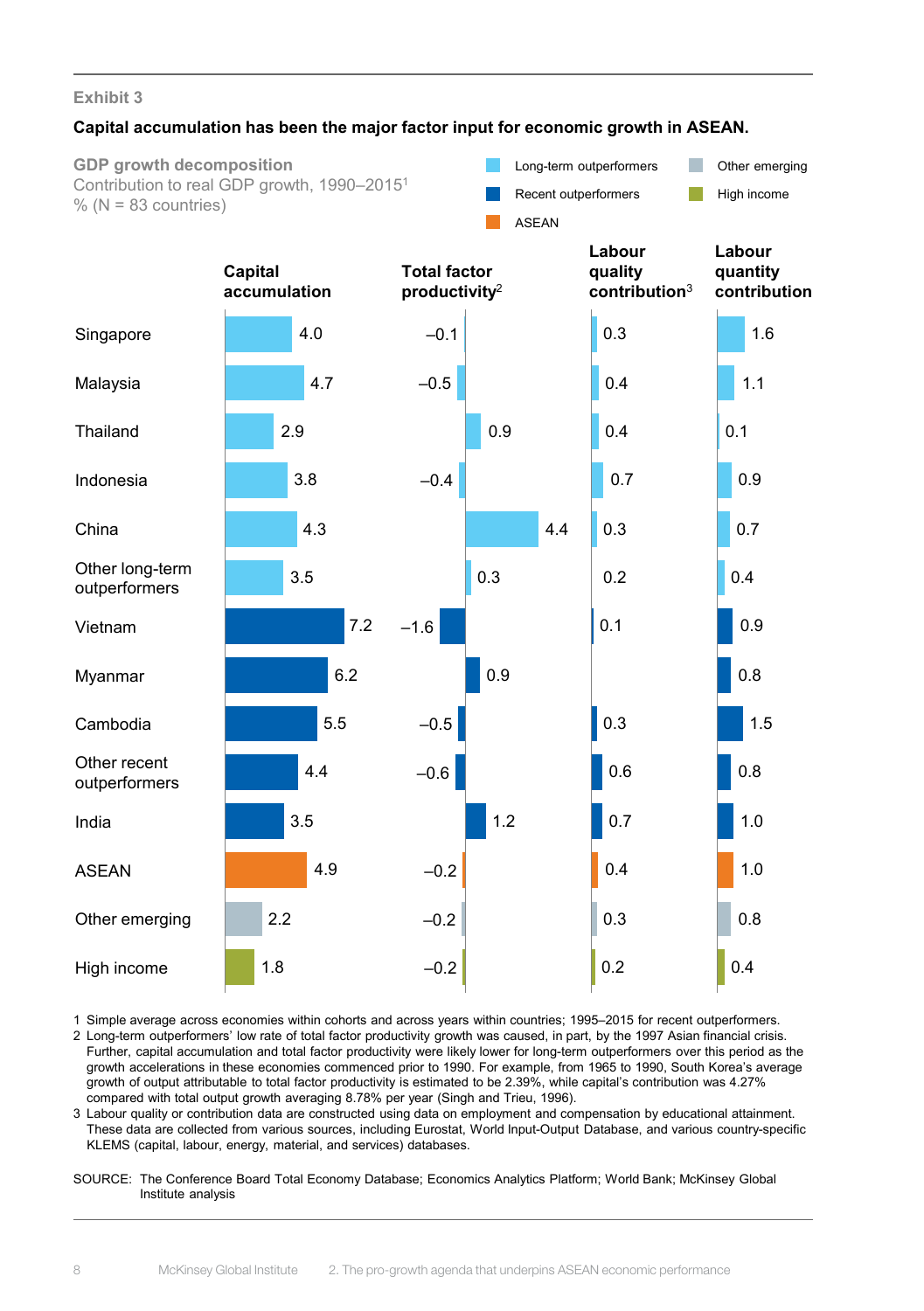40 percent, Indonesia 32 percent, and Thailand 30 percent.11 Historically, compulsory savings in pension plans aided these savings rates. By the late 1990s, for example, compulsory savings in Malaysia's Employees Provident Fund accounted for 8 percent of disposable income in that country, while mandatory savings in Singapore's Central Provident Fund accounted for 15 percent of disposable income in that country. Savings rates also rose because an increasing share of the population had regular employment and growing per capita income, making it easier to save.<sup>12</sup> More recently, savings in Malaysia decreased from 44 percent of GDP in 2008 to 33 percent in 2015; this correlated with an increase in household debt from just over 60 percent of GDP to above 85 percent, before levelling off.13

High savings rates correlate with robust investment.<sup>14</sup> On average, long-term outperformers invest around 30 percent of GDP and recent outperformers about 20 percent, compared with 17 percent for middling and underperformer economies. ASEAN's long-term outperformers range from 24 percent (Malaysia) to 29 percent (Indonesia).<sup>15</sup> Ample domestic savings has reduced outperformers' reliance on more volatile foreign capital and facilitated the kind of consistent capital accumulation that enables capacity expansion and infrastructure development.<sup>16</sup> The effective use of capital, however, has sometimes been fettered by a lack of government commitment or managerial skill. For example, while most countries have infrastructure master plans, translating these plans into actual projects remains a challenge. A McKinsey survey of 7,786 Southeast Asian projects from 2007 to 2017 reveals that in some countries, up to 11 percent of announced projects have been cancelled or indefinitely delayed. As a result, ASEAN countries (excluding Singapore) spent an average of about 3.5 percent of GDP on infrastructure between

- <sup>13</sup> "Malaysia household debt: % of GDP, CEIC data", updated on May 17, 2018, ceicdata.com.
- <sup>14</sup> See, for example, Marianne Baxter and Mario J. Crucini, "Explaining saving-investment correlations", *The American Economic Review*, 1993, Volume 83, Number 3, pp. 416– 36; and Stefan Sinn, "Saving-investment correlations and capital mobility: On the evidence from annual data", *The Economic Journal*, 1992, Volume 102, Number 414, pp. 1162–70.
- <sup>15</sup> IMF Investment and Capital Stock Dataset.
- <sup>16</sup> Sze Wei Yong, Rosita Haji Suhaimi, and Jerome Swee Hui Kueh, "Analysis of international capital mobility in ASEAN 5 countries: Savings-investment nexus", *Malaysian Journal of Economics*, 2016, Volume 50, Number 2, pp. 155–65.

<sup>11</sup> IMF Investment and Capital Stock Dataset.

<sup>&</sup>lt;sup>12</sup> For more, see Anand Chandavarkar, "Saving behaviour in the Asian–Pacific region", *Asian-Pacific Economic Literature*, 1993, Volume 7, Issue 1; Hamid Faruqee and Aasim M. Husain, "Saving trends in Southeast Asia: A cross-country analysis", *Asian Economic Journal*, 1998, Volume 12, Issue 3; and Ahmad Z. Baharumshah and Marwan A. Thanoon, "Determinants of gross national saving in Malaysia: A macroeconomic analysis 1960–2000", *Savings and Development*, 2003, Volume 27, Issue 4. Note that even with high savings, in some cases investment exceeded gross domestic savings, such as Malaysia before the Asian crisis where a net of 6.8 percent of GNP was provided by foreign sources (Baharumshah and Thanoon).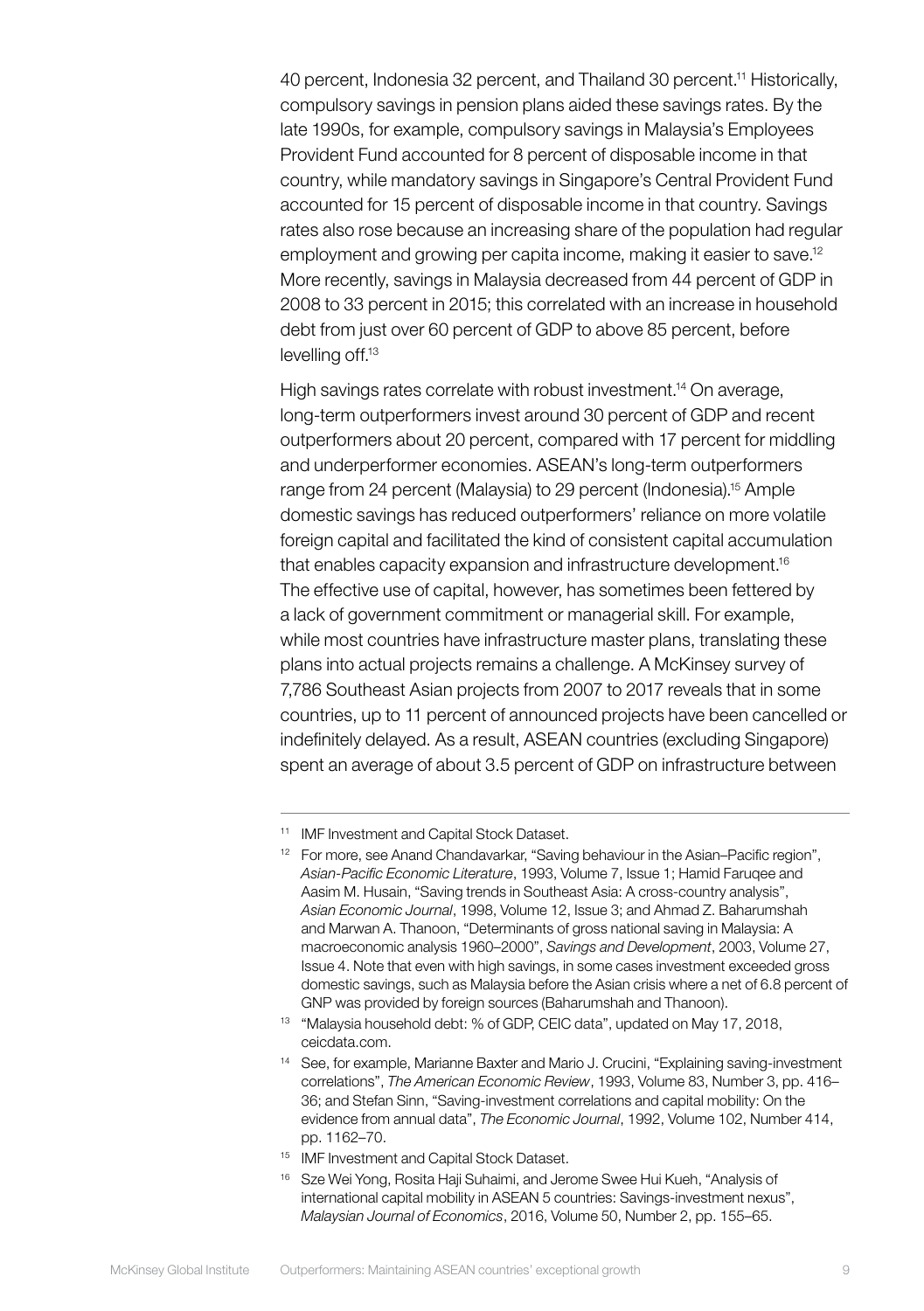1992 and 2013, the second-lowest developing region after Latin America, and significantly lower than China (8.6 percent), India (4.9 percent), the Middle East (4.3 percent), and Eastern Europe (4.1 percent).<sup>17</sup>

# ASEAN HAS SUCCEEDED IN MOBILIZING DOMESTIC DEMAND

Domestic demand in the form of rising household incomes has also played an important role in ASEAN's growth story. From 2000 to 2014, household income in the region as a whole grew 3.5 percent annually, ranging from 2.8 percent in Malaysia to 5.0 percent in Vietnam.18 Rising household income across ASEAN countries has led to significant increases in the number of people rising to the "consuming classes"—that is, people with incomes high enough to become significant consumers of goods and services.19 In Indonesia, the proportion of people in the consuming classes considered either middle class or affluent climbed by 14 percentage points, to 51 percent of the population, between 2005 and 2015. Similar gains occurred in Vietnam, where the consuming classes rose from 11 to 24 percent, and in Cambodia, where the consuming classes more than doubled, from 10 to 21 percent. Even countries that were doing well in 2005 have gained since then. Malaysia's consuming classes grew by ten percentage points, to 88 percent of the population, while the same classes in Singapore inched up one percentage point, to 97 percent.

Governments have played an important role in supporting incomes for broad populations, often through progressive taxation and redistribution (although this may not be the case in all countries).20 All ASEAN countries except Singapore and Brunei have minimum wages.<sup>21</sup> Long-term outperformers also stand out for the efficiency with which they provide public goods, public health, and novel labour policies, which have boosted productivity. Singapore, for example, encourages women to remain in the workforce after having children by offering a "working mother child relief" tax credit and childcare subsidies.

Despite such broad income gains throughout the region, economic inequality is a looming concern in some ASEAN countries—both the more

<sup>17</sup> *Bridging global infrastructure gaps*, McKinsey Global Institute and McKinsey's Capital Projects and Infrastructure Practice, June 2016.

<sup>&</sup>lt;sup>18</sup> McKinsey Global Growth model; 3.5 percent is a simple average across ASEAN countries' individual growth rates.

<sup>&</sup>lt;sup>19</sup> We define consuming classes or consumers as those individuals with an annual income of more than \$3,600, or \$10 per day at purchasing power parity, using constant 2005 PPP dollars. See *Urban world: Cities and the rise of the consuming class*, McKinsey Global Institute, June 2012.

<sup>&</sup>lt;sup>20</sup> See, for example: Kunta Nugraha and Phil Lewis, "The impact of taxation on income distribution: Evidence from Indonesia", *The Singapore Economic Review*, 2013, Volume 58, Number 4; Nora Lustig, "Inequality and fiscal redistribution in middle income countries: Brazil, Chile, Colombia, Indonesia, Mexico, Peru, and South Africa", *Journal of Globalization and Development*, 2016, Volume 7, Issue 1, pp. 17–60.

<sup>21</sup> *Minimum wage in ASEAN countries*, ASEAN Trade Union Council, November 2017, aseantuc.org.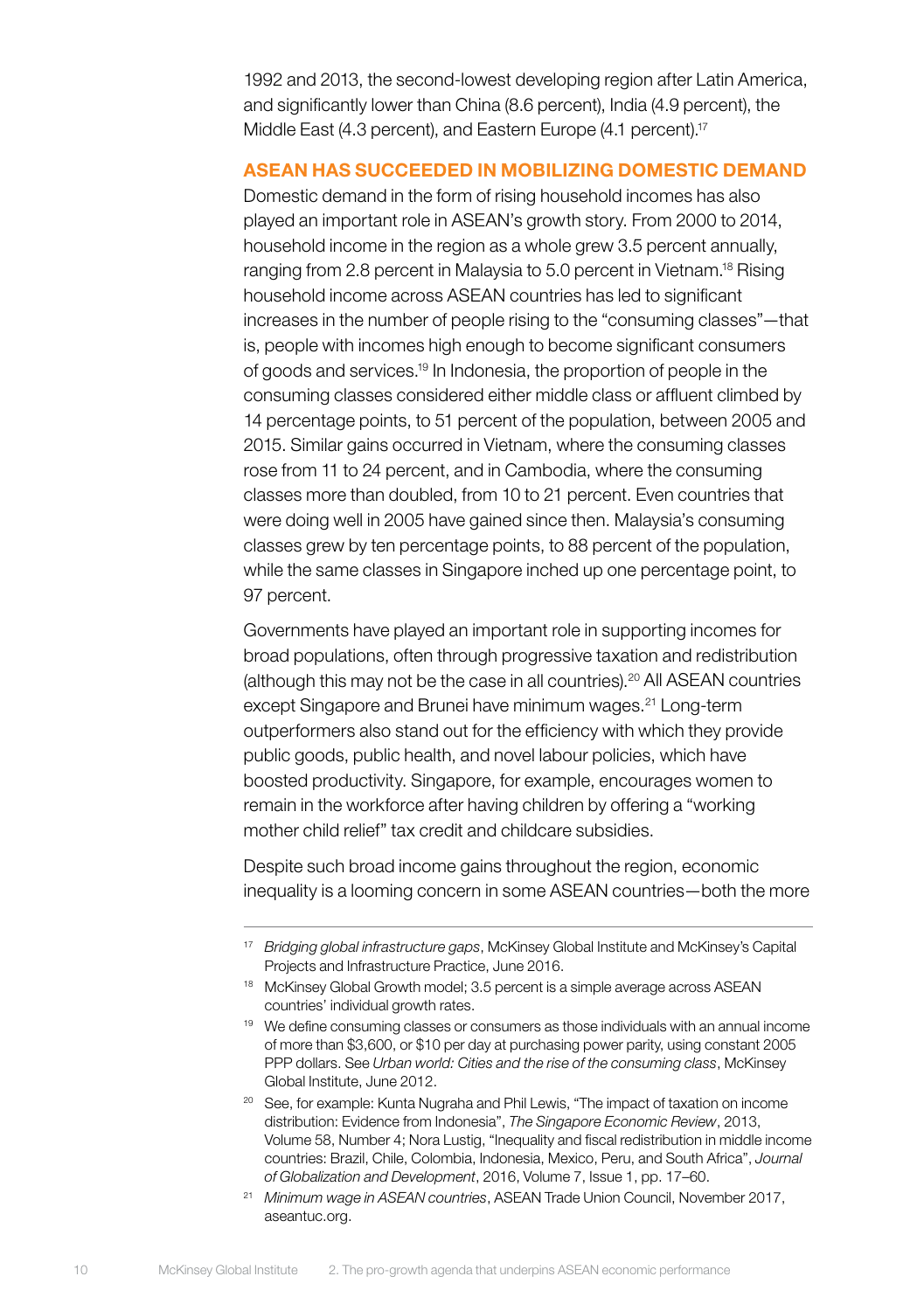developed long-term outperformers and the more recent outperformers, which have different income distributions. Household income in the original ASEAN nations—Indonesia, Malaysia, the Philippines, Singapore, and Thailand, sometimes referred to as the ASEAN 5—is significantly higher than in the region's so-called next-tier economies: Cambodia, Laos, Myanmar, and Vietnam. In 2015, only 18 percent of ASEAN 5 households were in the lowest income bracket of MGI's Cityscope database, compared with 31 percent in the other countries collectively.

As measured by the Gini coefficient, inequality is relatively high (exceeding 0.40) in Indonesia, Malaysia, the Philippines, and Thailand, although Malaysia and Thailand showed a slight decline between 2000 and 2015 (Exhibit 4).<sup>22</sup> While these figures are lower than China's 0.51 in 2014, they are higher than those of developed nations such as the United States (0.38) and Germany (0.29).<sup>23</sup> Indonesia in particular has recently experienced a sharp upward trend. At the same time, the number of people in poverty dropped from 9 to 5 percent in Indonesia between

#### **Exhibit 4**

#### **Economic inequality is relatively high among ASEAN members.**



**Gini coefficient of selected countries**

SOURCE: The Standardized World Income Inequality Database; McKinsey Global Institute analysis

- <sup>22</sup> Gini coefficient values range from zero, which represents complete equality, to one, which represents extreme inequality. For more on the coefficient, see Lidia Ceriani and Paolo Verme, "The origins of the Gini index: Extracts from Variabilità e Mutabilità (1912) by Corrado Gini", *The Journal of Economic Inequality*, 2012, Volume 10, Number 3, pp. 421–43.
- <sup>23</sup> Frederick Solt, "The Standardized World Income Inequality Database", *Social Science Quarterly*, 2016, Volume 97, Number 5, pp. 1267–81 (data updated March 2018). We note that this comparison may not be entirely fair as inequality is inevitable during rapid urbanisation, as is happening in most of the high-growth economies. If incomes grow reasonably across income brackets (e.g., as in China), this inequality is more manageable than in developed economies with stagnant incomes.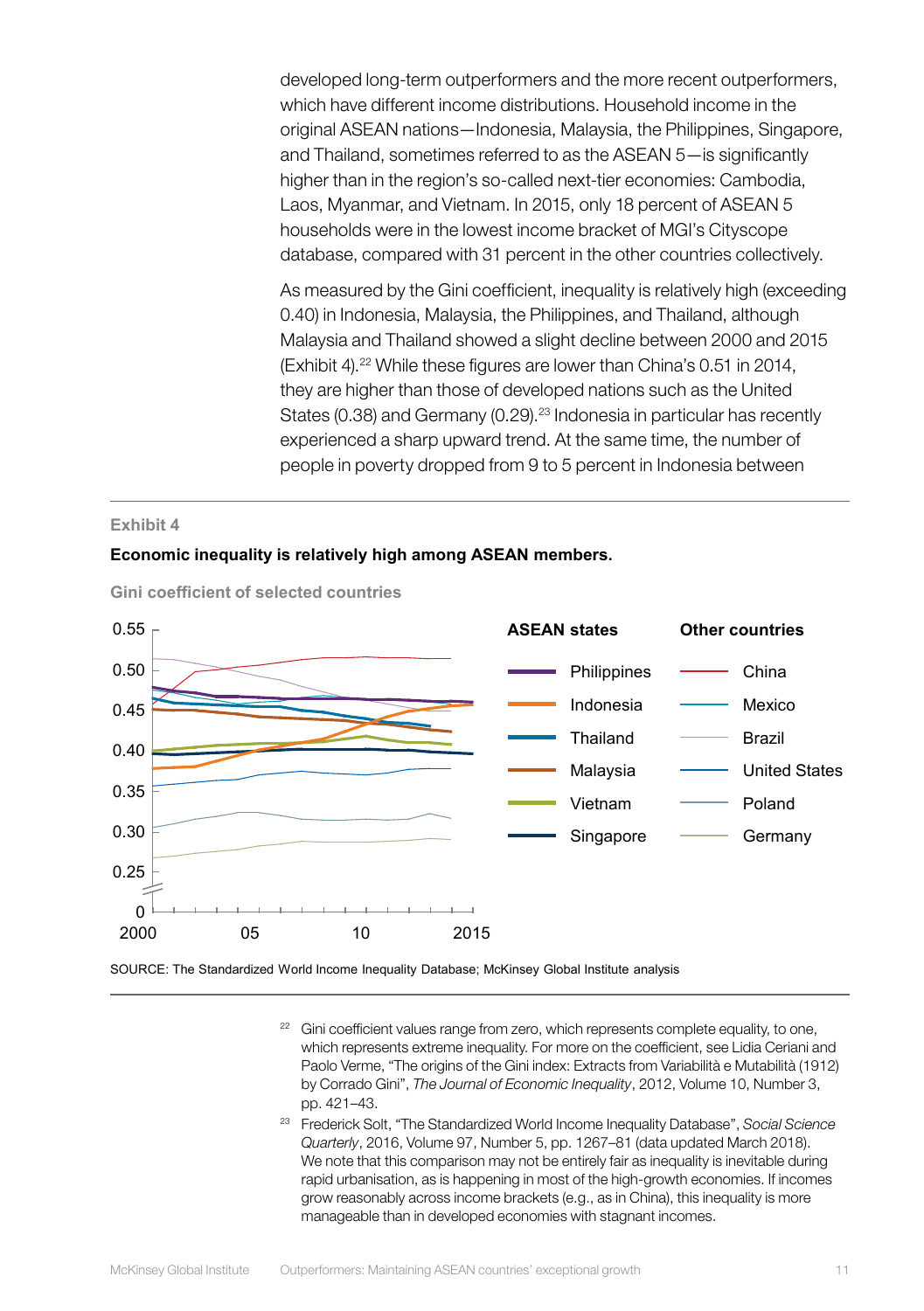2005 and 2015. Indeed, many factors complicate the picture, such as urbanisation, demographics, the impact of technology, and data collection challenges. For instance, while urbanisation drives growth, it can also drive inequality. While progressive taxation and redistribution are critical to ensuring broad benefits of national income, so are efficient labour markets, education, and mobile healthcare benefits so that people's living standards improve as productive opportunities arise.

# ASEAN also benefited from regional demand integration

Outperformer economies in ASEAN and elsewhere also increased their share of worldwide flows in goods, services, and finance (Exhibit 5). This deepened the supply chain in ASEAN, in turn increasing the share of value added from ASEAN sources—much as it did on a large scale in China—as well as increasing returns for labour and capital across a more diverse range of products and services.

#### **Exhibit 5**

# **Outperformers, including in ASEAN, have gained share in global goods, services, and financial flows.**

**Share of all countries' total inflows and outflows** % by cohort



1 Includes long-term outperformers and recent outperformers described in *Outperformers: High-growth emerging economies and the companies that propel them*, McKinsey Global Institute, September 2018.

2 Financial flows include foreign direct investment, portfolio investment (equity, debt), other financial flows (loans, reserves, remittances), and financial stock.

NOTE: Numbers may not sum to 100% because of rounding.

SOURCE: World Bank; MGI Global Flows database; McKinsey Global Institute analysis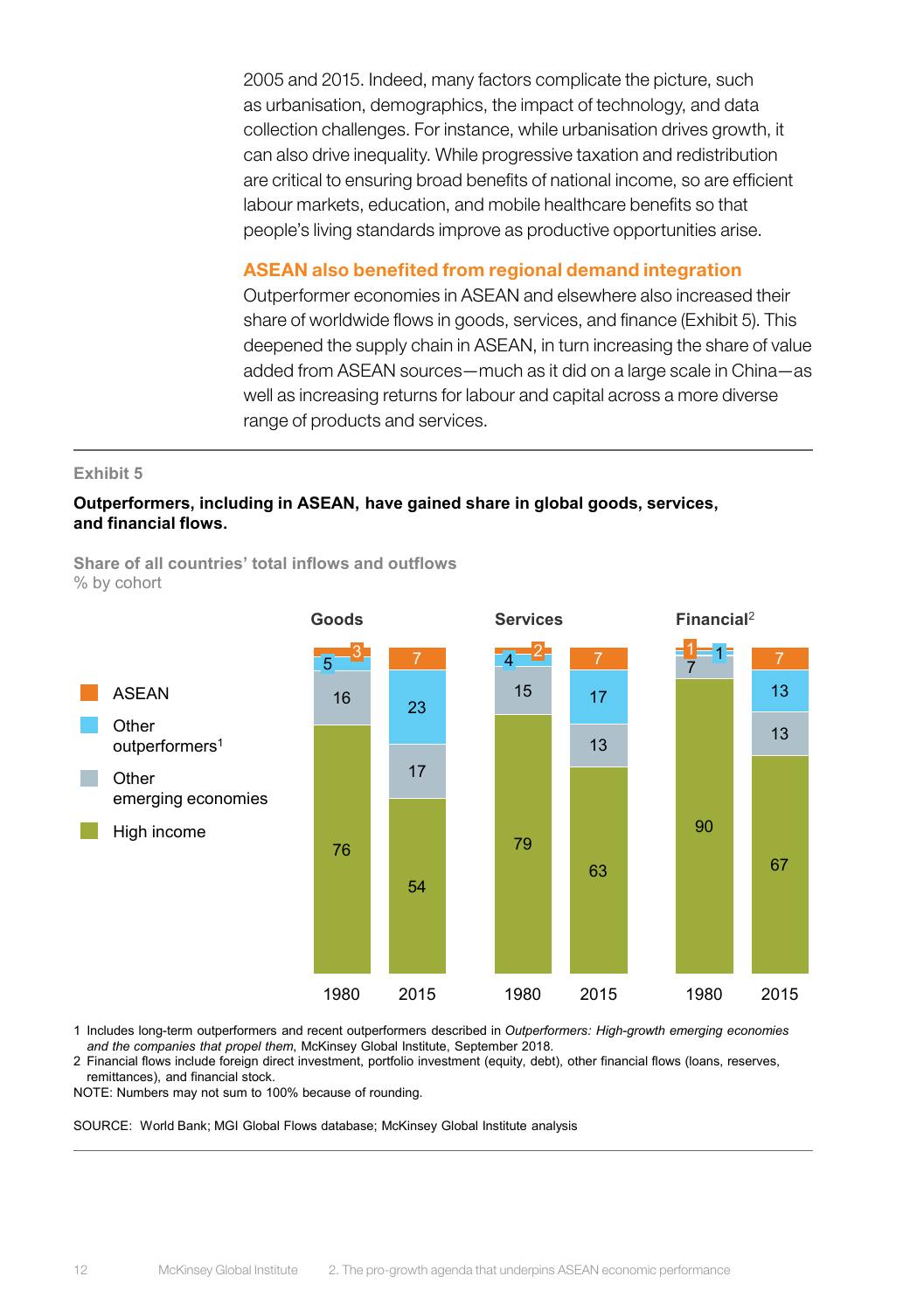# PRODUCTIVITY GROWTH HAS BEEN MIXED FOR ASEAN COUNTRIES

The influence of another factor in economic development—total factor productivity, a gauge of the efficient use of resources because of such influences as technology, innovation, and improved management—has been mixed in Southeast Asia<sup>24</sup>

For outperformers worldwide, TFP accounted for a full percentage point of annual GDP growth on average from 1990 to 2015, compared with 0.9 percentage point in Myanmar and Thailand, and negative contributions in Cambodia, Indonesia, Malaysia, Singapore, and Vietnam.25 While the Asian financial crisis in 1997 did indeed set back TFP growth in many ASEAN countries (Exhibit 6), the region consistently underperformed the rest of Asia, both before the crisis and in the post-

#### **Exhibit 6**

#### **Indonesia, Malaysia, and Singapore were hit hardest by the 1997 Asian financial crisis, with total factor productivity shrinking in Malaysia and Singapore until 1999 and in Indonesia until 2000.**

**Annual growth of total factor productivity**  $\frac{0}{0}$ 



SOURCE: The Conference Board Total Economy Database; Economics Analytics Platform; World Bank; McKinsey Global Institute analysis

- <sup>24</sup> Robert E. Hall and Charles I. Jones, "Why do some countries produce so much more output per worker than others?" *The Quarterly Journal of Economics,* 1999, Volume 114, Number 1, pp. 83–116.
- <sup>25</sup> Nirvikar Singh and Hung Trieu, *Total factor productivity growth in Japan, South Korea, and Taiwan*, University of California, Santa Cruz, working paper, July 1996.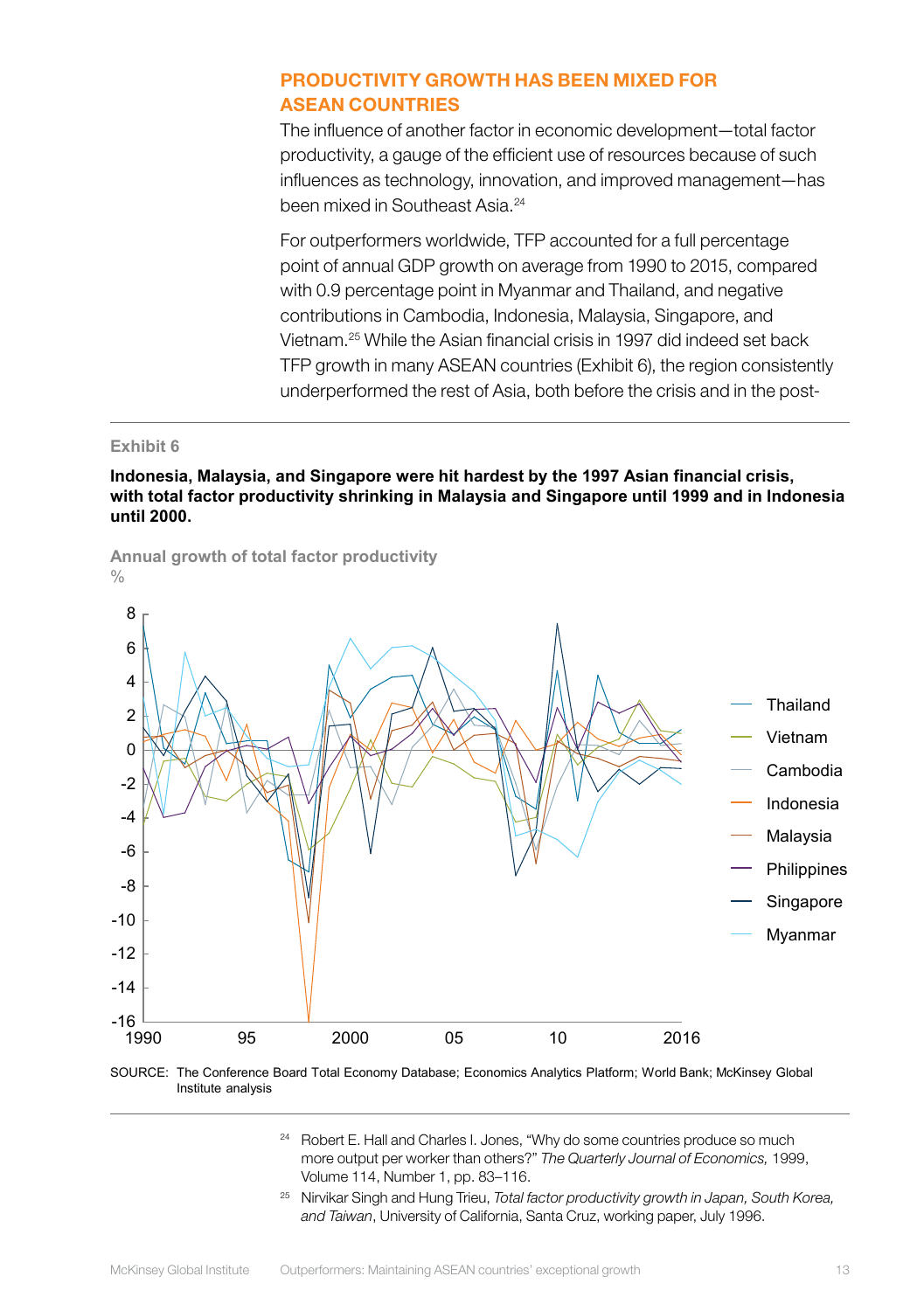recovery years. This has been largely attributed to a low share of value added in services, which was not a focus area for factors such as deregulation, foreign direct investment, transfer of know-how, openness, and competition policies—the very factors that drive TFP growth in manufacturing.26

Taking a longer time frame, labour productivity growth—defined as the combined effect of capital, labour quality, and TFP—has been relatively high in ASEAN countries, driven by productivity growth within sectors rather than from the mix across sectors (Exhibit 7). This implies that the role of productive firms is a key determinant of performance. In other words, success hinged less on finding the "right" sectors than on identifying competitive advantages within legacy sectors and continuously driving productivity improvements.<sup>27</sup>

In the outperforming economies of Malaysia and Singapore, governments cultivated productive sectors by helping to overcome market failures that otherwise inhibited comparative advantages. These governments were also flexible, adapting to local circumstances, as when Singapore overcame its limited resources and size by opening up to international investment while continuing to have the state control airlines and real estate.28 Malaysia built infrastructure efficiently and executed a long-term policy of reducing barriers to entry in manufacturing, attracting foreign investment and technology, and reaching export markets throughout the 1980s and '90s.

# Recent trends in pro-growth indicators differ across ASEAN based on levels of development

While there are country-level differences across all elements of the growth cycle, some patterns are associated with level of development (Exhibit 8). For example, while the long-term outperformers Indonesia, Malaysia, Singapore, and Thailand grew based on high domestic savings, the nexttier economies of Cambodia, Laos, Myanmar, and Vietnam have seen more rapid increases in savings over the past two decades. Singapore and Malaysia have stabilised at relatively high ranks of the Global Innovation Index (fifth and 35th, respectively, in 2018), while the Philippines and Vietnam both climbed nine spots between 2013 and 2016, albeit from lower starting points.<sup>29</sup> Similarly, while internet penetration is very

- <sup>28</sup> *Outperformers: High-growth emerging economies and the companies that propel them*, McKinsey Global Institute, September 2018.
- <sup>29</sup> Soumitra Dutta, Bruno Lanvin, and Sacha Wunsch-Vincent, eds., *Global Innovation Index 2018: Energizing the world with innovation*, Cornell University, INSEAD, and the World Intellectual Property Organization, 2018.

<sup>&</sup>lt;sup>26</sup> Florence Jaumotte et al., "Asia rising: Patterns of economic development and growth", in *World Economic Outlook*, International Monetary Fund, September 2006.

 $27$  We acknowledge that sectors do grow at different rates given the availability of domestic and export demand. In particular, agricultural demand peaks at relatively low levels of per capita income and thus agriculture declines in importance as a sector as economic development levels increase.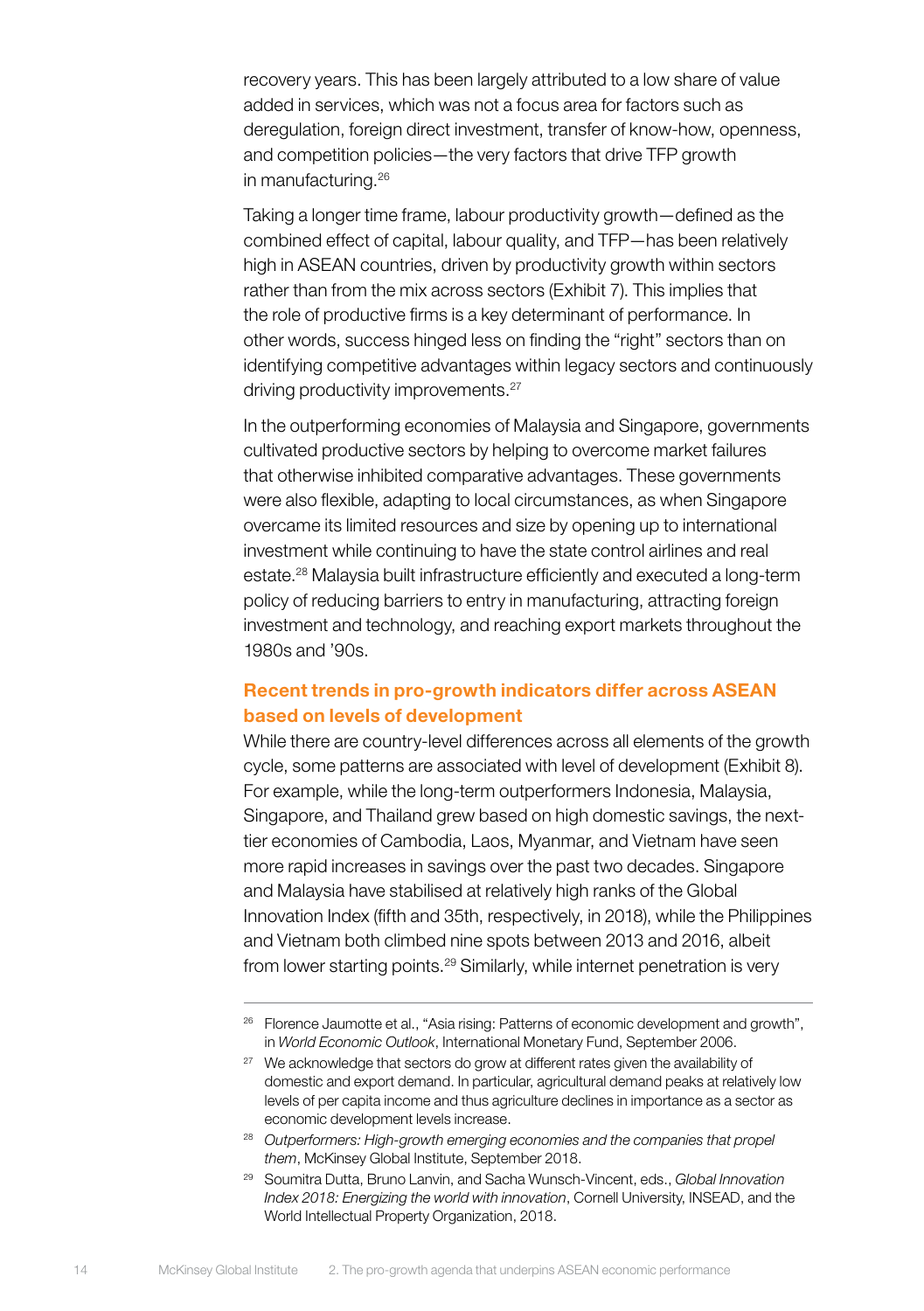#### **Productivity growth within sectors matters more than sector mix.**

**Contribution to total productivity growth—10-sector view, 1965–2012**1,2 Compound annual growth rate, %



1 Generalised exactly additive decomposition analysis at 10-sector level. Sectors analysed include: agriculture, manufacturing, mining, utilities, construction, retail and accommodation, transport and communication, finance, government services, and personal services.

2 Earliest/latest years available used within timeframe based on data availability by country; for recent outperformers, earliest/latest available years from 1995–2012 based on growth period.

NOTE: Results generally similar when analysis replicated using 38 sectors. Figures may not sum to 100% because of rounding.

SOURCE: Groningen Growth and Development Centre 10-sector database; McKinsey Global Institute analysis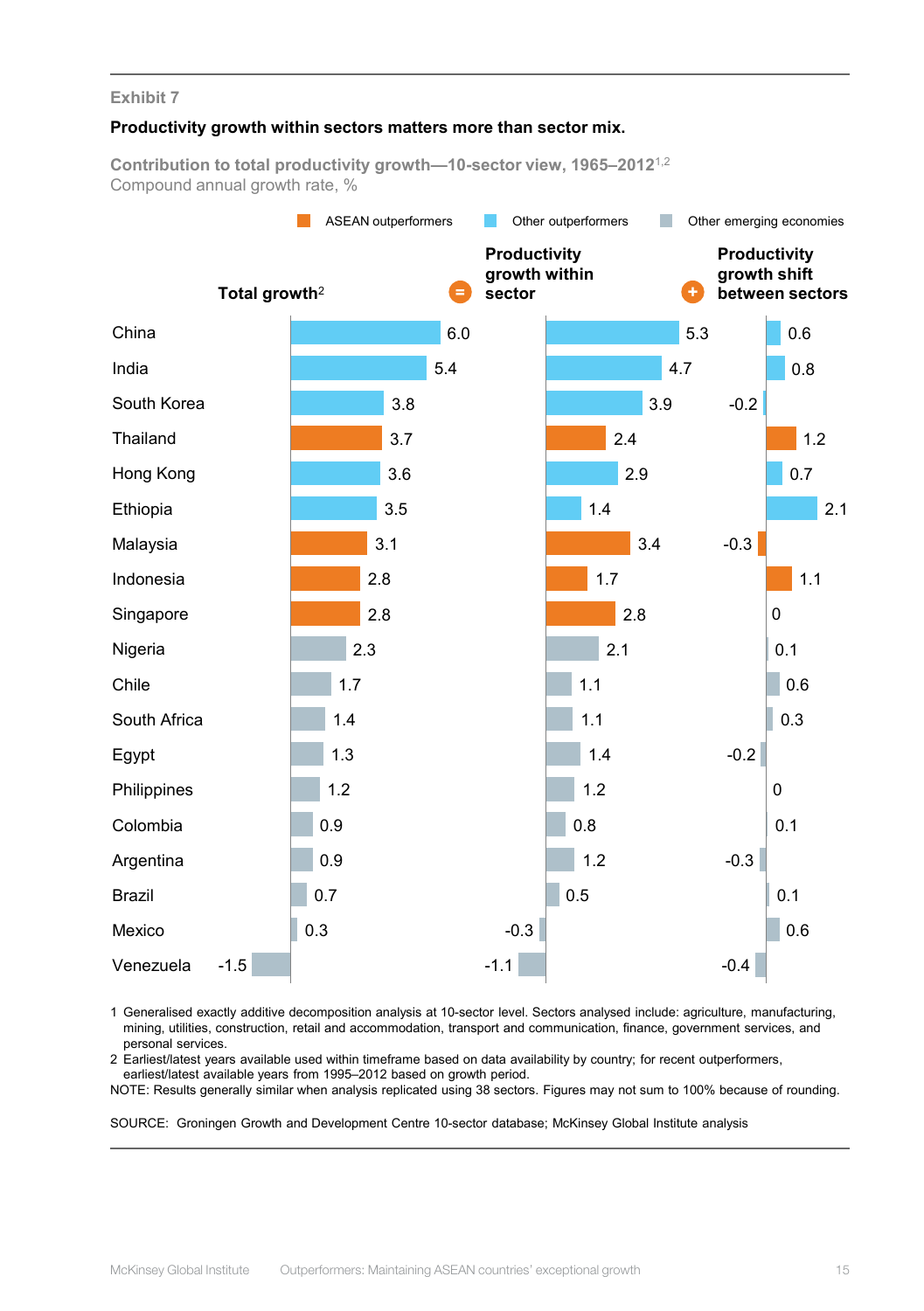# **ASEAN heat map by country identifies opportunities and challenges across the pro-growth agenda.**

|                                | Performance within emerging markets <sup>1</sup>                         | First quartile |                |                  | Second quartile |                         | Third quartile |                | Fourth quartile |                |
|--------------------------------|--------------------------------------------------------------------------|----------------|----------------|------------------|-----------------|-------------------------|----------------|----------------|-----------------|----------------|
|                                | <b>Country</b>                                                           | Singapore      | Malaysia       | Thailand         | Indonesia       | Philippines             | Vietnam        | Laos           | Myanmar         | Cambodia       |
|                                | <b>Score</b>                                                             | 3.9            | 3.9            | $\overline{3.5}$ | 4.1             | $\overline{\mathbf{4}}$ | $\overline{5}$ | 4.5            | 5.3             | 5.3            |
|                                | <b>Score rank</b>                                                        | 31             | 35             | 50               | 22              | 29                      | $\overline{7}$ | 14             | 5               | 4              |
| performance<br><u>Economic</u> | GDP per capita, 2016<br>Real \$ thousand                                 | 52.6           | 11.0           | 5.9              | 4.0             | 2.8                     | 1.8            | 1.6            | 1.4             | 1.1            |
|                                | Real GDP per capita<br>CAGR, 1996-2016, %                                | 2.9            | 2.5            | 2.4              | 2.6             | 2.9                     | 5.1            | 5.4            | 8.9             | 5.8            |
| drivers<br><b>Product</b>      | Domestic savings<br>CAGR, 1996-2016, %                                   | 5              | 3              | 3                | $\overline{4}$  | 5                       | 8              | 13             | $6\phantom{1}6$ | 16             |
|                                | Foreign direct<br>investment<br>CAGR, 1996-2016, %                       | 9              | $\overline{4}$ | $\overline{0}$   | $-5$            | $\overline{7}$          | $\overline{4}$ | 5              | 11              | 9              |
|                                | Market cap. of listed<br>domestic companies<br>CAGR, 1996-2016, %        | $\overline{7}$ | $\overline{0}$ | $\overline{7}$   | 5               | $\overline{4}$          | $\overline{9}$ | n/a            | n/a             | n/a            |
|                                | <b>Global Innovation Index</b><br>Rank change, 2013-16,<br>$\frac{0}{0}$ | $\overline{1}$ | $-2$           | $\overline{0}$   | $-6$            | 9                       | 9              | $\overline{0}$ | $\overline{0}$  | $6\phantom{1}$ |
|                                | Economic complexity<br>% change, 1996-16                                 | n/a            | 108            | 2,499            | 52              | 191                     | 75             | 3              | n/a             | 49             |
|                                | Internet penetration<br>% average, 2000-16                               | 65             | 52             | 21               | $\overline{9}$  | 20                      | n/a            | n/a            | 5               | 5              |
|                                | Government health<br>expenditure<br>CAGR, 2000-15, %                     | 10             | 9              | $\overline{7}$   | 10              | 5                       | 8              | 5              | 22              | $\overline{7}$ |
|                                | Government education<br>expenditure<br>CAGR, 1996-2016, %                | $\overline{4}$ | $\overline{4}$ | $\overline{4}$   | 11              | 1                       | n/a            | $\overline{7}$ | n/a             | $\overline{9}$ |
|                                | Working-age population<br>% change, 1996-2016                            | 1.5            | 8.3            | 3.5              | 4.5             | $6\phantom{1}$          | 11             | 10.8           | 6.2             | 13.7           |

1 Represents which quartile of the 71 economies the average of the archetype would fall in. For example, a green square means the average of this archetype has a similar level in an indicator as top-quartile countries.

#### SOURCE: World Bank; The Conference Board; IHS; IMF; Economic Complexity Index; Oxford Economics; McKinsey Global Institute analysis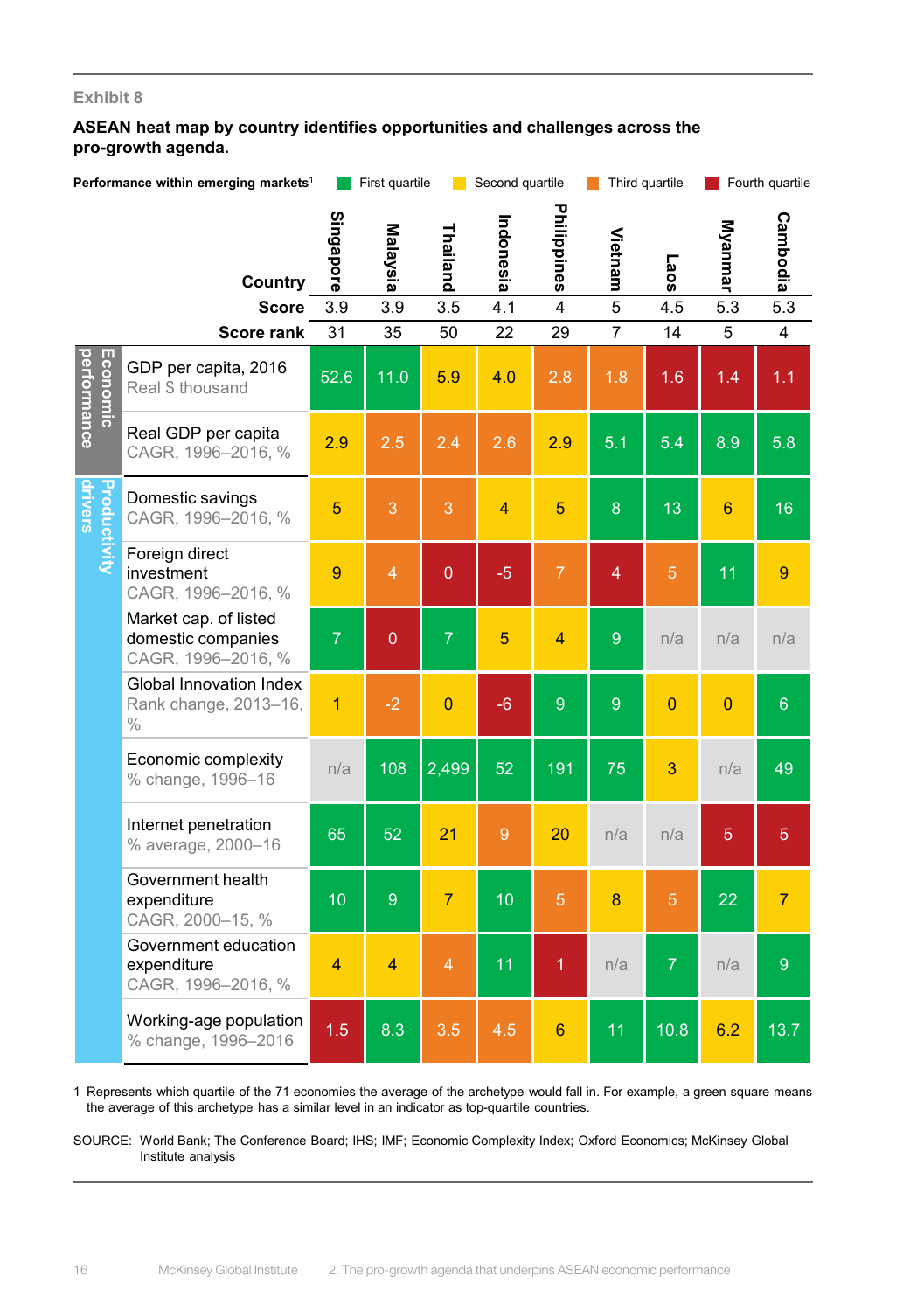# **ASEAN heat map by country identifies opportunities and challenges across the pro-growth agenda.**

| Performance within emerging markets <sup>1</sup> |                                                                    |                                                  |                | First quartile |                 | Second quartile |                 |                | Third quartile  |                  | Fourth quartile  |
|--------------------------------------------------|--------------------------------------------------------------------|--------------------------------------------------|----------------|----------------|-----------------|-----------------|-----------------|----------------|-----------------|------------------|------------------|
|                                                  |                                                                    | Country                                          | Singapore      | Malaysia       | Thailand        | Indonesia       | Philippines     | Vietnam        | Laos            | Myanmar          | Cambodia         |
|                                                  |                                                                    | <b>Score</b>                                     | 3.9            | 3.9            | 3.5             | 4.1             | $\overline{4}$  | $\overline{5}$ | 4.5             | $\overline{5.3}$ | $\overline{5.3}$ |
|                                                  |                                                                    | <b>Score rank</b>                                | 31             | 35             | 50              | 22              | 29              | $\overline{7}$ | 14              | 5                | $\overline{4}$   |
|                                                  | <b>ncome and</b>                                                   | Labour market<br>efficiency<br>% change, 2006-16 | 1              | $-1$           | $-16$           | $-14$           | $6\phantom{1}6$ | $-1$           | $-2$            | 3                | $-6$             |
| demand drivers                                   |                                                                    | Female participation<br>% average, 1996-16       | 52             | 48             | 65              | 50              | 48              | 71             | 79              | 52               | 77               |
|                                                  | Household income<br>CAGR, 1996-2014, %                             | 3                                                | 3              | $\overline{2}$ | $\overline{2}$  | 3               | 5               | n/a            | n/a             | n/a              |                  |
|                                                  | % of population above<br>middle-class threshold<br>Change, 2005-15 | $\overline{2}$                                   | 11             | 8              | 15              | 12              | 13              | 12             | 22              | 11               |                  |
|                                                  |                                                                    | Corporate income<br>CAGR, 1996-2014, %           | $\overline{7}$ | $\overline{7}$ | $\overline{4}$  | 8               | $6\phantom{1}6$ | 11             | n/a             | n/a              | n/a              |
|                                                  |                                                                    | <b>Exports</b><br>CAGR, 1996-2016, %             | $\overline{7}$ | $\overline{4}$ | $6\phantom{1}6$ | $\overline{4}$  | 5               | 14             | $6\phantom{1}6$ | n/a              | 16               |
|                                                  |                                                                    | <b>MGI Connectedness</b><br>Index<br>Score, 2016 | 51             | 8              | 8               | $\overline{2}$  | $\overline{2}$  | 8              | 1               | $\overline{0}$   | $\overline{1}$   |
|                                                  |                                                                    | Infrastructure<br>investment<br>CAGR, 2000-15, % | 1              | 5              | $\overline{4}$  | 8               | $\overline{4}$  | 5              | n/a             | n/a              | n/a              |

1 Represents which quartile of the 71 economies the average of the archetype would fall in. For example, a green square means the average of this archetype has a similar level in an indicator as top-quartile countries.

SOURCE: World Bank; The Conference Board; IHS; IMF; Economic Complexity Index; Oxford Economics; McKinsey Global Institute analysis

> high in the former pair, the next-tier economies are boosting expenditure in basic infrastructure—a core challenge for these expansive countries that we return to below. The region as a whole continues to benefit from high ranks on the MGI Connectivity Index, which measures the flow of trade, finance, people, and data, and growth in economic complexity and exports.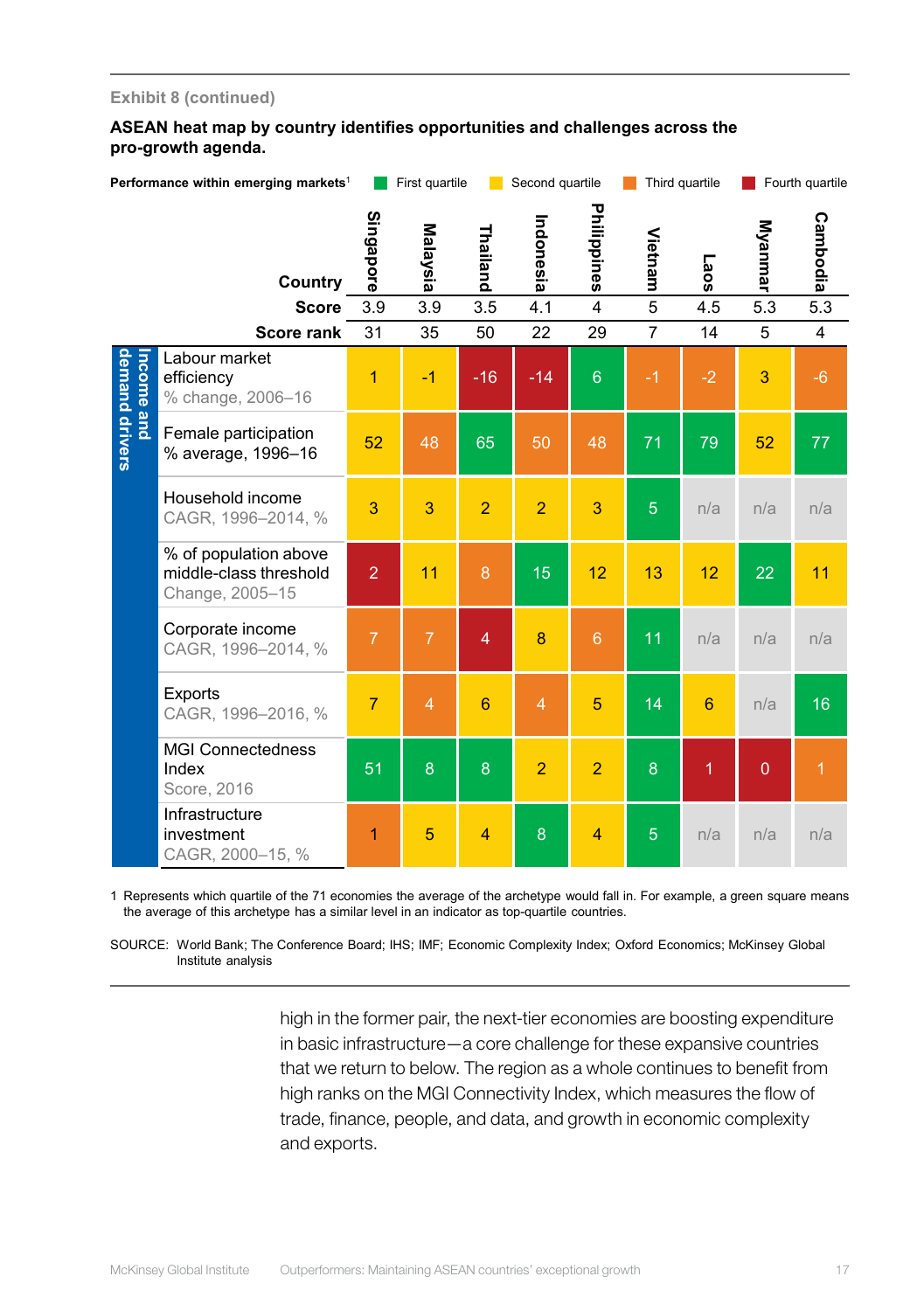# <span id="page-19-0"></span>3. BIG COMPANIES ARE AN ESSENTIAL FACTOR OF SUCCESS

While effective policy created strong economic fundamentals, large companies have propelled the growth of ASEAN and other outperforming emerging economies. These firms use technology and innovation to boost productivity, generate savings in the form of profits, invest in further expansion of productive capacity, and build domestic capabilities through their supply chains. In this section, we take a closer look at these ASEAN companies and the competitive dynamics that have lifted them.

When we look within the region, we again see differences between the higher-income economies of Singapore and Malaysia, which have benefited the most from competitive large firms, and the nexttier economies of Indonesia, Myanmar, the Philippines, Thailand, and Vietnam. The latter countries are now growing faster in earlier stages of development but will benefit further if they match Singapore and Malaysia on three fronts: higher prevalence of large firms and their associated innovation and productivity; contested leadership to incentivise those firms; and constructive relationships between large firms and SMEs in their sector to broaden the gains of productivity, the prevalence of midtier firms, and job creation. In this section, we take a closer look at how large firms drive growth in the region and then the three dimensions in which countries in the region vary.

# LARGE COMPANIES HELPED DRIVE OUTPERFORMER GROWTH

Large companies—that is, those with annual revenue of at least \$500 million—have been exceptionally important to rapid economic expansion in most of ASEAN as well as other outperformer developing economies. In Southeast Asia, their revenues are the equivalent of 37 percent of GDP, which is significantly higher than the 28 percent seen in other developing economies.<sup>30</sup> Indonesia is an exception in this regard, as its large-company revenues are equivalent to only 14 percent of its GDP, compared with 81 percent in Singapore and 42 percent in Malaysia (Exhibit 9).

On a global level, big companies in developing economies contributed about 40 percent of the growth in revenue and net income of all large public companies worldwide from 2005 to 2016, even though they accounted for only about 25 percent of total revenue and net income in 2016. Some, but not all, of these firms have grown to be among the largest in the world. More than 120 developing-economy companies from around

<sup>&</sup>lt;sup>30</sup> McKinsey Corporate Performance Analytics database of publicly listed companies; GDP data from World Bank. ASEAN countries here refers to Indonesia, Malaysia, Singapore, and Thailand.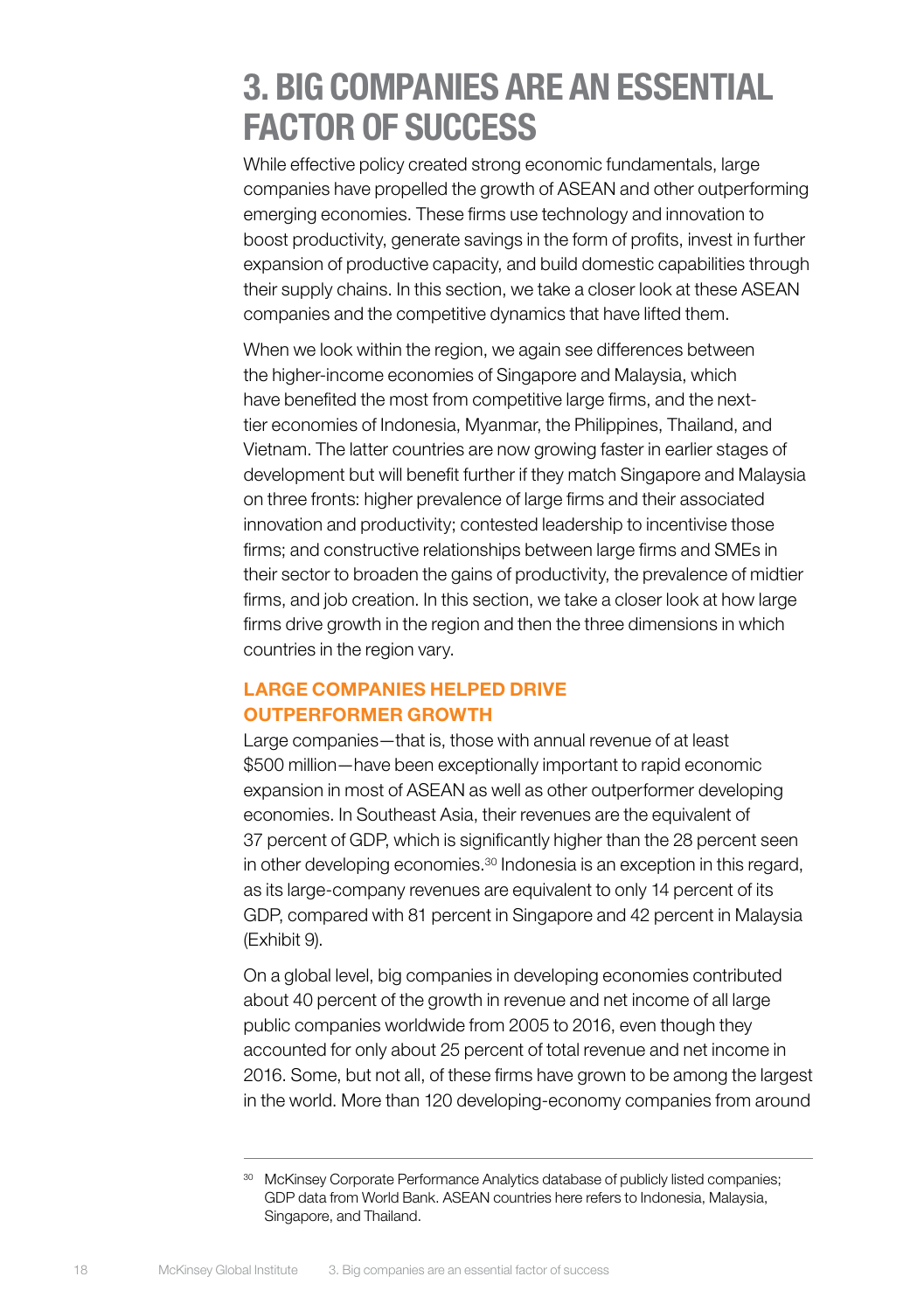# **Big firms have driven economic growth in ASEAN members, as they have in China and India.**

|              |      |      |    | Ratio of large-company revenue to GDP, 1995–2016 $^1$<br>% (N = 24 economies; 6,716 companies) <sup>2,3</sup> |      |                                  | <b>Compound annual</b><br>growth rate, 1995-2016<br>$\%$ |                                           |
|--------------|------|------|----|---------------------------------------------------------------------------------------------------------------|------|----------------------------------|----------------------------------------------------------|-------------------------------------------|
| 90<br>80     |      |      |    |                                                                                                               |      |                                  | <b>Number</b><br>of large<br>companies                   | <b>Total large-</b><br>company<br>revenue |
|              |      |      |    |                                                                                                               |      | Singapore                        | 5.2                                                      | 13.1                                      |
| 70<br>60     |      |      |    |                                                                                                               |      | High<br>income                   | 2.5                                                      | 5.9                                       |
|              |      |      |    |                                                                                                               |      | Thailand                         | 7.2                                                      | 17.3                                      |
| 50           |      |      |    |                                                                                                               |      | Malaysia                         | 2.9                                                      | 7.3                                       |
| 40           |      |      |    |                                                                                                               |      | China                            | 5.9                                                      | 26.2                                      |
| 30           |      |      |    |                                                                                                               |      | India                            | 15.1                                                     | 25.7                                      |
| 20           |      |      |    |                                                                                                               |      | Other<br>developing<br>economies | 6.9                                                      | 12.7                                      |
| 10           |      |      |    |                                                                                                               |      | Indonesia                        | 4.7                                                      | 8.9                                       |
| $\mathbf{0}$ |      |      |    |                                                                                                               |      |                                  |                                                          |                                           |
|              | 1995 | 2000 | 05 | 10                                                                                                            | 2016 |                                  |                                                          |                                           |

1 Simple average across countries.

2 High-income economies include Canada, France, Germany, Italy, Japan, United Kingdom, and United States; other developing economies include Argentina, Brazil, Egypt, Mexico, Nigeria, Pakistan, Philippines, Poland, Russia, South Africa, and Turkey.

3 Publicly listed companies with more than \$500 million in revenue; N = 6,716 in 2016 and 2,908 in 1995.

SOURCE: World Bank; McKinsey Corporate Performance Analytics; McKinsey Global Institute analysis

The best-performing companies also outdid advanced-economy firms on a key performance indicator: total return to shareholders. Between 2014 and 2016, total return to shareholders from the top quartile of outperformer companies was 23 percent on average, compared with 15 percent for top-quartile firms in high-income countries and 13 percent in non-outperformer emerging economies. However, return on invested capital was higher among companies in high-income countries, since emerging-economy firms tend to focus on growth rather than maximizing profit.

<sup>31</sup> The six were Pertamina of Indonesia, PTT of Thailand, Petronas of Malaysia, and Trafigura, Wilmar, and Flex of Singapore, fortune.com/global500. (Note: Trafigura, a global commodities trader, was founded in the Netherlands and incorporated in Singapore in 1996; only 43 percent of its revenue comes from Asia–Pacific.)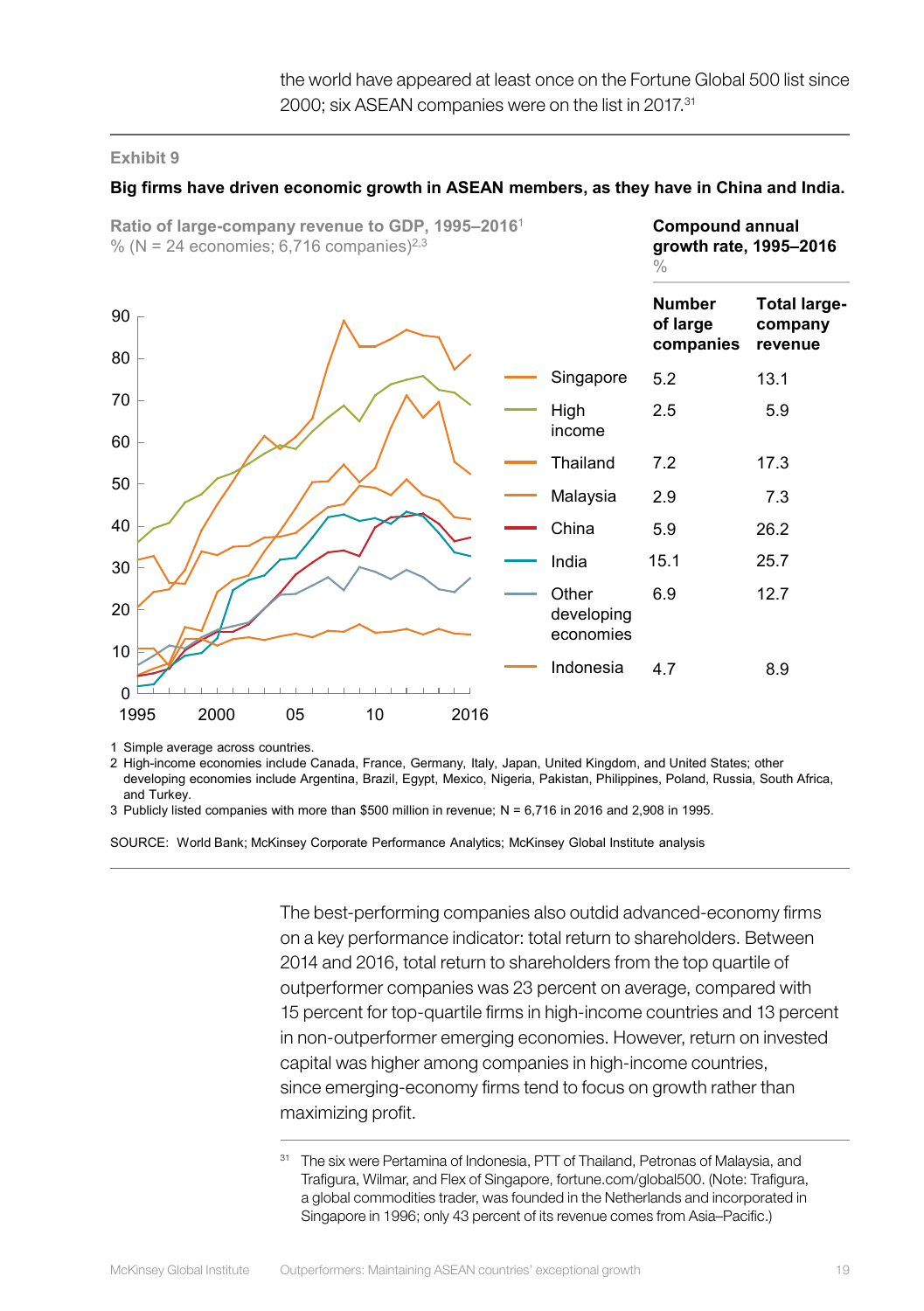# Big companies' advantages include ample resources and incentives

Large, globally competitive companies have helped drive productivity growth in outperformer economies because big firms have the resources and incentives to invest in raising their own efficiency. To gain a better understanding of these firms, we conducted a survey among more than 2,000 companies across ten industries which assessed their selfreported innovation and management practices, alongside financial performance. The results suggest that most successful large companies in outperformer economies exhibit higher growth, more active innovation, and bolder investment than do big companies in other emerging markets, and they operate in more dynamic and competitive ecosystems (Exhibit 10). For example, they tend to be active exporters because they often outgrow their domestic markets.32

These advantages also result in more profitable firms. Large, publicly listed companies in all outperforming countries said net income rose four to five percentage points faster each year between 1995 and 2016 than big firms in other emerging economies.

Midtier firms likewise have a role to play and can also make productivity gains under the right circumstances. For example, Munchy's, a leading Malaysian snack food maker, invested enough in automating its production lines and warehouses that labour productivity improved threefold over two decades.<sup>33</sup> In the electronics industry, manufacturers have managed to expand production capabilities by more than 10 percent while reducing labour costs by up to 20 percent in less than 18 months, through adoption of lean manufacturing and layout optimization, among other changes.34

In addition to improving their own productivity, large companies can help suppliers, contractors, and other firms in their value chains become more productive by spearheading innovation and process improvements, and demanding higher standards of efficiency. An analysis of the influence of large multinational corporations on the productivity of supplier firms in Indonesia concluded that the presence of large foreign firms could boost total factor productivity in downstream sectors by as much as 9 percent.<sup>35</sup> This is especially true in manufacturing and consumables, where large firms can bring know-how that uplifts local business productivity.

<sup>&</sup>lt;sup>32</sup> Based on a McKinsey Global Institute 2017 survey of more than 2,000 company executives in ten industries in seven countries.

<sup>33</sup> Expert interviews; Laalitha Hunt, "Up close and personal with C. K. Tan", *The Star Online*, March 20, 2010.

<sup>34</sup> *Outperformers: High-growth emerging economies and the companies that propel them*, McKinsey Global Institute, September 2018.

<sup>35</sup> Ibid.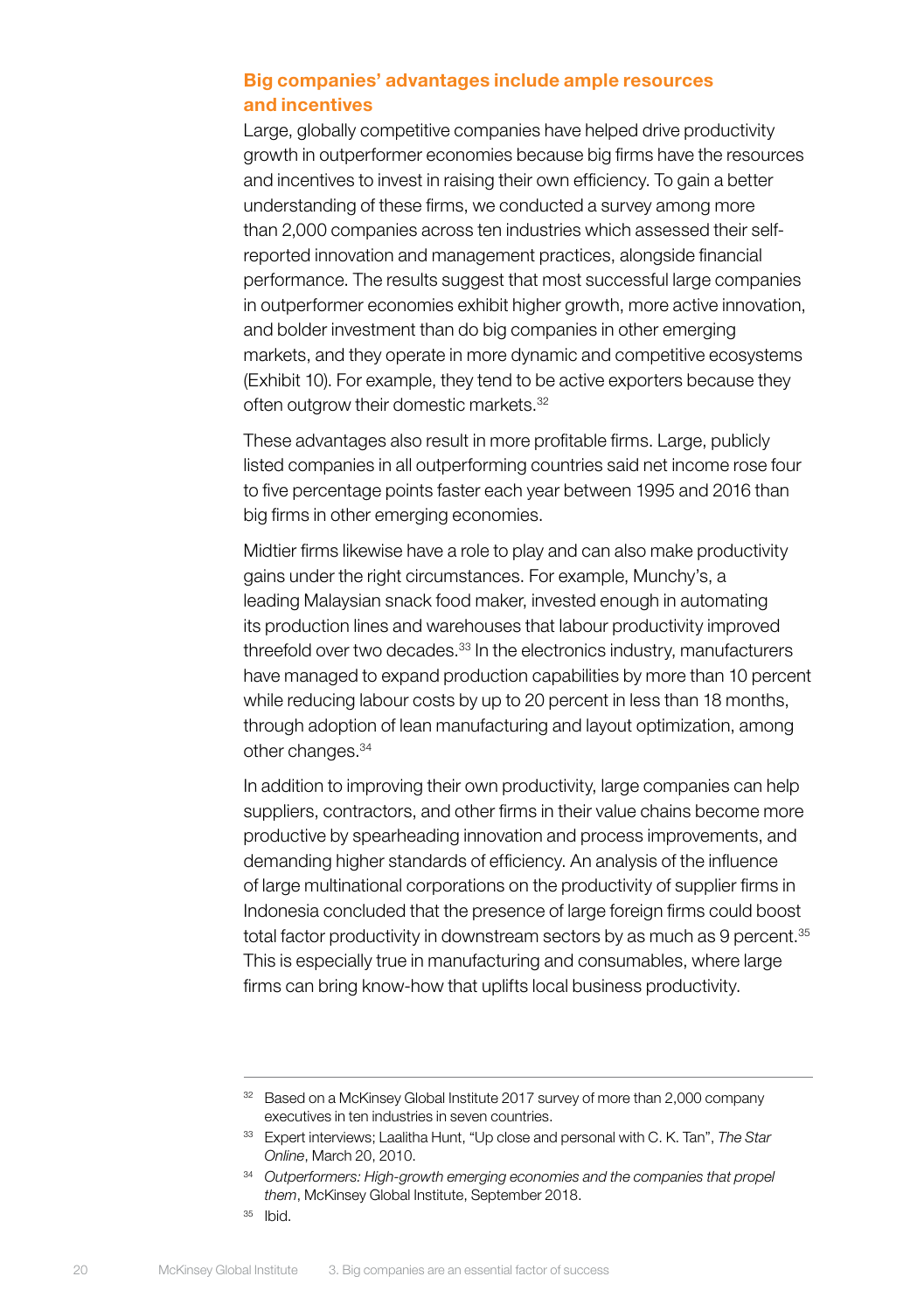### **Top companies in emerging economies are bolder, quicker, and more forceful than their peers.**

**Comparison of self-reported performance and practices for top-performing firms across archetypes**1, 2

Absolute difference compared with top-performing firms from high-income economies<sup>3</sup> (N = 7 countries, 2,172 companies)

|                           |                                                 | Outperformers<br>vs high income | Non-outperformer<br>emerging markets<br>vs high income | High<br>income |
|---------------------------|-------------------------------------------------|---------------------------------|--------------------------------------------------------|----------------|
|                           | <b>Innovation assessment</b>                    | $+8$                            |                                                        |                |
|                           | Percentage points of sales<br>from new products |                                 | $+3$                                                   |                |
|                           |                                                 |                                 |                                                        | 48             |
|                           | Innovation practices <sup>4</sup>               | 1.3                             |                                                        |                |
|                           | Score (1-10)                                    |                                 | 0.8                                                    |                |
| Innovation                |                                                 |                                 |                                                        | 6.5            |
| and digital<br>disruption | <b>Disruption</b>                               | $+33$                           |                                                        |                |
|                           | proactiveness <sup>5</sup><br>Percentage points |                                 |                                                        |                |
|                           |                                                 |                                 |                                                        | 25             |
|                           |                                                 |                                 | $-6$                                                   |                |
|                           | <b>Digital disruption</b>                       | $+1.1$                          |                                                        |                |
|                           | response <sup>6</sup><br>Score (1-6)            |                                 | $+0.5$                                                 |                |
|                           |                                                 |                                 |                                                        | 3.2            |
| <b>Investment</b>         | <b>Investment speed</b><br>Number of weeks      |                                 |                                                        | 18.7           |
|                           |                                                 | $-6.0$                          | $-7.9$                                                 |                |
|                           | <b>Expansion priority</b>                       | $+27$                           |                                                        |                |
| Geographic<br>expansion   | Markets outside home<br>Percentage points       |                                 | $+13$                                                  |                |
|                           |                                                 |                                 |                                                        | 47             |

1 Top-performing defined by top quartile of self-reported revenue growth (over past three years) adjusted for country and industry.

2 All reported statistics are calculated as weighted averages across countries within archetype.

3 Outperformers include China, India, and Indonesia; non-outperformer emerging economies include Brazil and South Africa; high income includes Germany and the United States.

4 Score marks number of dimensions for which respondent answered either "Strongly agree" or "Agree" among 10 dimensions that describe the company's current innovation capabilities and practices.

5 Proactiveness measured as answering either "We have changed our longer-term corporate strategy to address the disruption" or "We initiated the disruption(s)" to question "Which of the following statements best describes your company's approach to addressing the technological and digital disruptions that have affected your industry in the past three years?"

6 Score marks number of "changes [made] to the strategy of individual business units … in response to technological and digital disruptions that have affected your industry in the past three years".

SOURCE: McKinsey 2017 Firm Survey; McKinsey Corporate Performance Analytics; McKinsey Global Institute analysis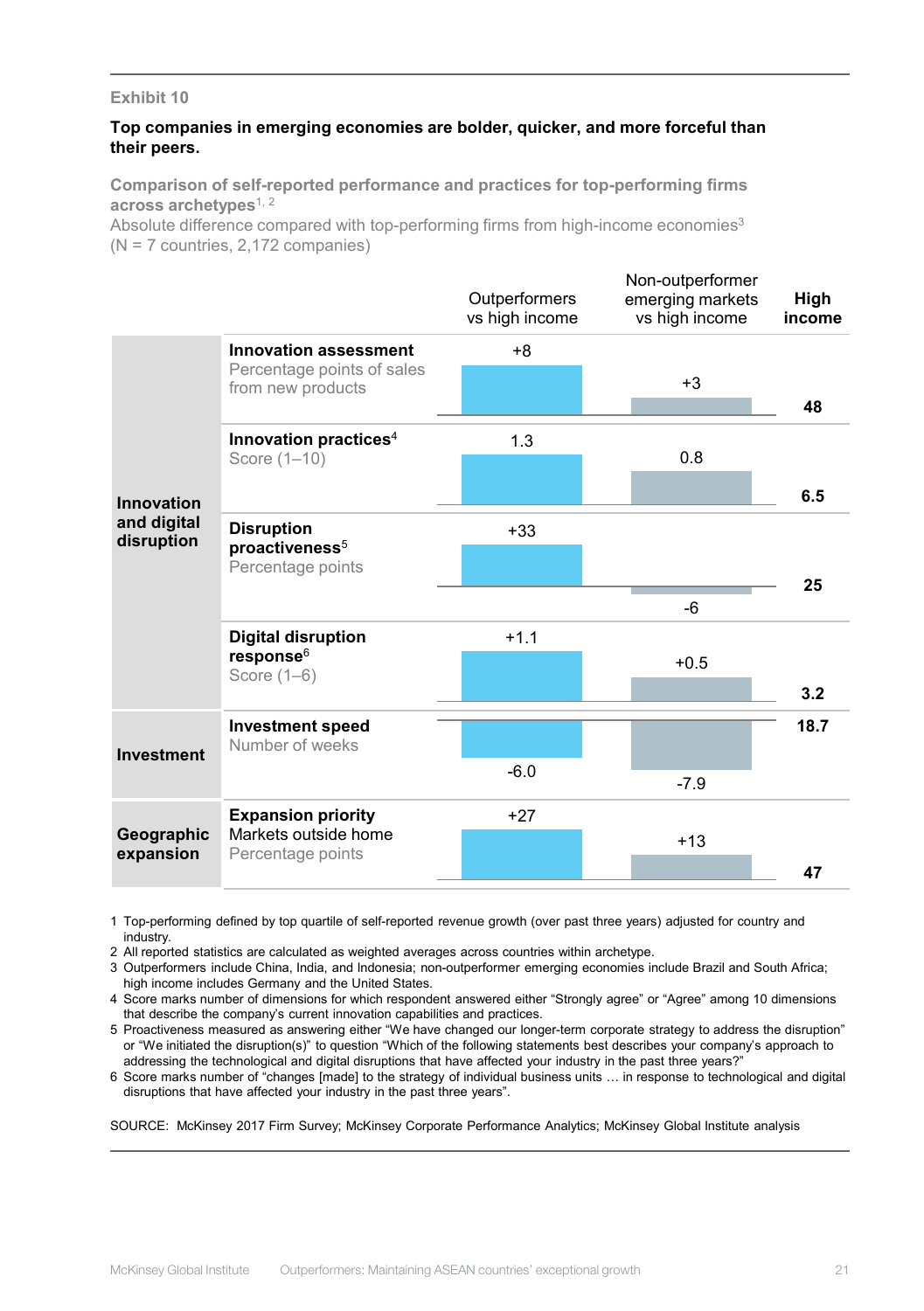In Malaysia, the arrival of Dell, Bosch, Intel, and other large multinational firms lifted productivity in the country's entire electrical and electronics sector, including more than 3,000 suppliers in Penang.<sup>36</sup> For instance, Pentamaster, ViTrox Technologies, and several other companies that began as SME suppliers to multinationals have themselves developed into large, publicly listed companies that compete internationally.

Manufacturers have not been the only ones to benefit. Large local and foreign companies also have been instrumental in raising productivity and the economic contribution of the service sector. A good example is Thailand, where the international reputation of its large, modern medical centres has made the country a leading destination for people from around the world who seek high-quality medical care at lower cost than in wealthy countries. A healthcare website lists Bumrungrad International Hospital in Bangkok among the most technologically advanced medical centres globally, and hospitals owned by Bangkok Dusit Medical Services, Thailand's largest private healthcare group, have established partnerships with leading medical and academic institutions around the world, including the MD Anderson Cancer Center in Texas and Stanford University.<sup>37</sup>

# MALAYSIA AND SINGAPORE STAND OUT IN ASEAN FOR THE CONTRIBUTION OF LARGE COMPANIES

While large companies have been pivotal in driving growth in all ASEAN economies, there are important variations in the role they played in each country in the region and different implications for potential gains. To understand these differences, we grouped the ASEAN countries according to the prevalence and contribution of big firms as well as the degree of competition governments cultivated within industries. We also sought to determine the opportunities for SMEs and the degree to which countries maximise the comparative advantages of different sized companies across the economy, including the innovation of startups.

We find that Singapore and Malaysia stand out for having many large firms, more competition among them, and a more robust environment for SMEs and startups (Exhibit 11). The other large ASEAN economies— Indonesia, the Philippines, Thailand, and Vietnam—generally have fewer large companies as a ratio of their GDP. In the Philippines, Thailand, and Vietnam, large companies have historically driven GDP growth by outperforming their economies. Conversely, in Indonesia, large firms tend to contribute less to GDP growth. It is worth noting that almost all the growth in the Philippines comes from private-sector conglomerates, whereas there is a large state-owned enterprise contribution in Indonesia (as well as in Malaysia and Singapore).

<sup>36</sup> Sangeetha Amarthalingam, "Special Report: Penang manufacturing ready for Industry 4.0?" *The Edge Markets*, October 12, 2017, theedgemarkets.com.

<sup>&</sup>lt;sup>37</sup> 30 most technologically advanced hospitals in the world, Top Master's in Healthcare Administration, March 24, 2014, topmastersinhealthcare.com; *Annual report 2017*, Bangkok Dusit Medical Services, bdms.listedcompany.com.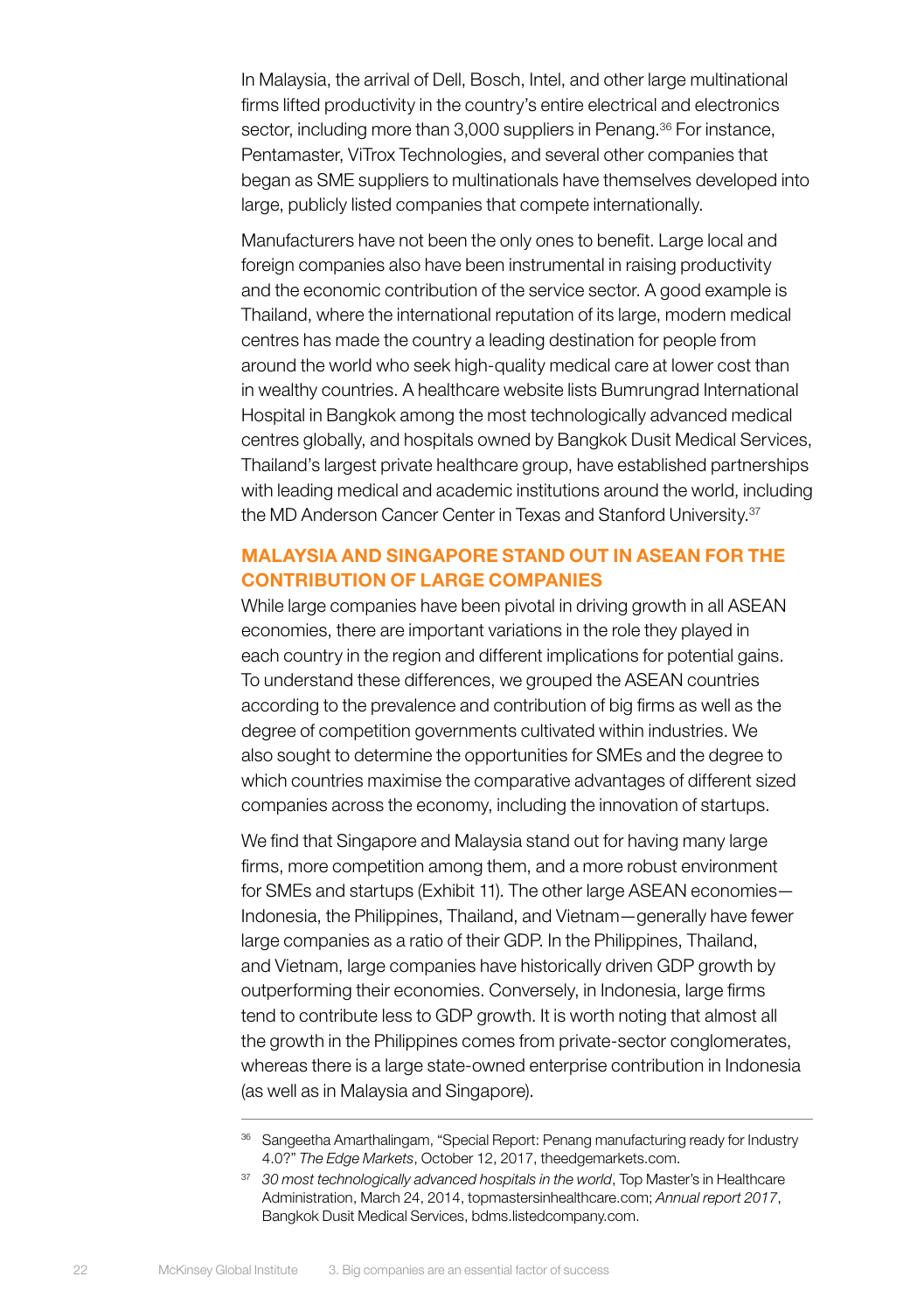### **Higher-income ASEAN economies have more large firms, contested leadership, and opportunities for SME growth than the region's next-tier economies.**



1 Simple average across countries.

NOTE: Figures may not sum to 100% because of rounding.

SOURCE: World Bank Development Indicators, McKinsey Strategy Practice (Beating the Odds model v20.0); McKinsey Corporate Performance Analytics; McKinsey Global Institute analysis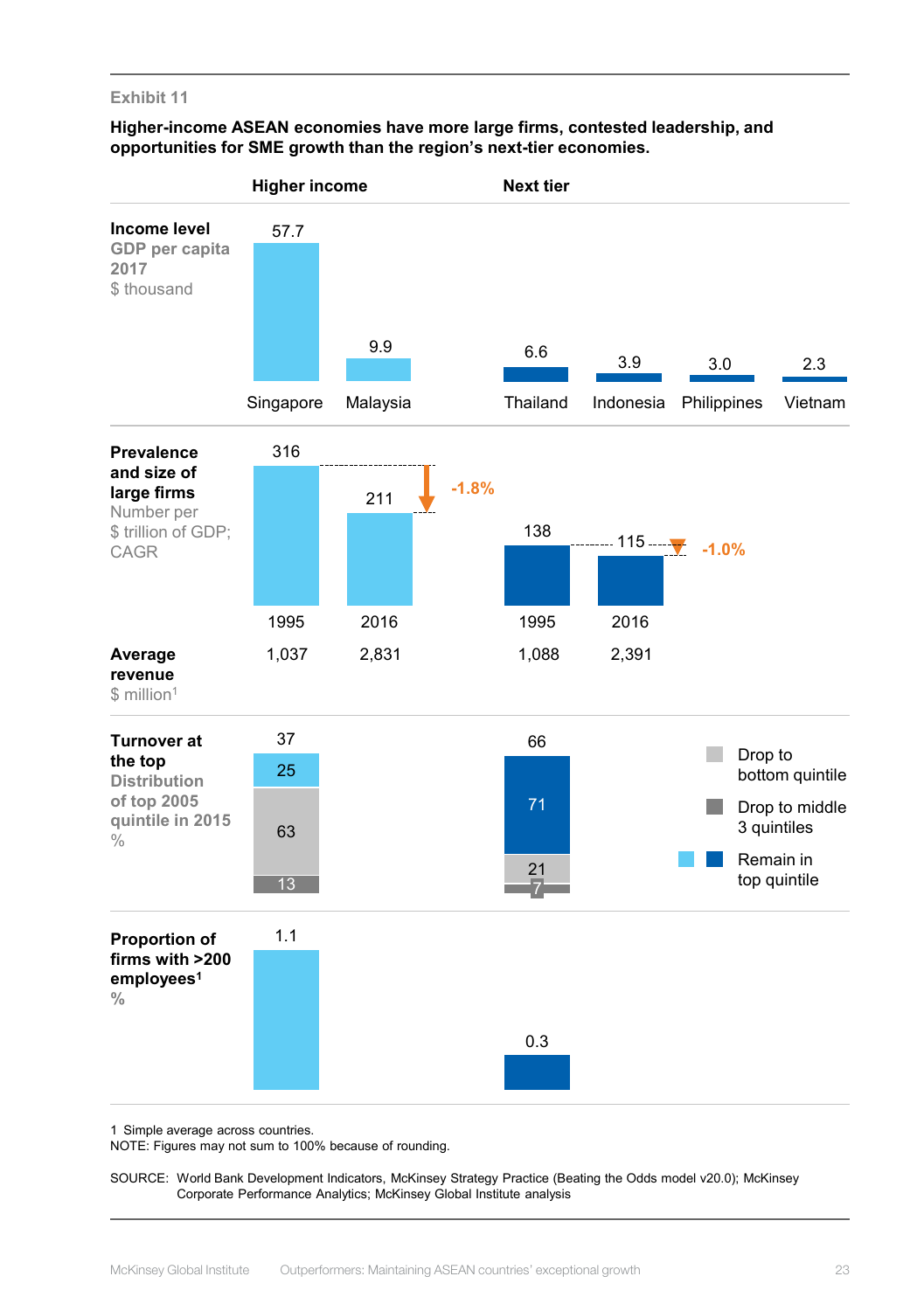# Contested leadership is a key characteristic of outperforming economies

Outperforming countries globally tend to have more than twice as many large firms per trillion US dollars of GDP as other developing countries, and the companies in these countries are highly competitive, not just with firms from other emerging countries but also with big companies in advanced economies.

Achieving this level of competitiveness is a function of so-called contested leadership in outperformer economies. Healthy competition in mature sectors should lead to innovation and high turnover among top firms.<sup>38</sup> Less than half (45 percent) of companies that reached the top quintile of economic profit generation between 2001 and 2005 managed to stay in place for a decade. That was far less than incumbents in high-income economies, 62 percent of which stayed in the top quintile for the same decade.39 This churn holds true for virtually all the sectors we studied and for all the outperformer countries for which data were available.

High turnover among top-quintile firms was not uniform across ASEAN, however. More than two-thirds of the top companies in the next-tier countries in 2005 remained there ten years later, a possible sign of protectionist policies that limited competition or a dearth of up-andcoming midtier firms exerting pressure on top-quintile incumbents. Our prior research in Thailand also found that sectoral regulations were the single greatest inhibitor of productivity across the seven industries surveyed.40

In other countries and sectors, government ownership may have shielded companies from vigorous competition or shareholder pressure. Vietnam, for example, has a large proportion of underproductive state-owned enterprises that operated at an average annual growth rate of 3.8 percent from 2006 to 2016, compared with 4.9 percent annual growth among the private sector as a whole and 7.7 percent in sectors that had attracted foreign investors.41 These ASEAN economies would likely catch up with Singapore and Malaysia faster, therefore, if regulation could foster a more competitive environment. Similarly, the next-tier economies each have a long tail of micro, small, and medium-size enterprises (MSMEs), which are less productive than big companies (see Box 1, "The productivity challenge for Southeast Asian MSMEs"). Reducing the barriers to start and grow formal companies could unlock the potential of countries that otherwise show signs of innovative talent.

<sup>41</sup> General Statistics Office of Vietnam.

<sup>38</sup> McKinsey Strategy Practice (Beating the Odds model v20.0); McKinsey Corporate Performance Analytics.

<sup>39</sup> McKinsey Corporate Performance Analytics database of publicly listed companies.

<sup>40</sup> *Thailand: Prosperity through productivity*, McKinsey Global Institute, February 2002.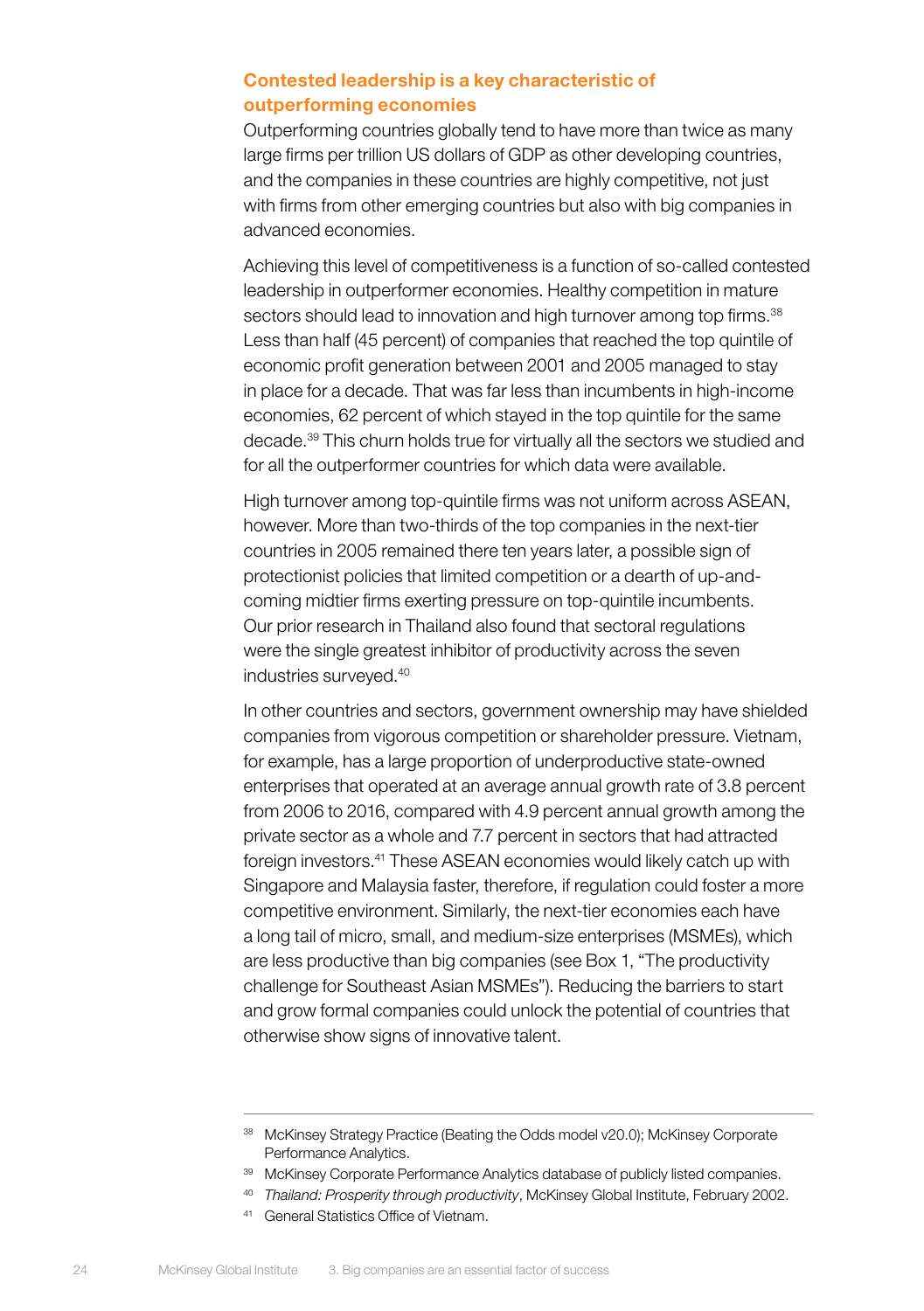# Box 1. The productivity challenge for Southeast Asian MSMEs

Micro, small, and medium-size enterprises (MSMEs) play an indispensable role in ASEAN countries as the largest source of jobs. They account for 90 percent of jobs in Indonesia and 70 percent in Malaysia and Singapore. They also are vital links in the supply chain of big companies. Though there is likely no "right" distribution of firm size, healthy economies should see more SMEs able to grow into midtier companies and more startups able to sustain themselves.

Quantifying the difference among countries is difficult because comparable benchmarks are a challenge to find. However, we see evidence that again differentiates the higher-income economies: there is a pattern of more smaller companies growing into midtier firms, defined as those with more than 200 employees, in Malaysia and Singapore than in Indonesia, the Philippines, Thailand, or Vietnam. In Malaysia, midtier companies account for 1.5 percent of all firms; in Singapore, they account for 0.6 percent. The percentage falls to 0.4 in the Philippines, 0.3 in Thailand, and less than 0.1 in Indonesia<sup>1</sup>

Another indicator of the vibrancy of a particular economy is the number of startups that have disrupted industries. Examples include Bukalapak and Tokopedia, online retailers in Indonesia, with the latter supporting about three million full-time-equivalent hours for small and medium-size sellers; Grab, a Singaporean ride-sharing service; RedMart, an online grocer; and Ninja Van, a logistics firm serving online retailers. As we have seen with big firms, startups are concentrated in Singapore (where there are 102 startups per million people) and Malaysia (6.2) and are less visible in Thailand (0.9) and Indonesia  $(0.6)$ .<sup>2</sup>

Given the number of jobs at SMEs and midtier companies, improving their productivity would have a significant direct impact on economic growth. When such firms grow, they can put competitive pressure on big companies. Growth also encourages them to join the formal economy, which makes it easier for them to access credit, secure legal protection, integrate into supply chains of companies in the formal sector, and export their goods and services.

<sup>1</sup> *Economic Census 2016: Profile of SMEs*, Department of Statistics Malaysia, p. 110, smecorp.gov.my*; Topline estimates for all enterprises and SMEs, annual (2017)*, Department of Statistics Singapore, tablebuilder.singstat.gov. sg; *2016 MSME statistics*, Department of Trade and Industry Philippines, dti.gov.ph; Department of Business Development, Thailand, dbd.go.th; "Ini Kontribusi Koperasi dan UMKM Terhadap PDB Nasional 2017", *LegalEra.ID,*  legaleraindonesia.com.

<sup>&</sup>lt;sup>2</sup> PitchBook database of companies; for context, South Korea has 12.2 startups per million people, and the United States has 86.4.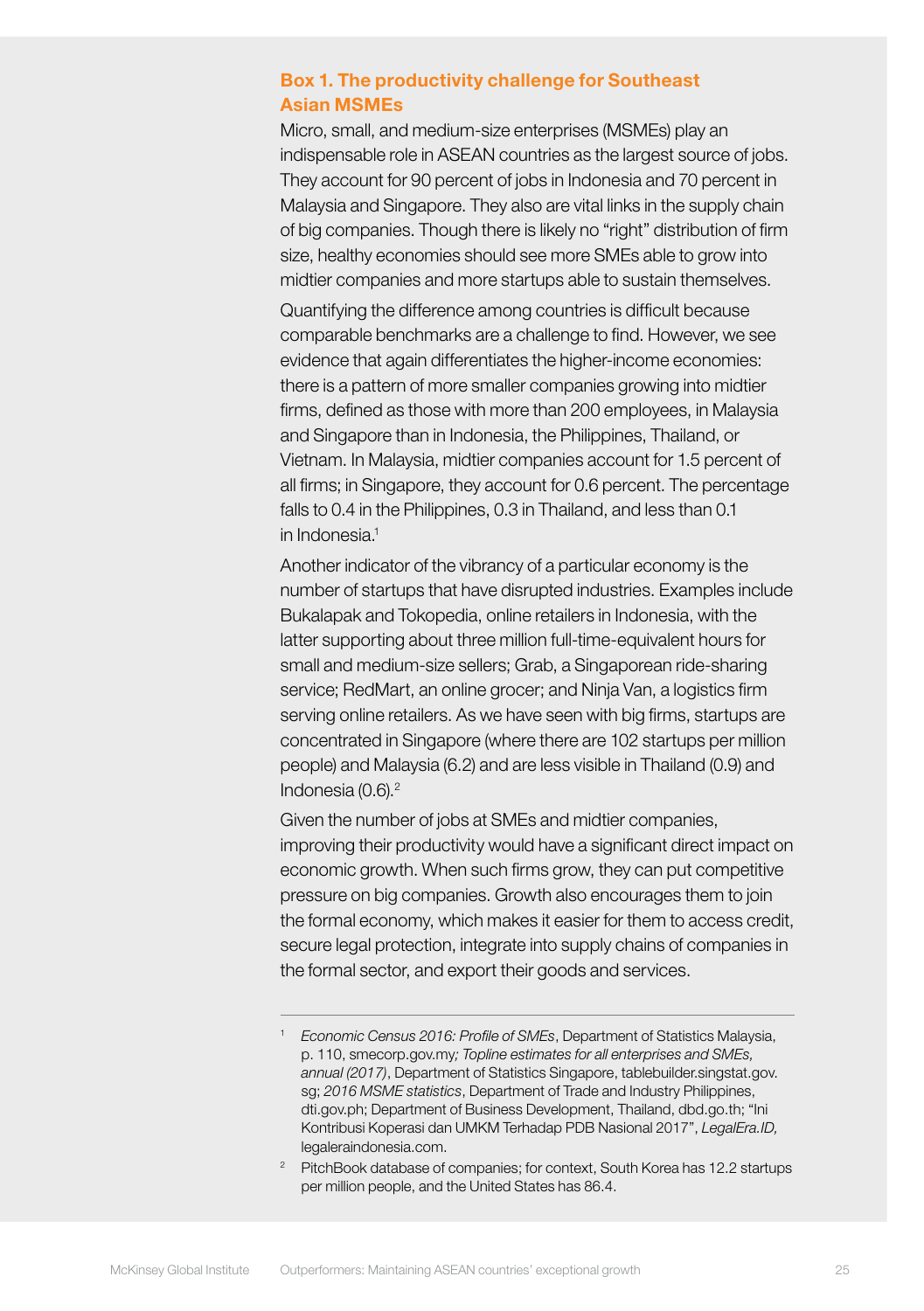Further distinctions emerge from a country-level perspective. In Singapore, ASEAN's most advanced economy, companies early on recognised the limited scope of the domestic market and, with supportive government policies, grew by internationalising. They then benefited from exposure to the competitive pressures of international commerce, which encouraged productivity and innovation.

Malaysia, Singapore, and to a lesser extent Thailand and the Philippines have largely followed the broader trend of outperformers, creating about 200 large firms per \$1 trillion of GDP over the past 20 years, with revenue generally growing faster than GDP.<sup>42</sup> In Thailand, the revenue of large firms has been growing particularly fast, expanding at a compound annual growth rate (CAGR) of over 8 percent from 1995 to 2016, albeit from a low base.

Indonesia, however, is an outlier for both its low concentration of large firms and the lower contribution they made to growth—0.8 percent growth per year for the average large firm between 1995 and 2016, compared with GDP growth of more than 4 percent. This suggests large Indonesian companies have made fewer productivity improvements than their ASEAN peers.43

Top-quartile large Indonesian companies say they reap 47 percent of their revenue from new products, which is one measure of innovation. That compares with 55 percent for comparable companies in China, 63 percent for top Indian firms, and 56 percent of top-quartile large companies in all outperformer developing economies combined. At the same time, 30 percent of Indonesian companies say they managed disruption by changing internal policies or by initiating disruption themselves. That compares with 64 percent of Chinese companies and 58 percent of large companies in all outperformer economies.<sup>44</sup>

Indonesia also had a disproportionate share of productivity growth attributable to shifts across sectors rather than improvements within sectors. This could be attributable to the importance of both publicly and family-owned diversified conglomerates in Indonesia compared with the rest of ASEAN (except the Philippines): Indonesia's nine largest conglomerates accounted for 21 percent of market capitalization at the end of 2015, compared with 10 percent in Malaysia.45

<sup>42</sup> McKinsey Corporate Performance Analytics database of publicly listed companies; GDP data from World Bank.

<sup>43</sup> McKinsey Corporate Performance Analytics database of publicly listed companies.

<sup>44</sup> *Outperformers: High-growth emerging economies and the companies that propel them*, McKinsey Global Institute, September 2018.

<sup>45</sup> "Corporate rulers: What are Indonesia's biggest conglomerates?" Indonesia Investments, August 10, 2016, indonesia-investments.com; "Top listed Indonesian conglomerates with largest market capitalization", Indonesia Investments, July 17, 2014, indonesia-investments.com; Capital IQ.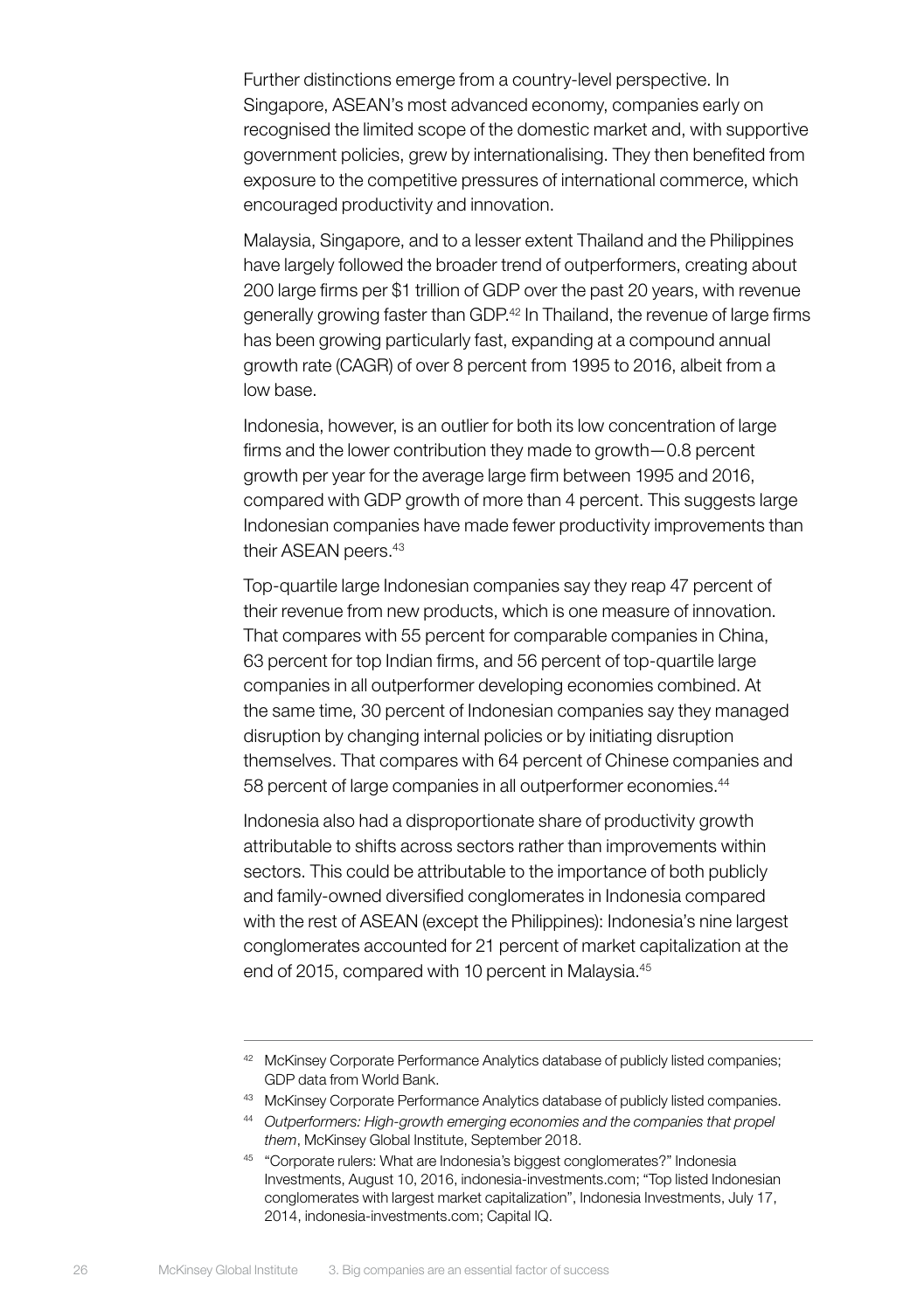# <span id="page-28-0"></span>4. OPPORTUNITIES AND CHALLENGES IN CHANGING TIMES

The policies and business practices that worked for ASEAN countries in the past may not be enough to help ASEAN achieve its full potential economic growth in the future. In this section, we examine the key global trends, the opportunities they offer to ASEAN countries, and the challenges that will need to be overcome.

# THE TRENDS THAT WILL SHAPE ASEAN'S FUTURE

Significant changes are coming to ASEAN, in the form of an ageing populace, a shrinking workforce, rapid urbanisation, premature deindustrialisation, widespread automation, and shifting trade patterns. These trends provide considerable opportunities for ASEAN, but also significant challenges.

# An ageing populace will mean more pensioners, fewer workers

As birth rates decline and better healthcare extends life expectancy, people who are 65 years of age or older are forecast to almost double to more than 10 percent of the region's population by 2030 (Exhibit 12).<sup>46</sup> This trend will be particularly pronounced in Singapore, Thailand, and Vietnam, where people 65 or above are expected to exceed the overall world average of 12 percent by 2030. Thailand's population 65 or above is forecast to approach 20 percent by 2030, close to that of high-income nations, but per capita GDP will reach only about 15 percent that of high-income nations. In ASEAN's most populous country, Indonesia, we expect labour contributions to growth to fall significantly by 2030.<sup>47</sup> As populations age and birth rates decline, this demographic drag could become stronger and put a greater onus on productivity growth to propel GDP growth.48 Singapore, for example, had 5.9 working-age adults for each person aged 65 or above in 2012, but as the number of pensioners triples to 900,000 by 2030, the ratio of working-age citizens to retirees will decline to 1.2.49

<sup>46</sup> *Outperformers: High-growth emerging economies and the companies that propel them*, McKinsey Global Institute, September 2018.

<sup>47</sup> *Southeast Asia at the crossroads: Three paths to prosperity*, McKinsey Global Institute, November 2014; McKinsey Global Institute forecast of labour and GDP.

<sup>48</sup> *Global growth: Can productivity save the day in an aging world?* McKinsey Global Institute, January 2015.

<sup>49</sup> *A sustainable population for a dynamic Singapore*, Singapore National Population and Talent Division white paper, January 2013.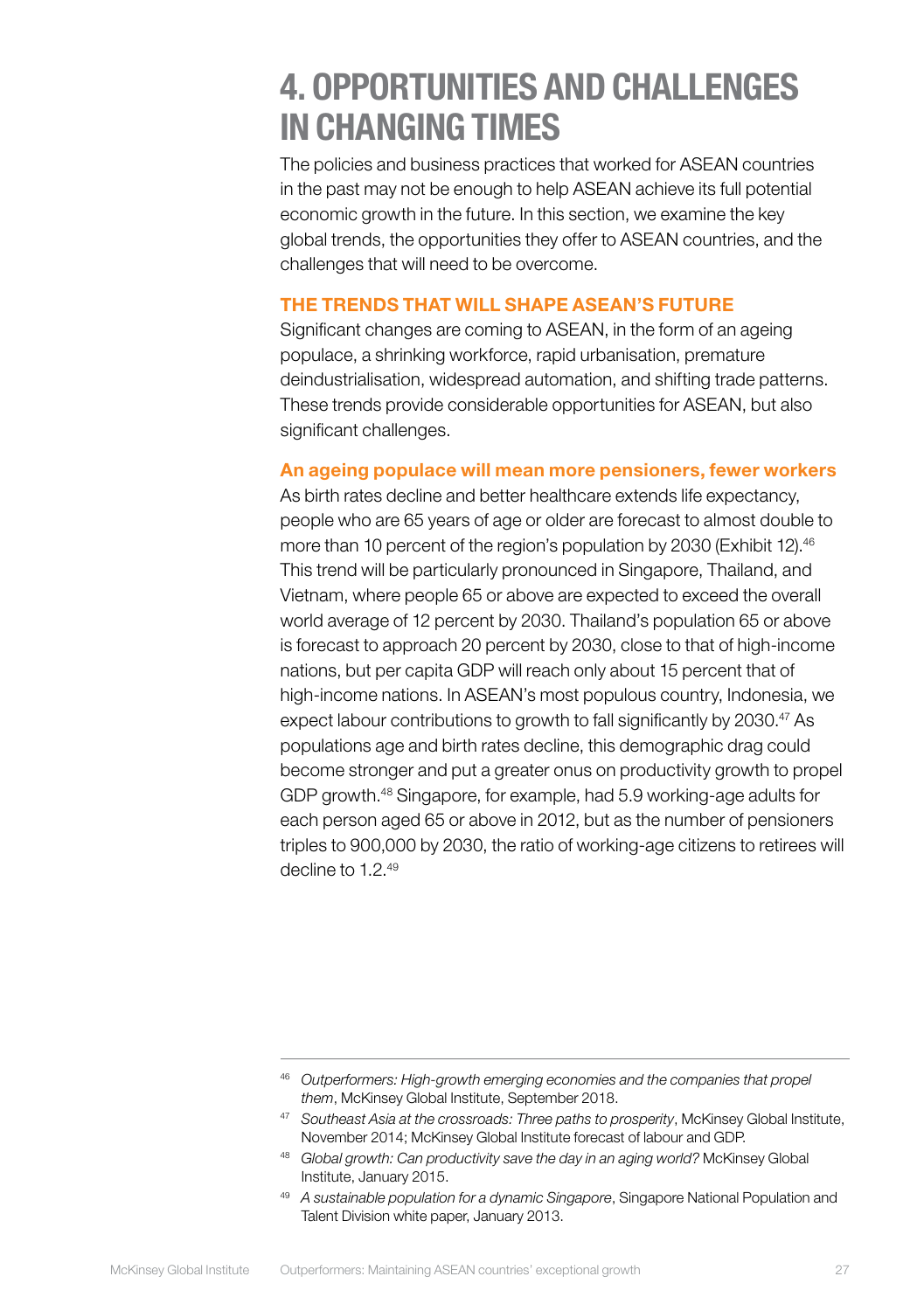# **Population growth is slowing, but the proportion of people 65 or older is expected to almost double by 2030.**

| <b>Population over time</b><br>Index: $100 = 1985$ |                                                         | $\frac{0}{0}$ |                | <b>Compound annual growth rate</b> |
|----------------------------------------------------|---------------------------------------------------------|---------------|----------------|------------------------------------|
|                                                    |                                                         | 1985-<br>2000 | $2000 -$<br>15 | $2015 -$<br>30                     |
| 210<br>200<br>190                                  | Recent<br>outperformers<br>(excl ASEAN) <sup>1</sup>    | 2.0           | 1.5            | 1.1                                |
| 180<br>170                                         | Other<br>emerging<br>markets                            | 1.7           | 1.3            | 1.1                                |
| 160<br>150                                         | Recent<br>outperformers<br>$(ASEAN)^2$                  | 1.8           | 1.0            | 0.9                                |
| 140<br>130                                         | Long-term<br>outperformers<br>(ASEAN) <sup>3</sup>      | 1.7           | 1.2            | 0.8                                |
| 120<br>110                                         | Long-term<br>outperformers<br>(excl ASEAN) <sup>4</sup> | 1.3           | 0.5            | 0.2                                |
| 100<br>90<br>2000<br>10<br>20<br>2030<br>1985      | High income                                             | 0.9           | 0.6            | 0.4                                |

# **Age distribution**

**Share of population 65 or older**  $\frac{0}{0}$ 



1 Azerbaijan, Belarus, Ethiopia, India, Kazakhstan, and Turkmenistan.

2 Cambodia, Laos, Myanmar, and Vietnam.

3 Indonesia, Malaysia, Singapore, and Thailand.

4 South Korea and China.

SOURCE: World Bank Development Indicators; McKinsey Global Institute analysis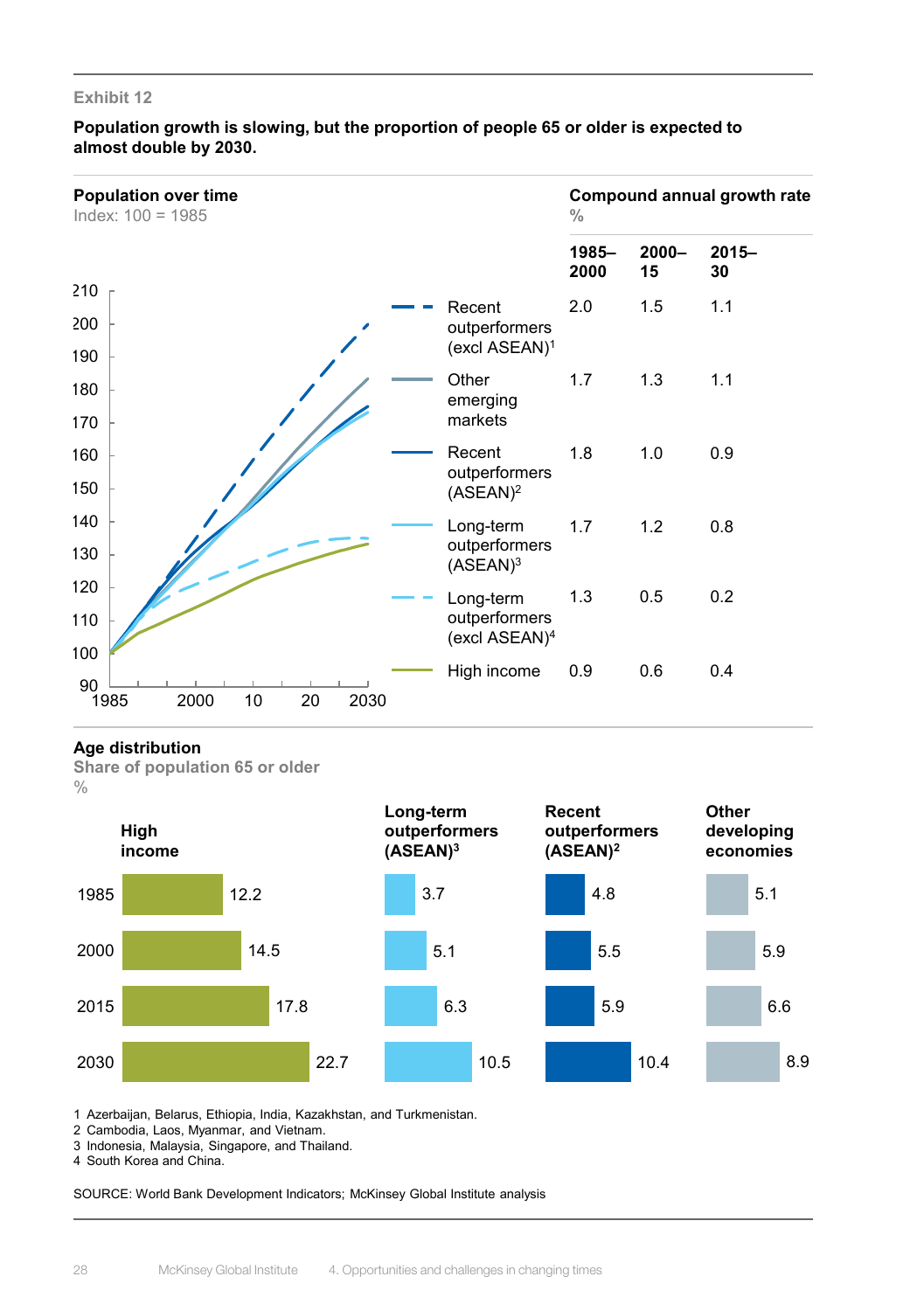# Urbanisation may offer opportunities for greater productivity

While overall populations in ASEAN countries are forecast to expand at a CAGR of 1.0 percent from 2007 to 2025, the number of people living in the region's cities is expected to grow 2.7 percent annually—and the number of urban households is forecast to increase by 62 percent.<sup>50</sup>

The growing populations in ASEAN's cities will make it easier for more people to gain access to productivity-enhancing technology, and while the proportion of the populace living in urban areas is expected to rise to 25 percent from 21 percent, cities are expected to account for 54 percent of GDP growth in that period.

Productivity-enhancing technology is not expected to be limited to offices, shops, and factories. Widespread digitisation and sharing of best practices via the ASEAN Smart Cities Network could create urban areas that use data and technology to improve decision making about mobility, security, energy, water, economic development, and housing. Among other things, the programme seeks to use real-time data to inform public transportation, which may shorten commute times by 15 to 30 minutes on average, removing a drag on productivity in the bargain.<sup>51</sup>

### Evolving global trade patterns may work to ASEAN's benefit

Declining trade in resource-intensive commodities and rising calls for protectionism are opening a path for emerging economies to take a larger role in international trade flows. Recent MGI research showed that, for the first time in history, emerging economies participate in more than half of global trade of goods.

Trade exclusively among developed nations represented 55 percent of global trade of goods in 1995 but had decreased to 33 percent by 2016. The research also found that China–south trade increased 11-fold in the same period while trade among emerging markets outside China increased sixfold.52

Next-tier ASEAN economies have become ASEAN's fastest growers by hosting low-skill manufacturing that is moving out of China and other areas with rising wages. Current growth momentum in these next-tier countries can enable them to close the gap dividing the two-speed ASEAN we know today, and the region as a whole may narrow its gap with advanced economies.

Several recent outperformers, such as Cambodia and Vietnam, and countries where growth has accelerated recently, such as Bangladesh, are taking advantage of increased demand in Asia, particularly in China.

<sup>50</sup> *Urban world: Mapping the economic power of cities*, McKinsey Global Institute, March 2011.

<sup>51</sup> *Smart cities: Digital solutions for a more livable future*, McKinsey Global Institute, June 2018.

<sup>52</sup> *Digital globalization: The new era of global flows,* McKinsey Global Institute, March 2016.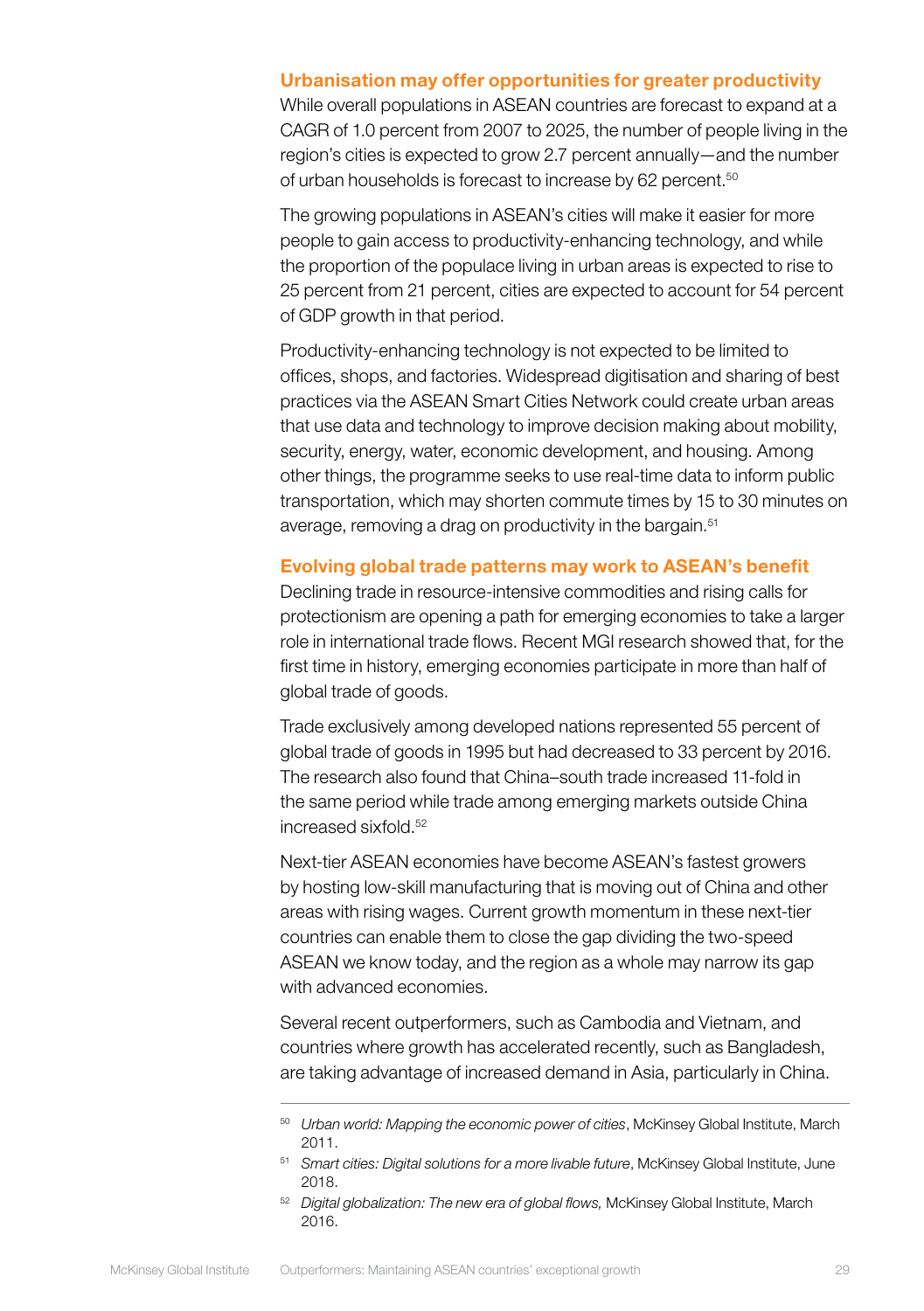Exports of labour-intensive products to China have grown by more than 25 percent annually since 2011; most have come from Bangladesh, Cambodia, Myanmar, Sri Lanka, Uzbekistan, and Vietnam.53

# THREE OPPORTUNITIES FOR ASEAN TO GROW

For Southeast Asia to realise its full economic potential, ASEAN policy makers and business leaders will need to capture opportunities in three areas: firm-led adoption of digital technologies, labour market adjustments, and infrastructure development. Digital transformation is one solution to the sluggish ASEAN TFP on which firms can take the initiative. Technology that drives productivity gains will also automate tasks and drive a major transition of jobs; a reinvented labour market that also adjusts to the demographic and urbanisation trends in the region will be a critical factor in translating productivity gains into higher wages for more people. Lastly, infrastructure matched to economic development goals is particularly important to the next-tier ASEAN economies where large populations are spread across expansive geographies; with smart public investments, millions of lower income citizens will be integrated into more efficient business ecosystems and eventually smart cities with digital infrastructure. Meeting these challenges and pursuing the pro-competitive business environment that proved critical to Singapore and Malaysia can together sustain the region's recognition as an economic outperformer.

# Digital innovation: propelling the next wave of economic growth

The region has grown fast over the past several decades because of high savings and investment and integration with global value chains, but this does not guarantee continued growth in the future. ASEAN needs to persist in nurturing large, competitive companies while focusing on addressing its relatively low level of midtier firms that characterise healthy middle-class economies. Spurring innovation from large corporations to startups and creating the conditions for SMEs to scale are therefore critical for the next wave of growth. Notably, ASEAN long-term outperformers have plateaued or dropped recently on the Global Innovation Index, with Indonesia falling six places in the ranking between 2013 and 2016; meanwhile, recent outperformers Vietnam and Cambodia, as well as the Philippines, all climbed a few places in the rankings in the same period (see Exhibit 8).<sup>54</sup>

Digital technology is important because it can deliver productivity disruption in three ways and presents opportunities to turn around the historically low TFP of ASEAN countries. One is disintermediation, or making supply chains more efficient by linking producers and buyers directly. Another is disaggregation, in which digital tools allow for

<sup>53</sup> UNCTAD and World Bank World Development Indicators.

<sup>54</sup> Soumitra Dutta, Bruno Lanvin, and Sacha Wunsch-Vincent, eds., *Global innovation index 2018: Energizing the world with innovation*, Cornell University, INSEAD, and the World Intellectual Property Organization, 2018.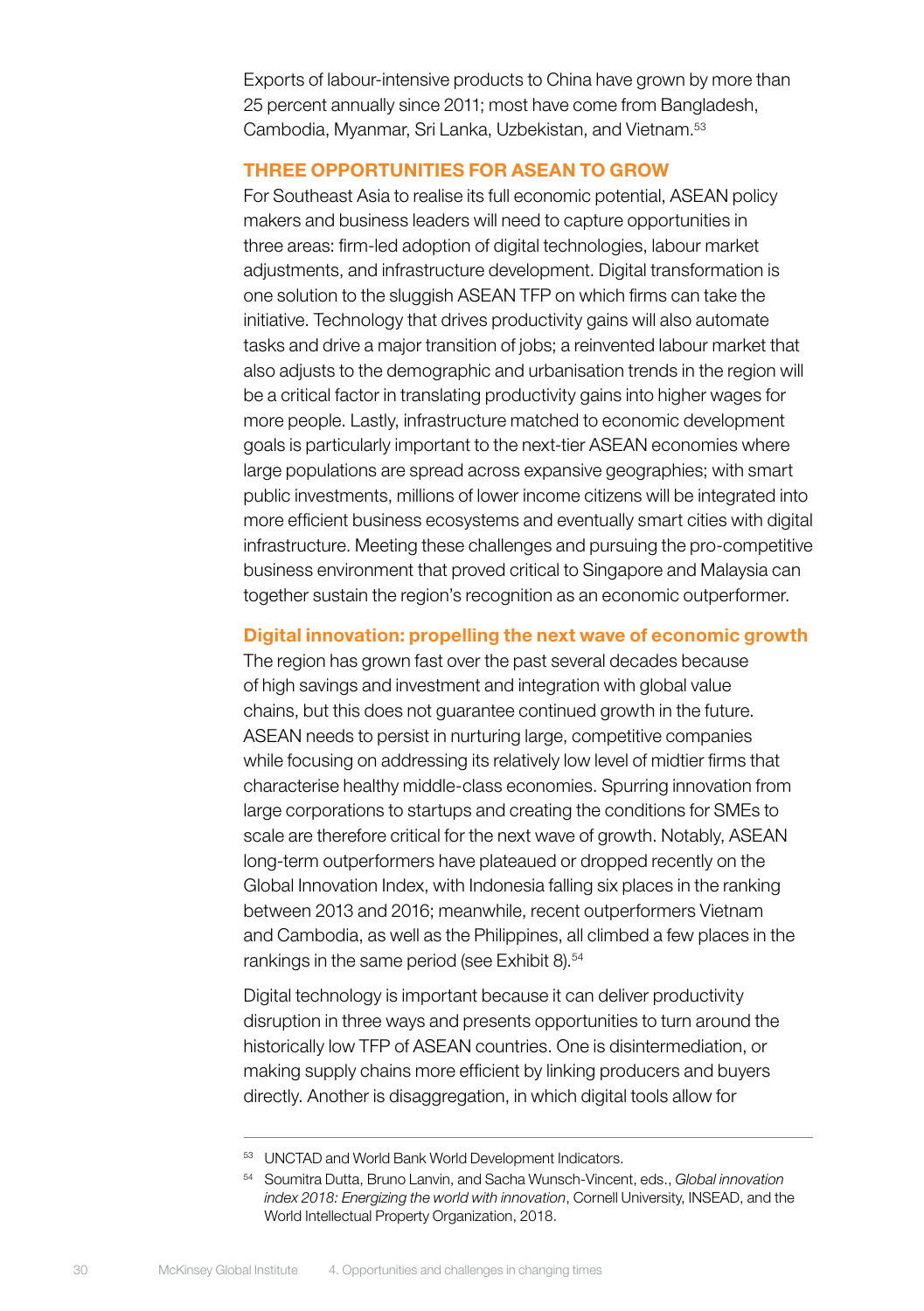more efficient use of assets, as in the sharing economy. The third is dematerialisation, as when streaming services replaced CDs and e-books supplanted printed books.

These forces have created huge value in China, where e-commerce transaction values jumped from under 1 percent of the global total in 2005 to 42 percent, or \$81 billion, in 2016.<sup>55</sup> The same is not yet true in ASEAN, which lacks China's unified market and digital ecosystem. The three disruptive trends are therefore ripe for creating value if firms make the bold choices to capture it. Here are examples of how digital technology can remake three economic sectors.

Retail is one of the biggest opportunities for growth because of expanding consumer classes. One of the key drivers of improving productivity is shifting to online retail, in which labour productivity can be more than 80 percent higher than in modern brick-and-mortar stores in developed economies, and even more so in emerging economies.<sup>56</sup> While e-tailing remains small in absolute terms—for the most part less than 3 percent of GDP, compared with 16 percent in China—it has risen in Malaysia, Thailand, and Singapore at compound annual growth rates from 16 to 22 percent; in Vietnam by 35 percent; and in Indonesia by 100 percent in each of the past two years.<sup>57</sup> That suggests consumers are interested and there is much room to grow.<sup>58</sup> Beyond just e-tailing, more advanced innovations such as automated ordering through the use of big data or order pickup from unstaffed "dark stores" can further improve productivity in this sector.59

**Banking** can play an essential role in spurring economic development by using digital technology to allow for formal savings, borrowing, and electronic transfers. About 60 percent of Indonesians and Malaysians have digital accounts, an increase of 1.6 times from 2014 to 2017, but they lag behind China, where 84 percent of people have accounts.<sup>60</sup> Less than 35 percent of people in Cambodia, Myanmar, the Philippines, and Vietnam have access to financial institutions, as do about half of

<sup>55</sup> *Digital China: Powering the economy to global competitiveness*, McKinsey Global Institute, December 2017.

<sup>56</sup> *Global growth: Can productivity save the day in an aging world?* McKinsey Global Institute, January 2015.

<sup>57</sup> Statista, Forrester, eshopworlds, eMarketer.

<sup>58</sup> For more on this, see Elizabeth Hunter, Sophie Marchessou, and Jennifer Schmidt, "The need for speed: Capturing today's fashion consumer", McKinsey.com, March 2018; and Pascal Grieder, Raphael Buck, Francesco Banfi, Veit Kment, and Jil Fitzner, "The future of retail: How to make your bricks click", McKinsey.com, September 2014.

<sup>59</sup> *Global growth: Can productivity save the day in an aging world?* McKinsey Global Institute, January 2015.

<sup>&</sup>lt;sup>60</sup> McKinsey & Company Asia Personal Financial Services Survey 2017.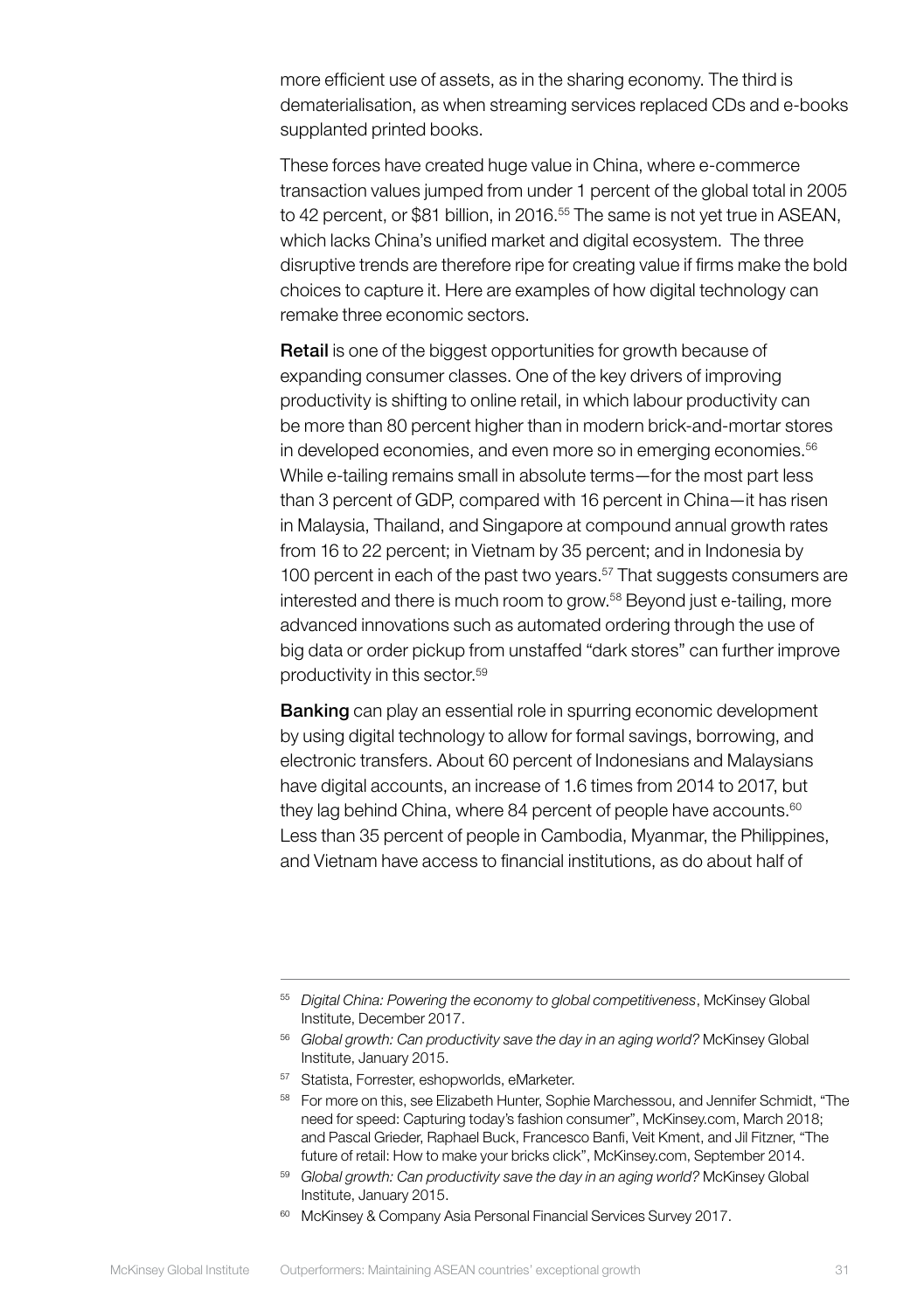Indonesians as of 2017.61 These figures give a sense of the opportunity available in ASEAN.62

Manufacturing is rapidly adapting to the greater reliability and lower cost of technologies that are transforming applications such as yield optimization, predictive maintenance, and quality control. They enable ASEAN countries to capture a larger share of global manufacturing by redressing low productivity (except for Malaysia and Singapore), which has traditionally more than offset lower local labour costs. Widespread embrace of Industry 4.0 technologies could have a potential economic impact on ASEAN of \$200 billion to \$600 billion by 2025.<sup>63</sup> Companies in the region already are seeing benefits: advanced analytics has let a semiconductor manufacturer in Singapore cut maintenance costs by 7 percent.64

# Labour markets: preparing workers today for jobs tomorrow

A key task for public policy makers is to improve labour markets by eliminating impediments to workforce participation and mobility, and improving education and training programmes. This is of growing importance because the path to new sources of productivity and income will involve new technologies, and eventually artificial intelligence will render old skills obsolete. In Indonesia, for instance, an estimated 23 million jobs may be lost to automation but 46 million could be gained as a result of rising consumption as the country grows more affluent as a whole, but in different areas, such as geriatric care, that will require new skills.65 Such large-scale changes will require the retraining of midcareer professionals and the initiation of other public- and privatesector interventions, and ASEAN has not been improving as quickly as its peers. Six of the nine ASEAN nations we look at have seen declines in labour market efficiency, defined by the World Economic Forum as the flexibility to shift workers between economic activities at low cost, the level of incentives for employees, and meritocracy in the workplace. It also measures equity between women and men in business environments (Exhibit 13).66

<sup>&</sup>lt;sup>61</sup> 2017 World Bank Global Findex database.

<sup>&</sup>lt;sup>62</sup> For more on this, see Sonia Barquin and Vinayak HV, "Building a digital-banking business", McKinsey.com, April 2016; and *Asia's digital banking race: Giving customers what they want*, McKinsey & Company Global Banking Practice, April 2018.

<sup>63</sup> *Industry 4.0: Reinvigorating ASEAN manufacturing for the future*, McKinsey & Company Digital Capability Center, February 2018.

<sup>64</sup> For more on this, see *Industry 4.0: Reinvigorating ASEAN manufacturing for the future*, McKinsey & Company Digital Capability Center, February 2018.

<sup>65</sup> MGI Automation Model, March 2018; *Jobs lost, jobs gained: Workforce transitions in a time of automation*, McKinsey Global Institute, December 2017.

<sup>66</sup> *Global Competitiveness Report, 2014–2015*, World Economic Forum, reports.weforum. org/global-competitiveness-report-2014-2015/methodology/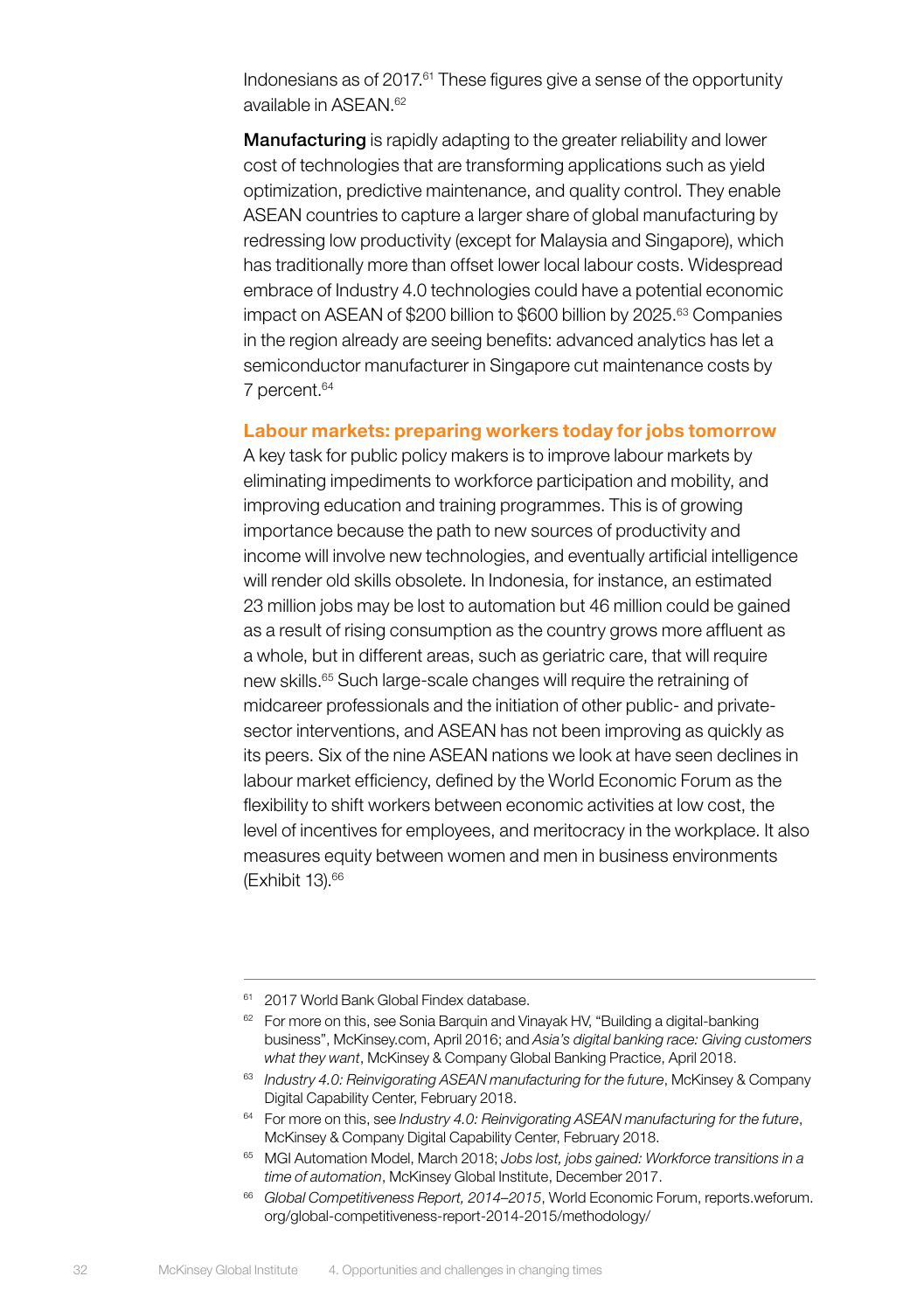# **Women are underrepresented in leadership positions in ASEAN countries, including in the Philippines and Singapore, where gender parity is higher.**



Women as a percentage of the total men and women at the respective stage of the talent pipeline.

Entry positions in jobs occupied by graduates.

Company management/executive committee (CEO and direct reports to CEO).

Increase in proportion due to legal mandate for one woman board member for each listed company.

SOURCE: *The power of parity: Advancing women's equality in Asia Pacific*, McKinsey Global Institute, 2018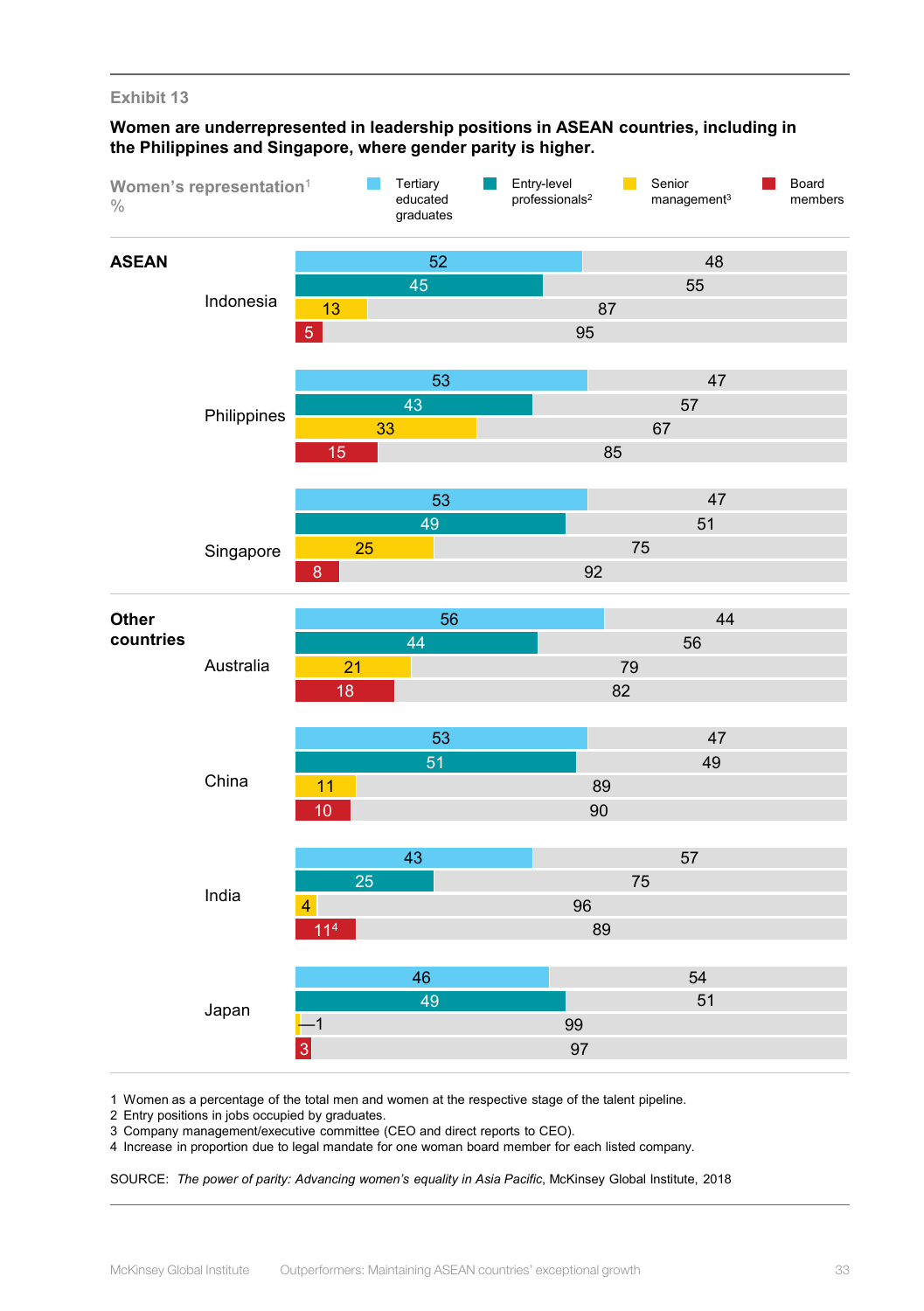Enabling more women to participate in the workforce could be a significant source of economic growth. A recent MGI report on gender equality in ASEAN concluded that opening the labour market more fully to women could add \$369 billion to GDP in 2025, over and above 2014 figures.67 This would require raising the number of women participating in the workforce, increasing the number of paid hours women work (such as swapping part-time for full-time employment), and enabling women to participate in higher productivity sectors. Other than Singapore and the Philippines, ASEAN nations have a long way to go in this respect. The number of women in business leadership remains low, even in a traditionally matriarchal society such as the Philippines, where 15 percent of corporate board members are female. While this figure is low in absolute terms, it is one of the highest globally. The number dips to 8 percent in Singapore and 5 percent in Indonesia.

Companies can support equality by expanding affordable childcare, offering parental leave and flexible working arrangements, addressing unconscious bias in the workplace, and shifting attitudes about women's role in society. Policy makers can provide subsidised childcare infrastructure (as is already offered in Singapore and the Philippines), subsidies or tax deductions for firms with childcare centres, or tax incentives to encourage mothers to return to work.<sup>68</sup>

At the same time, ASEAN policy makers and business leaders could seek to mitigate the effects of Southeast Asia's ageing population by encouraging people to remain productive when they reach retirement age. This can be done by deferring retirement and staying employed, or by replacing a traditional career with activities including mentorship, directorship, teaching, or even social work. Companies are learning they can benefit from keeping experienced workers on the payroll even after they traditionally qualify for a pension.

Governments can help to future-proof workers by focusing education on STEM—science, technology, engineering, and mathematics—and on "less-automatable" skills such as creativity and perceptiveness, which are critical in ensuring the ability to harness and innovate technology.<sup>69</sup> At the same time, government should de-emphasise skills that can be automated and enable employers to reskill at scale. This is particularly important as deindustrialisation—the point where services grow fast enough that manufacturing starts declining in relative terms—comes at an increasingly earlier stage in countries' development, pushing them to create fewer low-skill, low-wage manufacturing jobs.

<sup>67</sup> *The power of parity: Advancing women's equality in Asia Pacific*, McKinsey Global Institute, April 2018.

<sup>&</sup>lt;sup>68</sup> Mildred Tan and Dilys Boey, "The future of women in Asean: Three priorities for govts", *Business Times*, March 15, 2018, businesstimes.com.

<sup>69</sup> *The role of education in AI (and vice versa)*, McKinsey.com, April 2018.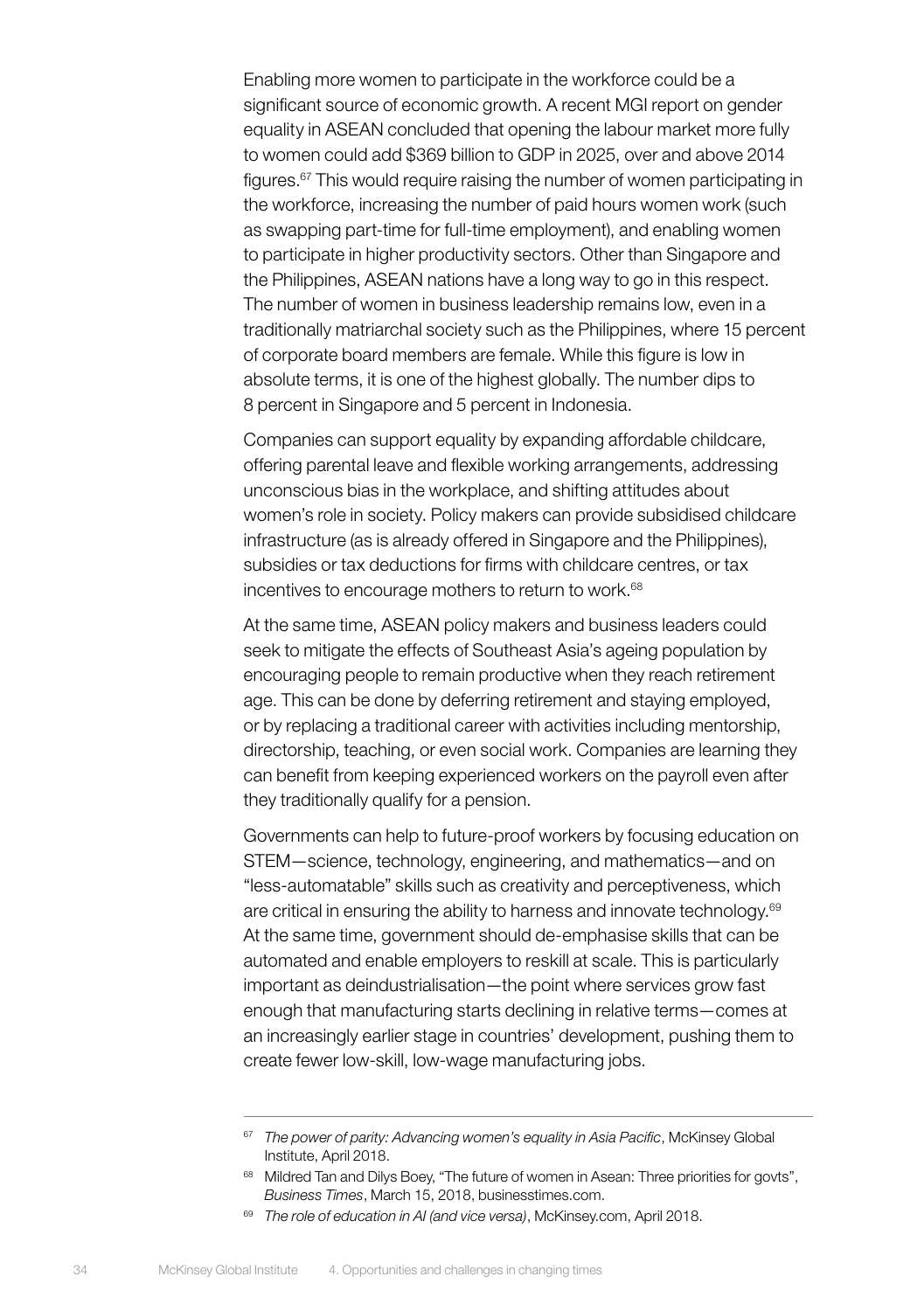# Infrastructure: cost-effectively enabling economic development

The third challenge ASEAN countries face is infrastructure investment. While Malaysia and Singapore have done well at this, other countries need to establish priorities appropriate for their respective stages of development. Building or expanding infrastructure can accelerate productivity growth by improving transport, updating communication, or delivering reliable power. But in some developing economies, accomplishing that task will require a new approach to execution and design. It could be as simple as aligning infrastructure plans with economic goals, or as challenging as making sure that all parties communicate priorities and commitments on project deliverables and timelines so they can be held publicly accountable. The plans should include a rationale for prioritisation based on the expected economic return given the country's stage of development. Executed properly, this process should produce a clear and rational pipeline of projects.

Digital age infrastructure will be very different from that of earlier eras, because it will be made "smart" through a profusion of sensors, data, and analytics and will require more agility in planning, building, and operating. The providers of these solutions are increasingly likely to involve tech firms as well as traditional engineering, procurement, and construction companies.

Together, fact-based project selection, streamlined delivery via proper preparation, and tight project management can reduce infrastructure spending by about 25 percent.<sup>70</sup> Some of the difference can come from increasing revenue once the project is complete—for example, dynamic pricing that changes highway tolls depending on traffic volume. Cutting operating costs can also contribute, by, for instance, learning to cost-effectively store electricity rather than let generating capacity sit idle. Singapore is a good regional example. The prime minister has championed a vision of a more digital Singapore and established a government department dedicated to its Smart Nation initiative. The city remains committed to innovation in mobility; it has formed a consortium of partners for research and development projects to accelerate the rollout of autonomous cars and buses.<sup>71</sup>

Less-advanced ASEAN members also are winning plaudits for finding new ways to finance the infrastructure they need to expand their economies. For example, Myanmar has developed a framework for public-private partnerships, designed to leverage private-sector expertise, innovation, and management ability to deliver economic

<sup>70</sup> *Bridging infrastructure gaps: Has the world made progress?* McKinsey Global Institute and McKinsey's Capital Projects and Infrastructure Practice, October 2017.

<sup>71</sup> *Smart cities: Digital solutions for a more livable future*, McKinsey Global Institute, June 2018.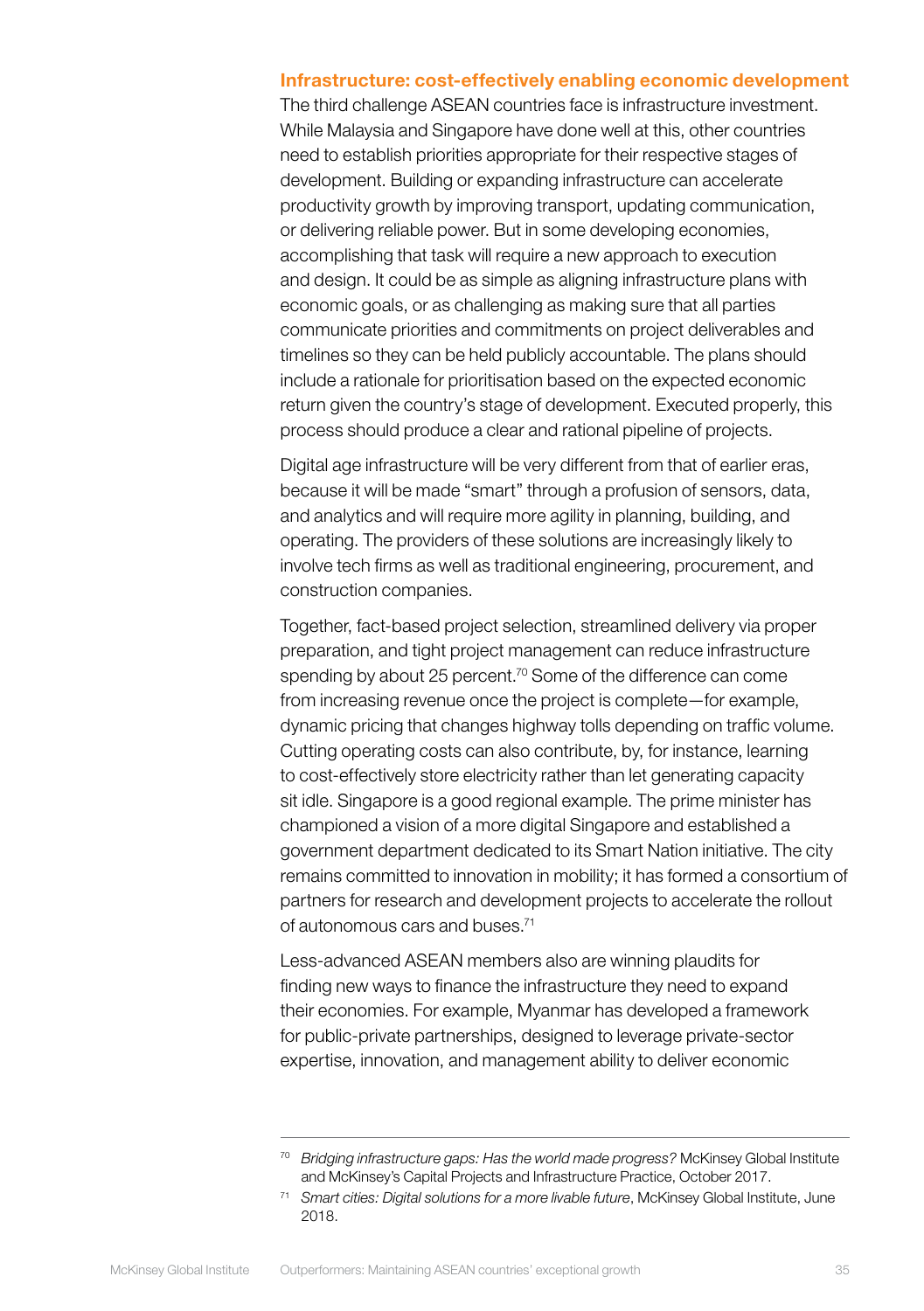and social infrastructure services.72 In Indonesia, under the Ministry of Finance, Sarana Multi Investama operates as a state-owned investment company and the Indonesia Infrastructure Guarantee Fund supports a new pipeline of PPP projects. In addition, priority projects now fall under the direct oversight of a committee led by the Coordinating Minister for Economic Affairs, in another example of reform that has improved delivery and oversight.73 The Philippines attracted private investments in three airports by giving private firms a voice in how the facilities will be built and operated. For recent ASEAN outperformers, establishing a construction ecosystem that can successfully complete large-scale projects and improve return on investment is important given capability gaps and the challenges faced in attracting international construction firms.

Beyond intelligent highways and smart electrical grids, infrastructure means digital networks (including ultra-high-speed 5G networks, sensor bases, and public wireless points), open access to public data (in such forms as real-time traffic flows, weather readings, and population statistics), and regulatory guidelines to support open and inclusive innovation and adoption. ASEAN, apart from Singapore, lags behind most of its Asia–Pacific peers on this public digital infrastructure (Exhibit 14). For example, Bangkok lacks an open data portal where developers can review updated public data.74 That said, Myanmar has followed an exceptional accelerated path to 100 percent mobile penetration since 2014, and has shown high levels of commitment to planning for public digital infrastructure, for example in greenfield cities.

# AT STAKE: A CHANCE TO DOUBLE GDP TO ABOUT \$5 TRILLION

The potential benefits of realising these improvements could be significant. If ASEAN economies could collectively grow at 4.1 percent annually until 2030 (a consensus view of economic forecasters), the region's GDP could roughly double to about \$5 trillion.75 This 4.1 percent figure is above our historical threshold of 3.5 percent for long-term outperformer economies, but is below the historical growth rates of the ASEAN economies. At \$5 trillion, ASEAN GDP would represent about 5 percent of global GDP, an increase of seven-tenths of a percentage point from 2015 (Exhibit 15). Four long-term outperformers—Indonesia, Malaysia, Singapore, and Thailand—could account for most of that

<sup>72</sup> *Myanmar public-private partnership policy document*, Ministry of Planning and Finance, 2016, pppmyanmar.gov.mm.

<sup>&</sup>lt;sup>73</sup> "KPPIP: Empowering the coordination of infrastructure delivery", Committee for Acceleration of Priority Infrastructure Delivery, December 19, 2016, kppip.go.id.

<sup>74</sup> *Smart cities: Digital solutions for a more livable future*, McKinsey Global Institute, June 2018.

 $75$  The annual growth rate target is a based on an average of GDP growth forecasts made by the Economist Intelligence Unit, Oxford, and IHS; global opportunity is estimated at \$11 trillion by 2030, if every emerging economy around the world replicates the growth trajectory of outperformers. For more, see *Outperformers: High-growth emerging economies and the companies that propel them*, McKinsey Global Institute, September 2018.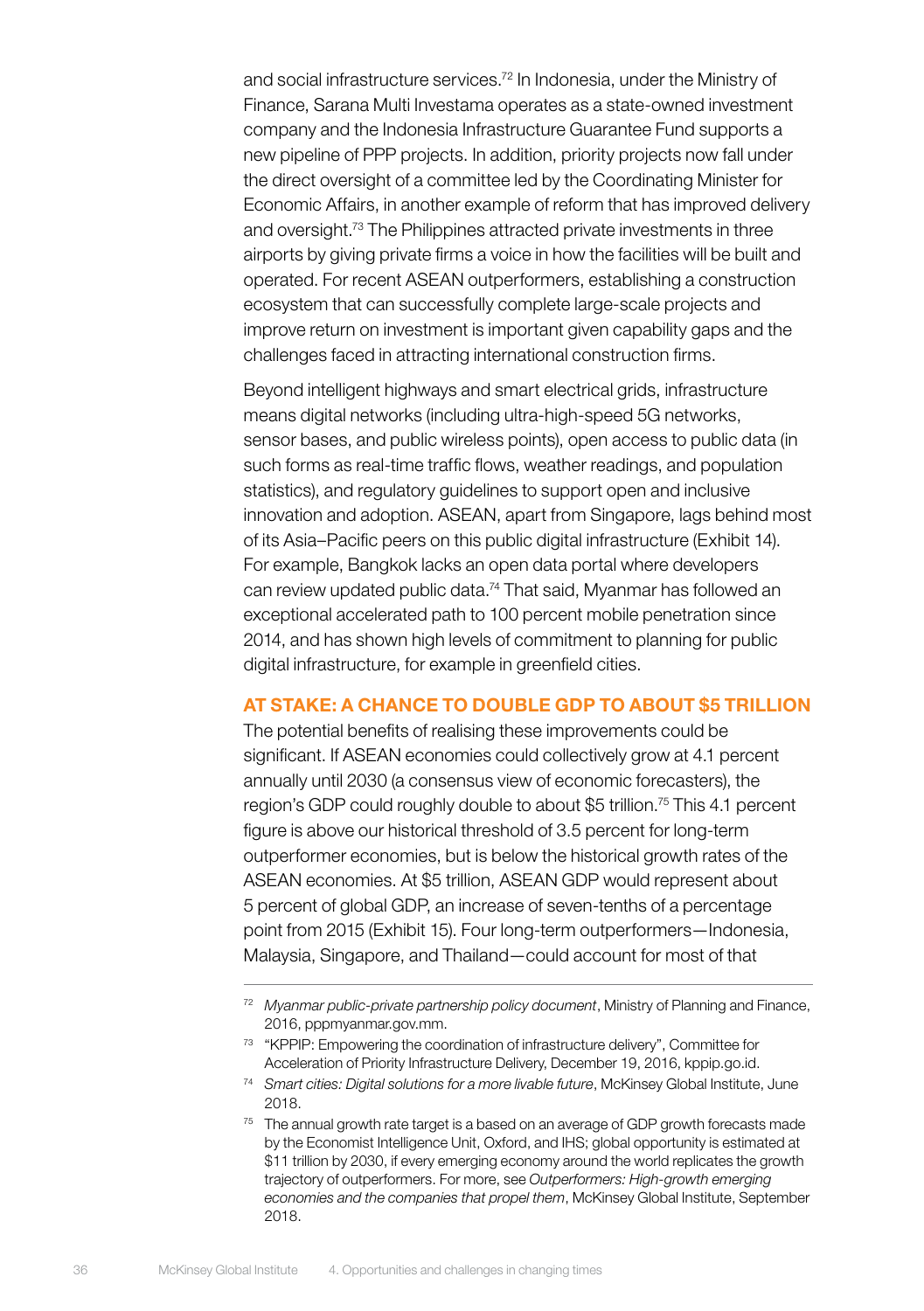# **Singapore is highly advanced in digital infrastructure, while Bangkok and Jakarta lag Asia–Pacific peers.**



SOURCE: *Smart cities: Digital solutions for a more livable future*, McKinsey Global Institute, June 2018; McKinsey Global Institute analysis

> multitrillion-dollar gain by continuing to expand their economies, ASEAN's four largest, by 3.8 percent annually in real terms. Such an achievement would imply per capita GDP increases of almost 50 percent.76

> Further help could come from the regional recent outperformers Cambodia, Laos, Myanmar, and Vietnam, as well as very recent accelerator the Philippines. Sustained rapid growth in these newly vibrant economies could add a further \$600 billion to \$1 trillion in total GDP and lift per capita GDP in each country by 50 to 70 percent.

<sup>76</sup> *Outperformers: High-growth emerging economies and the companies that propel them*, McKinsey Global Institute, September 2018.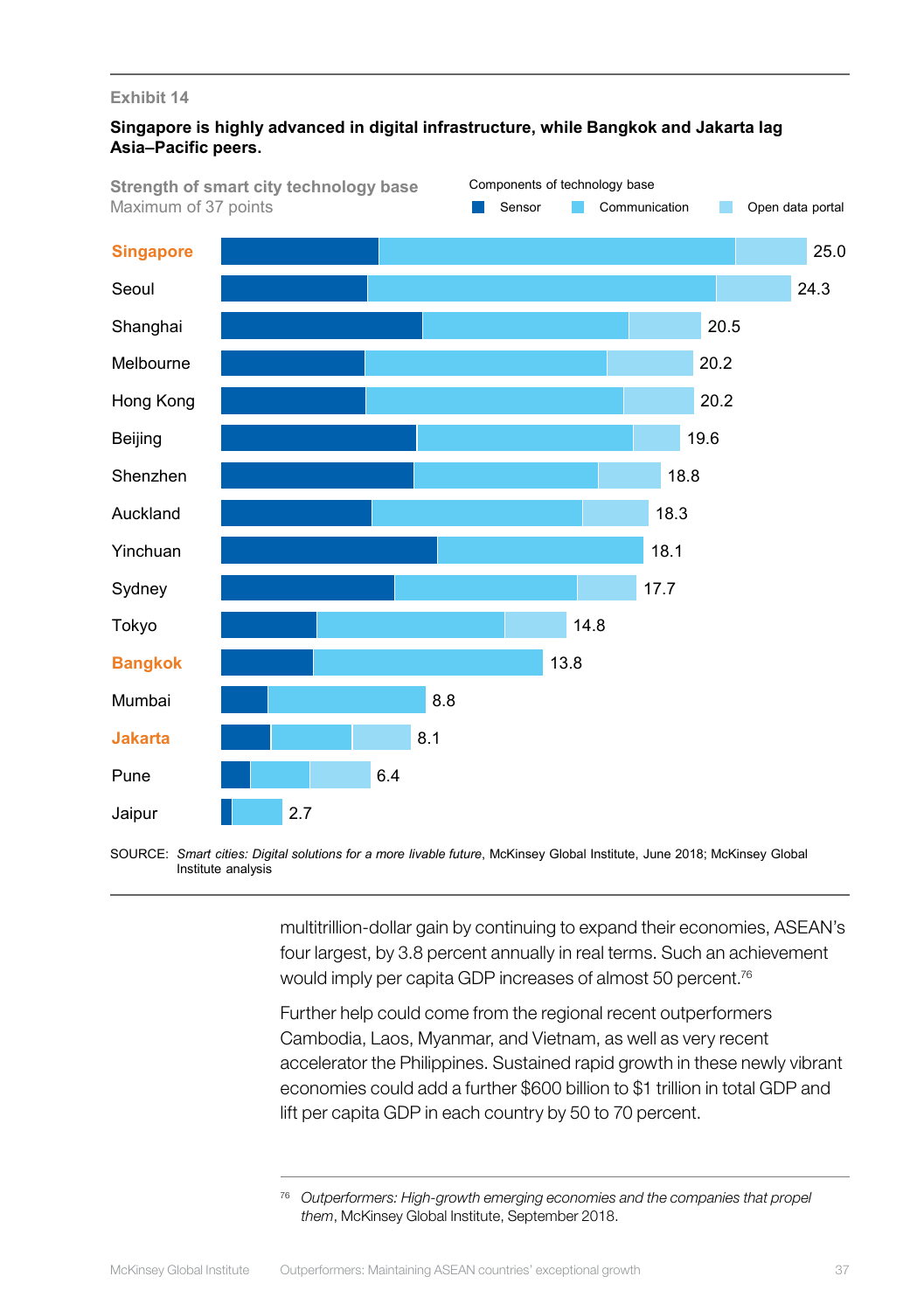### **Total ASEAN economic output could grow by more than \$2 trillion to represent 4.6 percent of global GDP.**

|                             |                          | Real GDP, 2010 <sup>1</sup><br>\$ billion |        |         | Compound<br>annual growth<br>rate, 2015-30<br>$\frac{0}{0}$ | <b>Share</b><br>of total<br>world GDP<br>$\frac{0}{0}$ |
|-----------------------------|--------------------------|-------------------------------------------|--------|---------|-------------------------------------------------------------|--------------------------------------------------------|
|                             | <b>ASEAN 2015</b>        |                                           | 2,591  |         |                                                             | 3.9                                                    |
| Long-term<br>outperformers  | Singapore                |                                           | 125    |         | 2.4                                                         |                                                        |
|                             | Malaysia                 |                                           | 294    |         | 4.3                                                         |                                                        |
|                             | Indonesia                |                                           | 853    |         | 4.2                                                         |                                                        |
|                             | Thailand                 |                                           |        | 217     | 3.0                                                         |                                                        |
| Recent<br>outperformers     | Vietnam                  |                                           |        | 161     | 4.9                                                         |                                                        |
|                             | Other ASEAN <sup>2</sup> |                                           |        | 161     | 4.5                                                         |                                                        |
| Very recent<br>accelerators | Philippines              |                                           |        | 311     | 5.3                                                         |                                                        |
|                             | <b>ASEAN 2030</b>        | 2,591                                     | 2,122  | 4,713   | 4.1                                                         | 4.6                                                    |
|                             | <b>World 2030</b>        | 67,024                                    | 34,543 | 101,567 | 2.8                                                         |                                                        |

1 Consensus scenario.

2 Estimate based on all recent outperformer economies, excluding India.

SOURCE: World Bank; McKinsey Global Growth Model; McKinsey Global Institute analysis

Big companies can lead this economic transformation by taking risks, responding to disruption, and making technological leaps, while midtier firms help diversify ASEAN economies and benefit from the growing consuming class. Governments can support demand, particularly through infrastructure investments. In large countries such as Indonesia, Myanmar, the Philippines, and Vietnam, such investments can equalise opportunities in areas still at the periphery of revolutionary changes in transport, technology, and supply chains and boost industrial manufacturing where these countries still have room to grow. While ASEAN countries will retain today's vibrant cultural diversity, greater equality among and within countries can create a strong foundation for improved economic flows, cooperation on regional environmental issues, and broader access to education, technology, and healthcare. SMEs also have a role to play (see Box 2, "Small and medium-size businesses can contribute").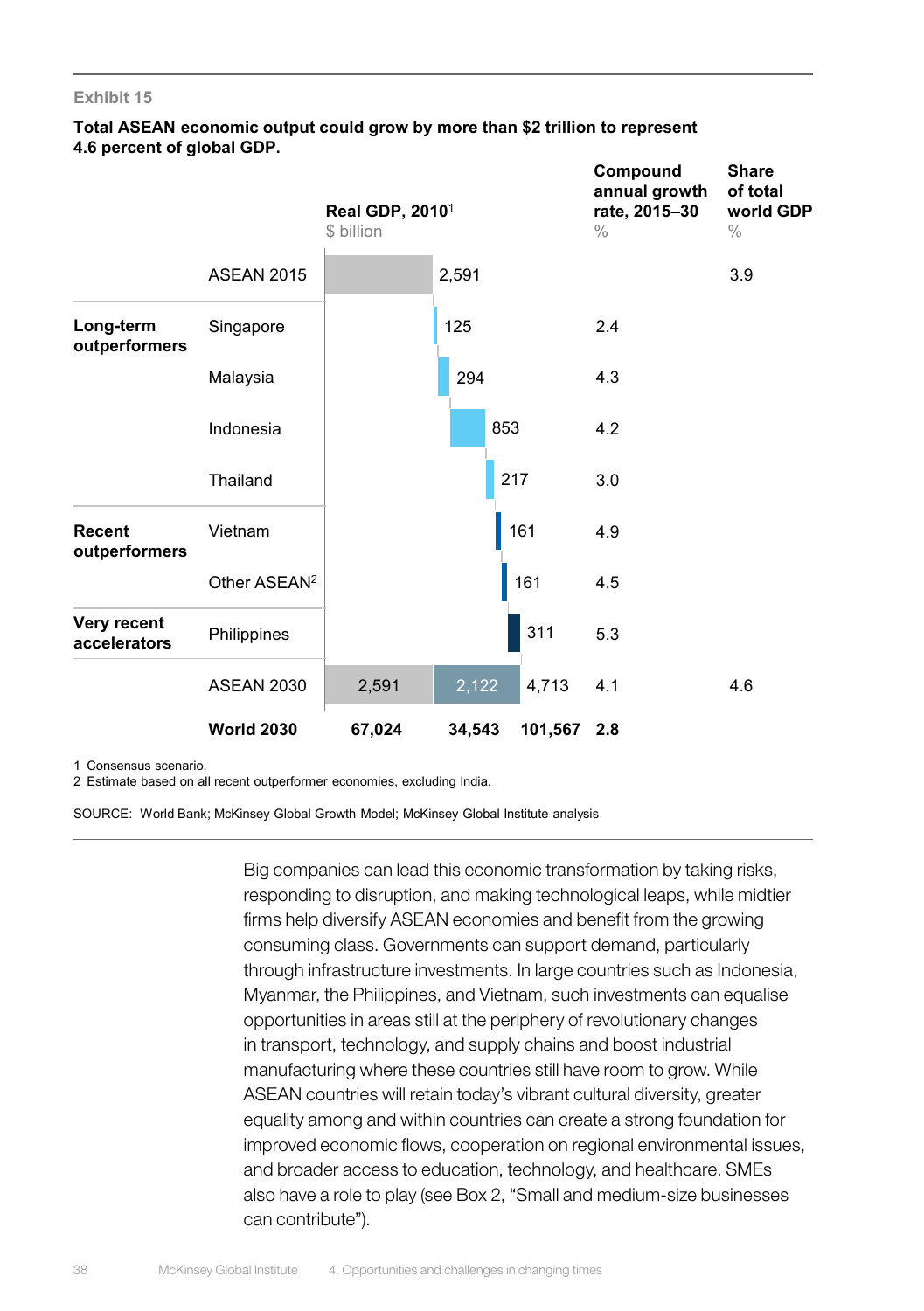These policies also require competency and accountability in government, including bureaucrats who are close enough to the private sector to understand the constraints on growth and yet retain independence to provide a fair playing field. The importance of this is illustrated by the fact that improvements in World Bank measures of "effectiveness", "regulatory quality", and "rule of law" correlated with outperformance in our global data set, whereas political instability and corruption did not. ASEAN countries have generally improved on these parameters. Yet the question is whether the improvement is rapid enough—and the answer seems to be that it is not. Absolute levels of governance quality fall behind potential; there is likely a significant governance factor holding back the region, where only Malaysia, Singapore, and Thailand scored in the top third of countries on the World Bank measure in effectiveness in 2016 and only Singapore and Malaysia in regulatory quality and the rule of law.<sup>77</sup>

<sup>77</sup> Worldwide Governance Indicators, World Bank, info.worldbank.org.

# Box 2. Small and medium-size businesses can contribute

Companies founded on the web, known as digital natives, and governments can support programmes that lower the cost for traditional SMEs to join the digital economy and expand beyond their domestic markets. Creating a more competitive SME sector in ASEAN is especially important in those countries— Indonesia, Myanmar, the Philippines, Thailand, and Vietnam—where competitive pressure on large firms (and thus turnover among industry leaders) has been low historically. Large firms and governments can play a role in lifting overall competitiveness of SMEs. In Indonesia, the Philippines, and Thailand, this may be done through digital adoption and capability building. In Vietnam, the key enablers to help SMEs would be reducing regulatory red tape and providing them with a level playing field vis-à-vis state-owned enterprises, in addition to improving access to credit.

Alibaba's Ling Shou Tong app allows convenience stores and mom-and-pop shops to digitise their businesses using Alibaba's supply chain, logistics, and data analytics.<sup>1</sup> The app advises store owners on what to stock and how to display their inventory based on sales data. Similar programmes with emerging tech giants in ASEAN, including GoJek, Lazada, and RedMart, could improve SMEs' productivity at scale. The public sector can also play a part; the Malaysia External Trade Development Corporation in 2014 launched a Mid-Tier Companies Development Programme to improve the export readiness of midtier companies, which represent just 1 percent of all Malaysian firms but generate about 30 percent of the country's GDP and employ more than 22 percent of the workforce.<sup>2</sup>

<sup>1</sup> "Online retailers go offline in China", *Economist*, April 7, 2018, economist.com.

<sup>&</sup>lt;sup>2</sup> The Malaysia External Trade Development Corporation defines midtier companies as those with revenue between \$12 million and \$120 million in the manufacturing sector and between \$5 million and \$120 million in services; for more information, see "MTCDP Overview", mtcdp.my/mtcdp-overview.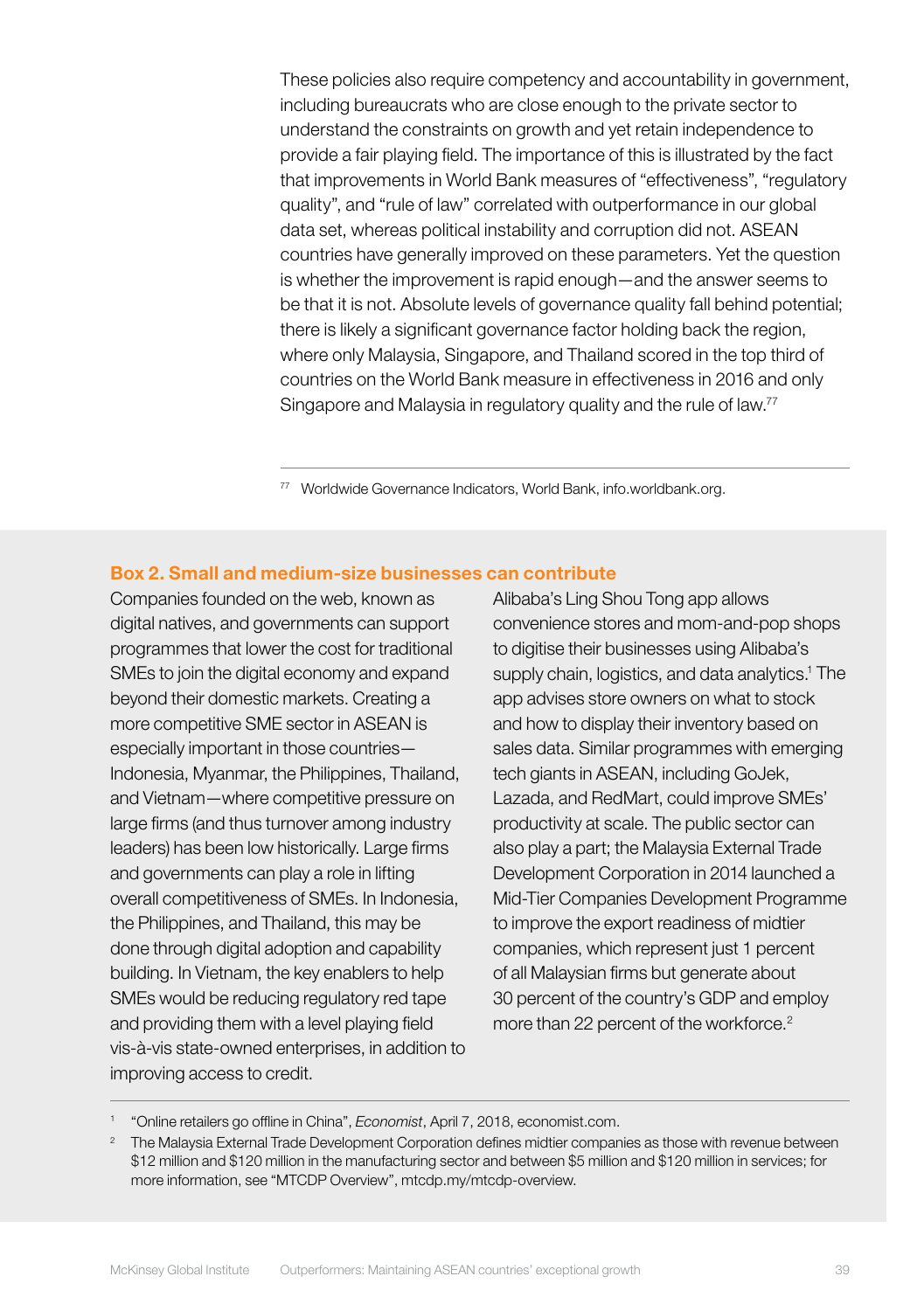# <span id="page-41-0"></span>5. HOW GOVERNMENTS AND COMPANIES CAN BUILD ON ASEAN'S MOMENTUM

ASEAN countries face a considerable challenge in supporting the growth agenda. They need to cultivate competitive business ecosystems, particularly in the lower income countries where contested leadership is low and where comparative advantages may be discovered to drive productivity. They must spur innovation, reorganise labour markets, and steer investments into infrastructure to meet economic development goals—and they must do so as the demand for expertise and good governance has never been higher in the region.

Companies, meanwhile, have played, and will continue to play, a pivotal role in driving productivity growth in ASEAN. Changing demographics and digitisation trends will require new types of governance, innovative business models, and different skill sets. Company executives are well motivated to shoulder these challenges because they and their firms can do well for themselves while doing good for the broader economy and society.

Rapid technological innovation—whether cryptocurrencies, peer-to-peer lending, autonomous vehicles, drones, or artificial intelligence—puts the onus on governments to deliver specialised regulation and agile policy making. This may require teams comprising many government ministries and private-sector partners, and they should test new programmes in an iterative and evidence-based way, using pilots and experiments, before scaling up policies that work. For example, the Monetary Authority of Singapore and Bank of Thailand employ regulatory sandboxes to enable policy experiments while containing the consequences of failures.78 In the future, this approach will allow governments to address questions that tech disruption raises.

Governments also can help by using digital technologies to make it easier to do business. Already today, a range of digital technologies is generating real value by streamlining business administrative processes and safeguarding businesses, through such services as digital business licensing, tax filing, and land use and building permitting. ASEAN countries such as Malaysia and Singapore have already implemented automated portals for some government administration: MyEG.com in Malaysia for the payment of fines and renewing of licenses, and SingPass in Singapore for government e-services including tax filing and ID renewals. Government institutions will deliver services more easily and can create new models for collaborative problem solving with citizens and the private sector, enhancing transparency and harnessing private-sector innovation and appetite for risk.

<sup>78</sup> *Outperformers: High-growth emerging economies and the companies that propel them*, McKinsey Global Institute, September 2018.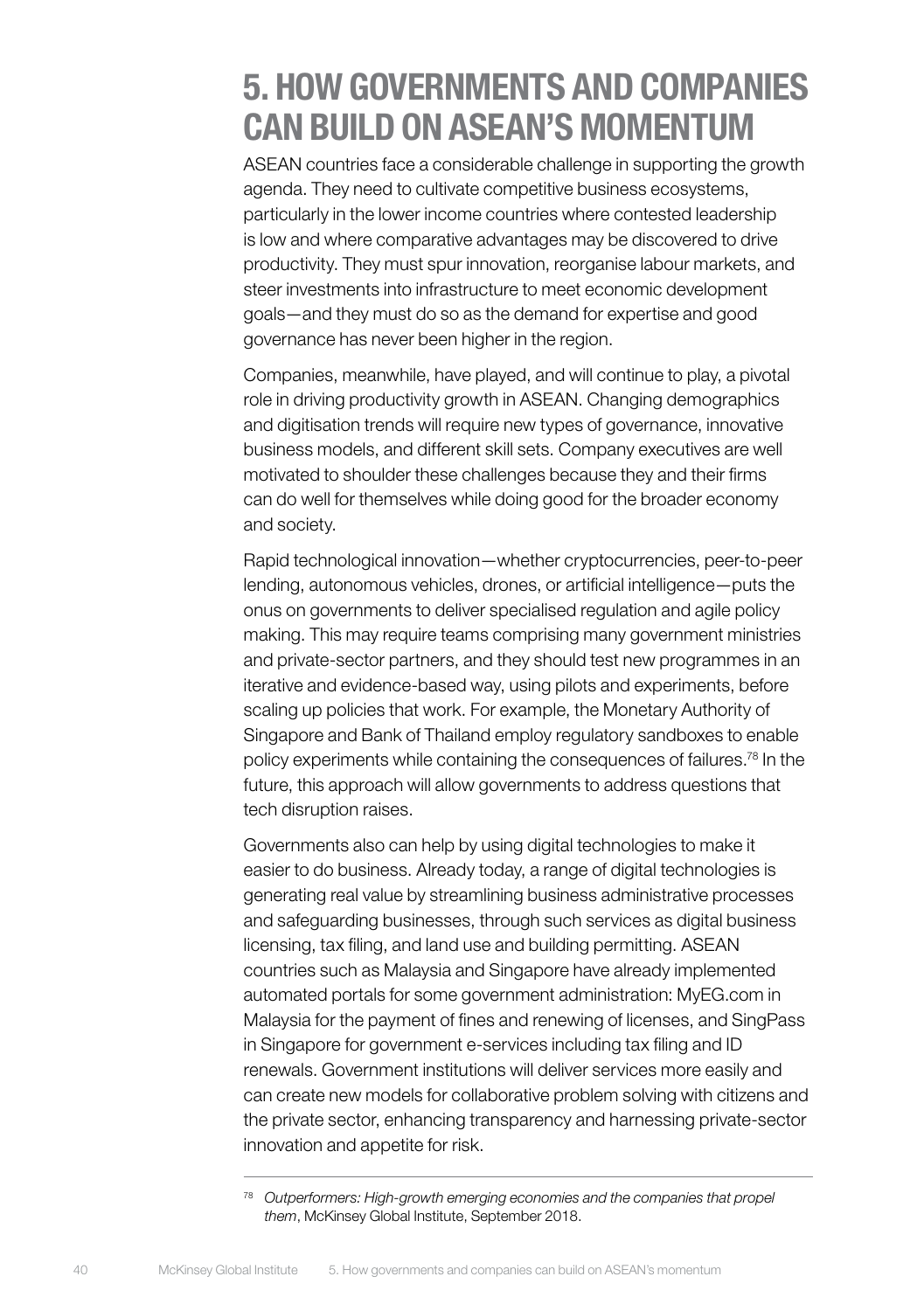# ACTIONS FOR POLICY MAKERS TO TAKE AND QUESTIONS TO CONSIDER WHEN ENCOURAGING GROWTH

Even where they function well, ASEAN governments must be proactive in the face of change and deliberative about hard questions that can only be solved with inputs from civil society and the private sector. We provide a call to action on the three growth opportunities and an illustrative list of questions on which to engage within government and with the public:

- Establish pro-competitive policies to support firms that are best able to increase productivity through the gains of digital adoption and innovation.
	- What is the best way to balance support for imported technology with incentives for local firms to innovate and find comparative advantages as the region moves into knowledge economies?
	- How can governments help small and medium-size enterprises become a stronger source of nimble innovation and upward competitive pressure? Can regulations be better designed to incentivise SMEs to take entrepreneurial risk and scale to midtier? Is formality a barrier due to regulation and taxes or can it be an incentive for growth?
	- How should governments establish data sharing policies that allow for beneficial use of big data and decentralized innovation (such as fintech, smart cities, and education and potentially life-saving machine learning in healthcare) without undermining cybersecurity and privacy?
- Make inclusion, particularly gender parity, a central goal of labour market reinvention.
	- What role will governments play to meet the demand for high skill jobs by improving access and opportunities for women? What goals will governments set to generate accountability?
	- Will educational investments provide the scale, quality, and access needed for a knowledge economy in 15 to 30 years? What opportunities are there for adults to acquire new skills, including in rural areas?
	- What is the best way to inspire displaced workers of all ages and help them transition between jobs? How can government reduce job disruption and match workers with preferred jobs, and are there opportunities to improve this process with an ASEANwide approach?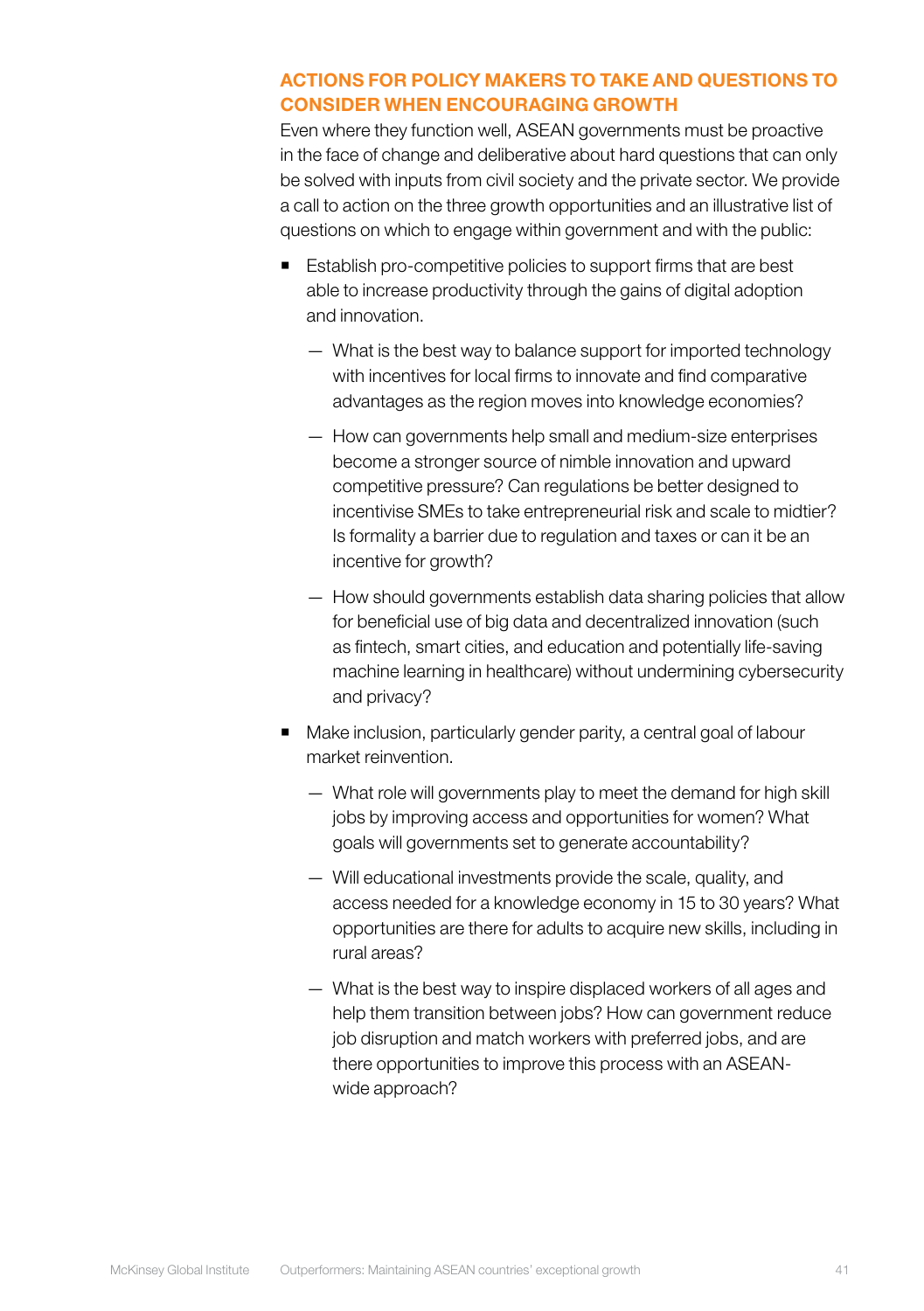- Set infrastructure goals and establish accountability to enhance the pro-growth social consensus and enable productivity gains for marginalized populations.
	- What role might ASEAN values play in maintaining constructive consensus for bold investments and to meet social challenges?
	- What new models for accountability and cooperation among the public sector, private enterprise, and citizens will underwrite inclusive growth and reward visionary leadership?
	- How can governments strike the right balance between centralized infrastructure planning and a more agile process with the private sector while maintaining impartiality?
	- How can government and private-sector investors regain mutual trust following examples of biased or unclear practices in infrastructure tenders and projects?

# ACTIONS AND QUESTIONS FOR BUSINESS LEADERS ABOUT THEIR ROLE IN OUTPERFORMERS

Going forward, established, globally competitive companies as well as small and medium-size enterprises and startups need to address a common set of issues and recognise their leadership role in meeting the three opportunities critical for broad based growth:

- Create digital strategies for the long term with talent and data as the anchors.
	- How should companies change product and service offerings to remain competitive? How can companies better anticipate the needs of ASEAN's growing consumer class? Can new (digital) business models reach underserved populations cost effectively?
	- Can foreign-owned firms continue to rely on "imported innovation" from company headquarters or does the pace and context of change in ASEAN demand localized innovation? Can local incumbents develop and export innovation regionally and even internationally in search of the next wave of growth, as Chinese tech giants have done?
- $\blacksquare$  Help build and support the labour force that will help firms grow, especially by increasing the number of women in leadership roles.
	- Where does gender parity stand as a priority?
	- How can firms contribute to skill building where a career might cross five or six rapidly changing industries? Are there creative partnership models to efficiently teach new digital skills to large numbers of people?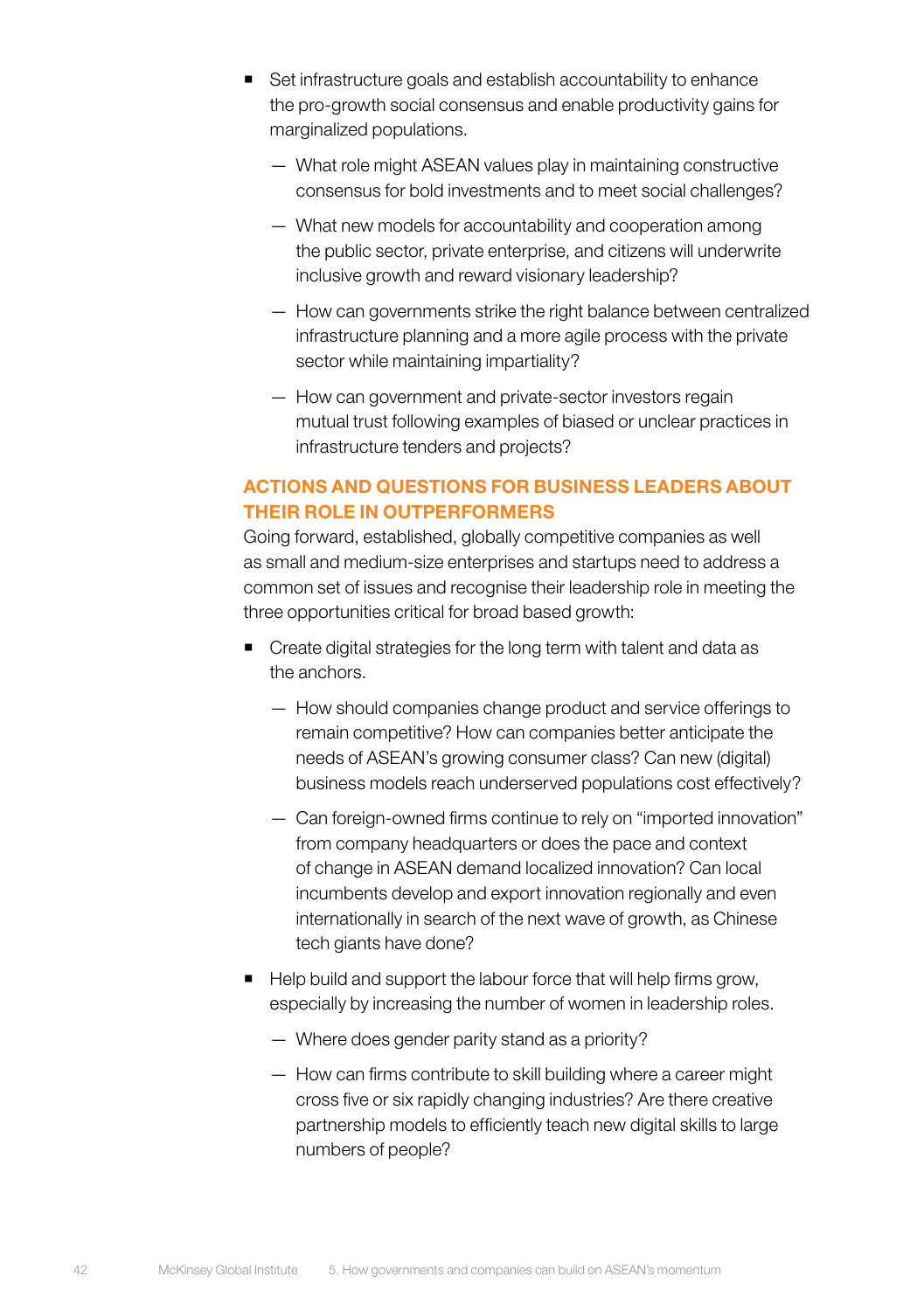- Find opportunities to bring expertise into the planning and execution of infrastructure that boosts broad based economic development.
	- How can the private sector help improve the demand-side management of infrastructure, including by articulating the needs that will help firms grow and deliver better services?
	- Is there a need for new institutions to better facilitate dialogue with government on public-private collaborations to reduce the cost of infrastructure and potentially share the gains of value creation?

•••

Southeast Asia has made great economic progress in recent decades, expanding its consuming class, building industries, and creating worldclass companies. However, it should not rest on its laurels. Countries rich and poor, and companies big and small still face many challenges, from the rise of automation to ageing populations and slower-growing workforces. With each challenge, however, comes opportunity. Growing wealth in developing economies creates new customers for companies in those economies, for example, while evolving trade flows now favour the Southern Hemisphere, home to most developing economies. If more ASEAN economies apply lessons learned from their successful peers and take advantage of global trends, opportunities for growth will be abundant—and top-performing firms that have thrived in the trials of contested leadership will be at the forefront of that growth. It will be up to public officials and business leaders to seize the opportunity, and to share its benefits equitably.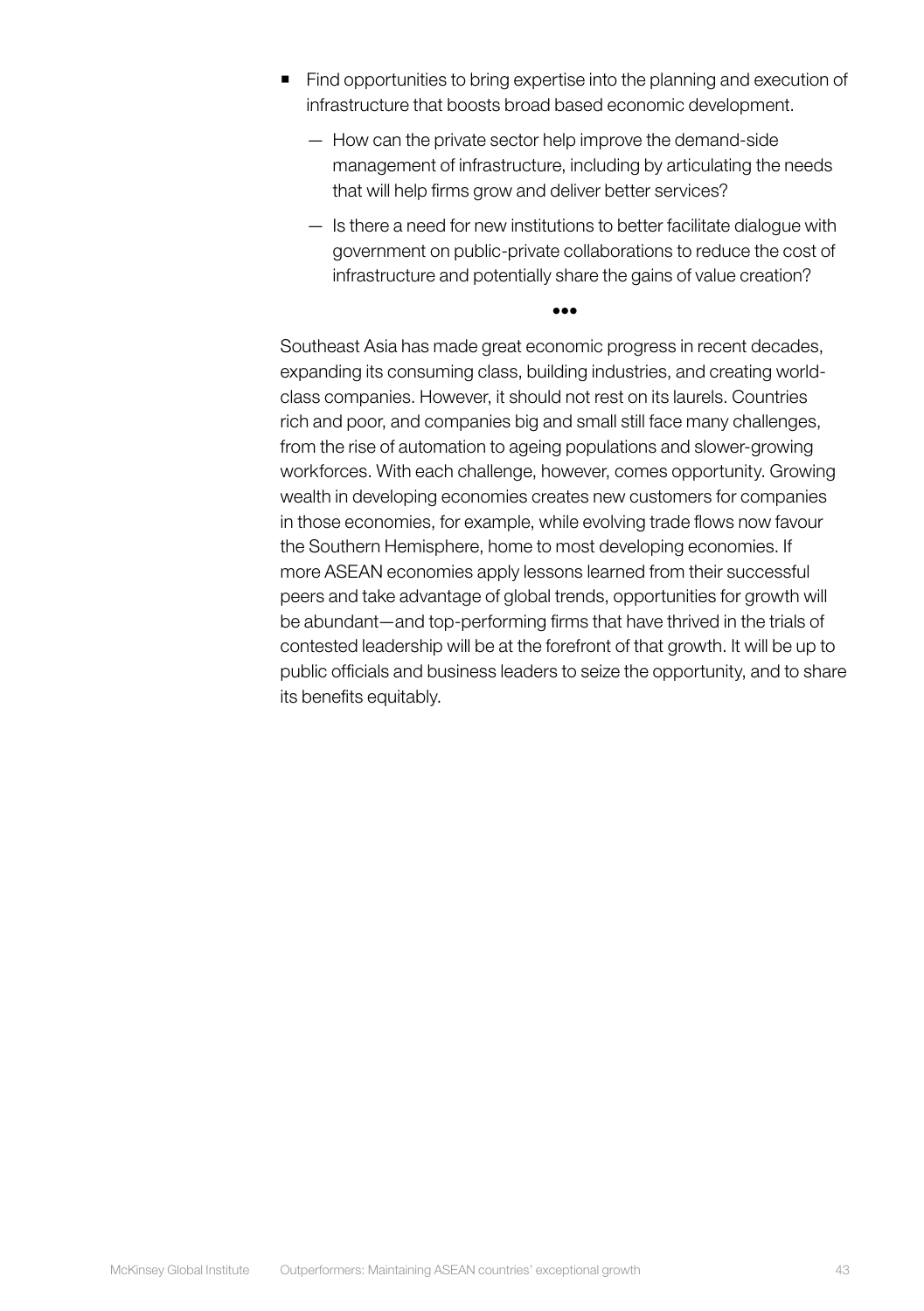# <span id="page-45-0"></span>FURTHER READING

Barquin, Sonia, and Vinayak HV, "Building a digital-banking business", McKinsey.com, April 2016.

Grieder, Pascal, Raphael Buck, Francesco Banfi, Veit Kment, and Jil Fitzner, "The future of retail: How to make your bricks click", McKinsey.com, September 2014.

Hunter, Elizabeth, Sophie Marchessou, and Jennifer Schmidt, "The need for speed: Capturing today's fashion consumer", McKinsey.com, March 2018.

McKinsey & Company Digital Capability Center, *Industry 4.0: Reinvigorating ASEAN manufacturing for the future*, February 2018.

McKinsey & Company Global Banking Practice, *Asia's digital banking race: Giving customers what they want*, April 2018.

McKinsey Global Institute and McKinsey's Capital Projects and Infrastructure Practice, *Bridging infrastructure gaps: Has the world made progress?* October 2017.

McKinsey Global Institute, *Digital China: Powering the economy to global competitiveness*, December 2017.

McKinsey Global Institute, *Jobs lost, jobs gained: Workforce transitions in a time of automation*, December 2017.

McKinsey Global Institute, *Outperformers: High-growth emerging economies and the companies that propel them*, September 2018.

McKinsey Global Institute, *Southeast Asia at the crossroads: Three paths to prosperity*, November 2014.

McKinsey Global Institute, *The power of parity: Advancing women's equality in Asia Pacific*, April 2018.

McKinsey Global Institute, *Urban world: Mapping the economic power of cities*, March 2011.

Tan, Mildred, and Dilys Boey, "The future of women in Asean: Three priorities for govts", *Business Times*, March 15, 2018, businesstimes.com.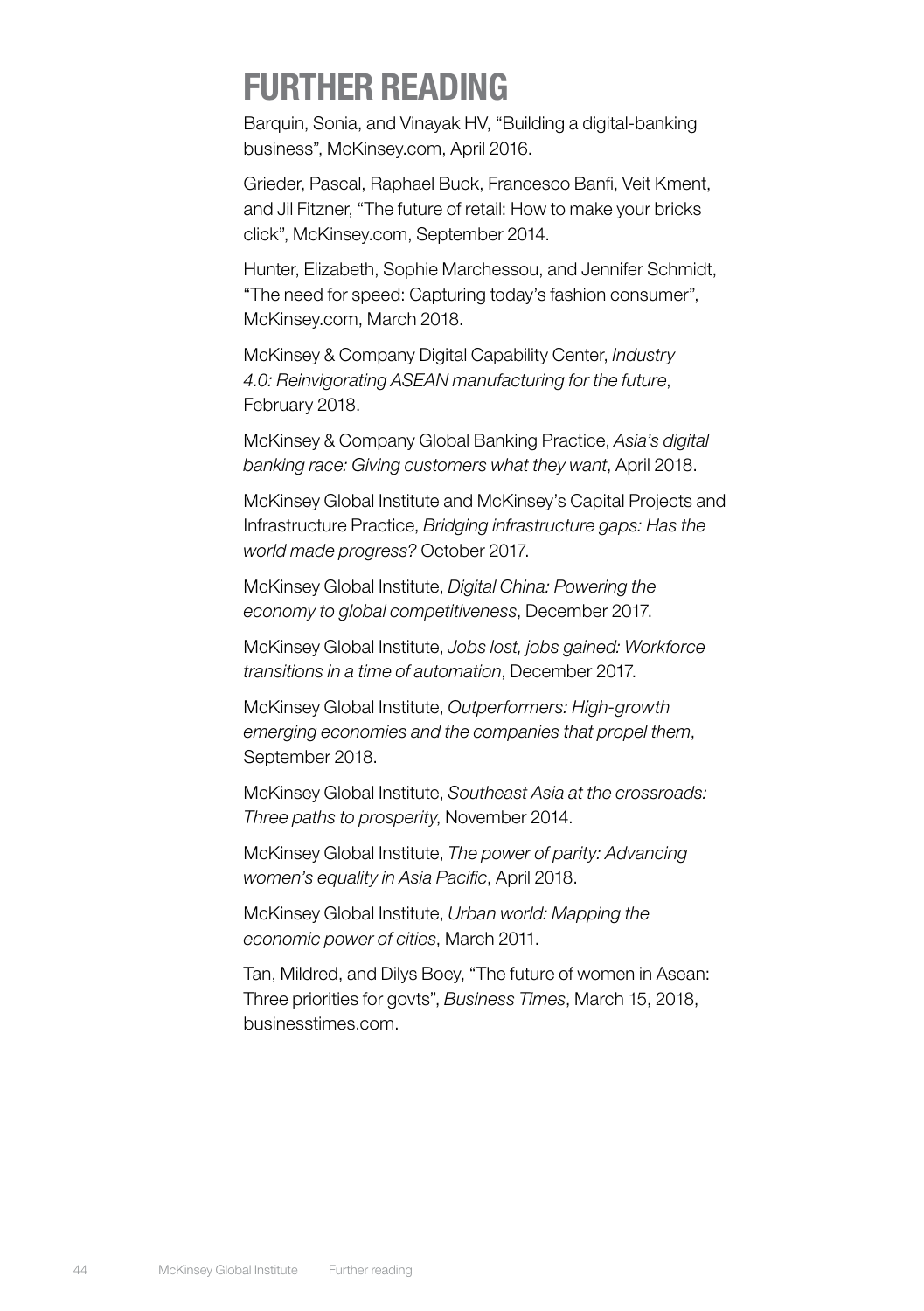# RELATED MGI AND MCKINSEY RESEARCH

Outperformers: High-growth emerging economies and the companies that propel them (September 2018) Emerging economies are the engine of global economic growth, but their performance is highly varied. In this research, we identify countries that have outperformed their peers and global benchmarks, and focus on key factors that led to their growth, including both policy choices and the oftenoverlooked contribution of large companies.

# Industry 4.0: Reinvigorating ASEAN manufacturing for the future (February 2018)

Manufacturers in developed markets are eager to explore the potential of Industry 4.0, but ASEAN companies have been slower to climb aboard. ASEAN manufacturers must actively work to understand how they are altering business models and improving operations in ways that were hard to imagine just a few years back.

# The power of parity: Advancing women's equality in Asia Pacific (April 2018)

Advancing women's equality in the countries of Asia Pacific could add \$4.5 trillion to their collective annual GDP by 2025, a 12 percent increase over the business-as-usual trajectory. Pursuing the goal of gender parity can lift many women out of poverty, unleash the economic potential of many others, and reinforce the region's dynamic growth story.

# Jobs lost, jobs gained: Workforce transitions in a time of automation (December 2017)

We examine work that can be automated through 2030 and jobs that may be created in the same period. We draw from lessons from history and develop various scenarios for the future. While it is hard to predict how all this will play out, our research provides some insights into the likely workforce transitions that should be expected and their implications.

#### www.mckinsey.com/mgi

E-book versions of selected MGI reports are available at MGI's website, Amazon's Kindle bookstore, and Apple's iBooks Store.

Download and listen to MGI podcasts on iTunes or at www.mckinsey.com/mgi/publications/multimedia/